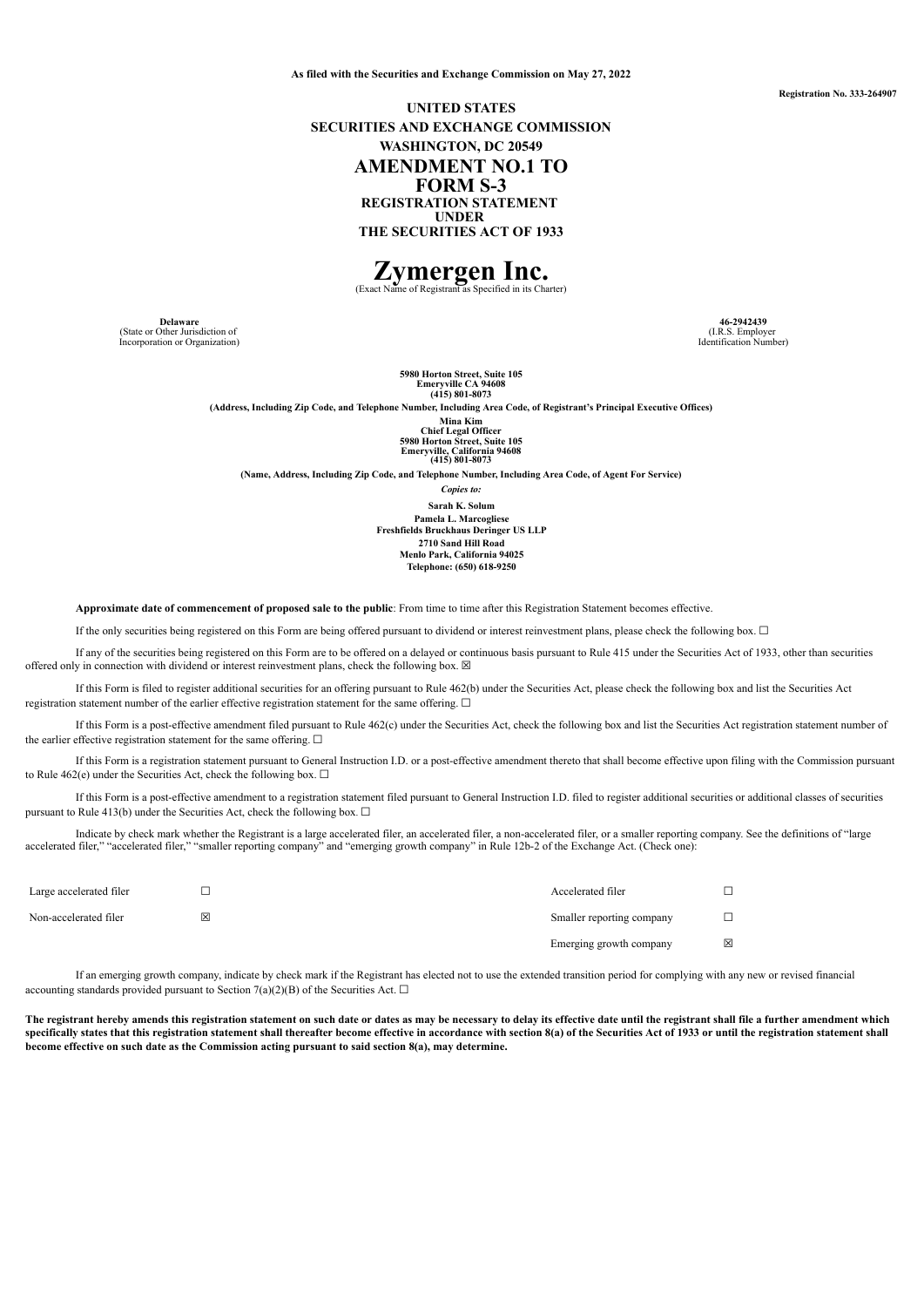The information in this prospectus is not complete and may be changed. These securities may not be sold until the registration statement filed with the Securities and Exchange Commission is effective. This prospectus is not an offer to sell these securities and it is not soliciting an offer to buy **these securities in any jurisdiction where the offer or sale is not permitted.**

#### **PROSPECTUS**

#### **SUBJECT TO COMPLETION, DATED MAY 27, 2022**



**COMMON STOCK PREFERRED STOCK DEPOSITARY SHARES DEBT SECURITIES WARRANTS PURCHASE CONTRACTS UNITS**

We may issue securities from time to time in one or more offerings, in amounts, at prices and on terms determined at the time of offering. This prospectus describes the general terms of these securities and the general manner in which these securities will be offered. We will provide the specific terms of these securities in supplements to this prospectus, which will also describe the specific manner in which these securities will be offered and may also supplement, update or amend information contained in this prospectus. You should read this prospectus and any applicable prospectus supplement carefully before you invest. The aggregate offering price of the securities we sell pursuant to this prospectus will not exceed \$200,000,000.

The foregoing securities may be offered directly by us, through agents designated from time to time by us or to or through underwriters or dealers. We reserve the sole right to accept, and together with any agents, dealers and underwriters, reserve the right to reject, in whole or in part, any proposed purchase of securities. If any agents, dealers or underwriters are involved in the sale of any of the foregoing securities, their names and any applicable purchase price, fee, commission or discount arrangement between or among them will be set forth, or will be calculable from the information set forth, in the applicable prospectus supplement.

None of the foregoing securities may be sold without delivery of this prospectus and the applicable prospectus supplement describing the method and terms of the offering of such securities.

Our common stock is listed on the Nasdaq Global Select Market ("Nasdaq") under the symbol "ZY". As of May 26, 2022, the last reported sale price of our common stock was \$1.16 per share. Each prospectus supplement will indicate whether the securities offered thereby will be listed on any securities exchange.

We are an "emerging growth company" as that term is defined under the federal securities laws and, as such, have elected to comply with certain reduced public company reporting requirements.

Investing in these securities involves certain risks. See "Risk Factors" beginning on page [4](#page-6-0) of this prospectus, in any applicable prospectus supplement and in "Item 1A - Risk Factors" of our most recent report on Form 10-K or 10-Q that is incorporated by reference in this prospectus **before you invest in our securities.**

Neither the Securities and Exchange Commission nor any state securities commission has approved or disapproved these securities, or determined if this prospectus is truthful or complete. Any representation to the contrary is a criminal offense.

The date of this prospectus is , 2022.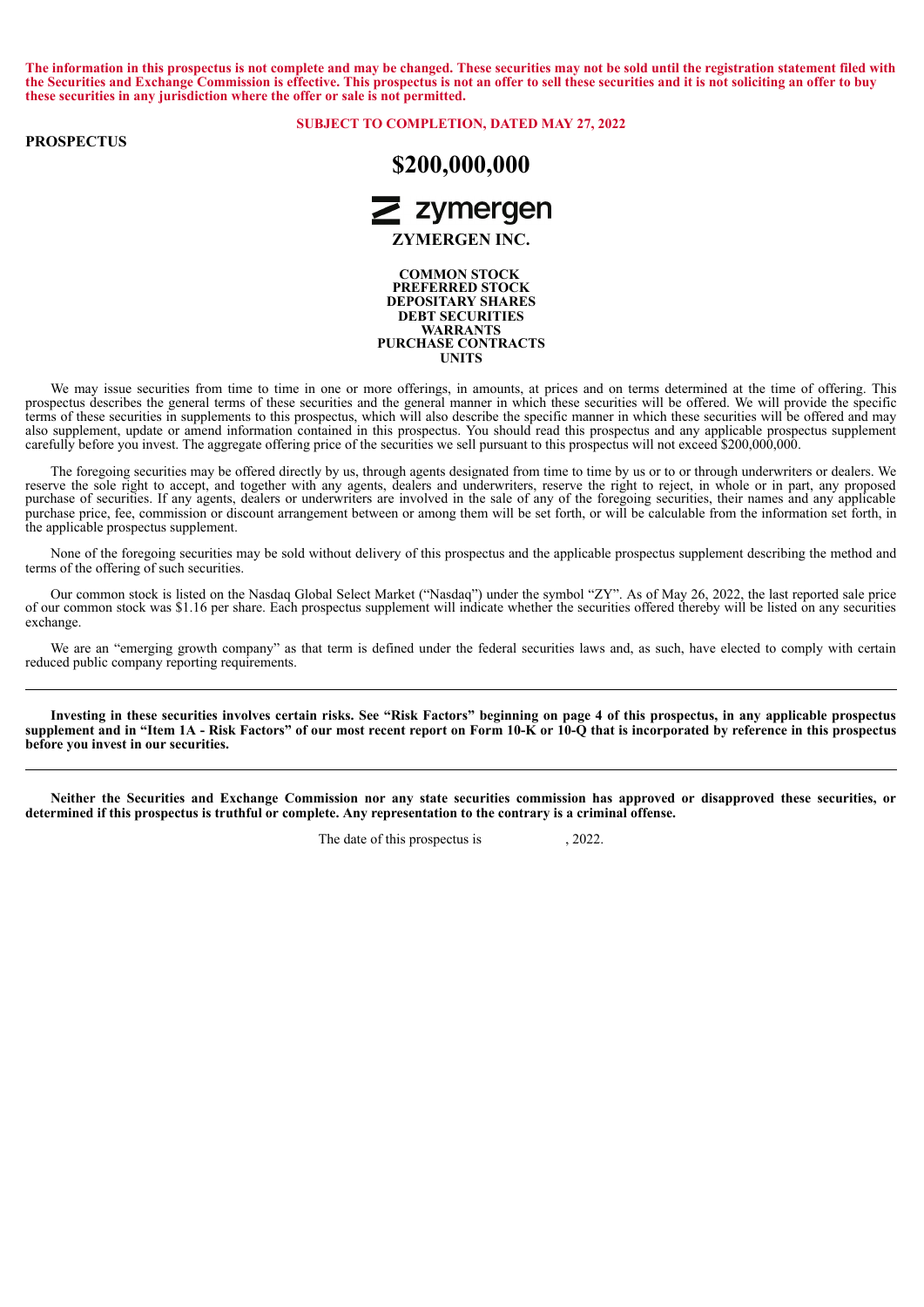## **TABLE OF CONTENTS**

|                                                               | Page           |
|---------------------------------------------------------------|----------------|
| <b>THE COMPANY</b>                                            |                |
| WHERE YOU CAN FIND MORE INFORMATION                           | 2              |
| <b>SPECIAL NOTE REGARDING FORWARD-LOOKING STATEMENTS</b>      | 3              |
| <b>RISK FACTORS</b>                                           | 4              |
| <b>DILUTION</b>                                               | 5              |
| <b>USE OF PROCEEDS</b>                                        | 6              |
| DESCRIPTION OF CAPITAL STOCK                                  | $\overline{7}$ |
| DESCRIPTION OF DEPOSITARY SHARES REPRESENTING PREFERRED STOCK | 12             |
| <b>DESCRIPTION OF DEBT SECURITIES</b>                         | 15             |
| <b>DESCRIPTION OF WARRANTS</b>                                | 22             |
| DESCRIPTION OF PURCHASE CONTRACTS                             | 24             |
| <b>DESCRIPTION OF UNITS</b>                                   | 26             |
| <b>FORMS OF SECURITIES</b>                                    | 27             |
| <b>PLAN OF DISTRIBUTION</b>                                   | 29             |
| <b>VALIDITY OF SECURITIES</b>                                 | 30             |
| <b>EXPERTS</b>                                                | 31             |

We have not authorized anyone to provide any information other than that contained or incorporated by reference in this prospectus or in any free writing prospectus prepared by or on behalf of us or to which we have referred you. We do not take responsibility for, nor can we provide any assurance as to the reliability of, any other information that others may give you. We are not making an offer of these securities in any jurisdiction where the offer is not permitted. You should not assume that the information contained in or incorporated by reference in this prospectus or any applicable prospectus supplement or in any such free writing prospectus is accurate as of any date other than their respective dates.

<span id="page-2-0"></span>The terms "Zymergen Inc.," "Zymergen," "the Company," "our company," "the registrant," "we," "our," "ours" and "us" refer to Zymergen Inc. and not to any of its existing or future subsidiaries, unless specifically indicated or the context otherwise requires.

i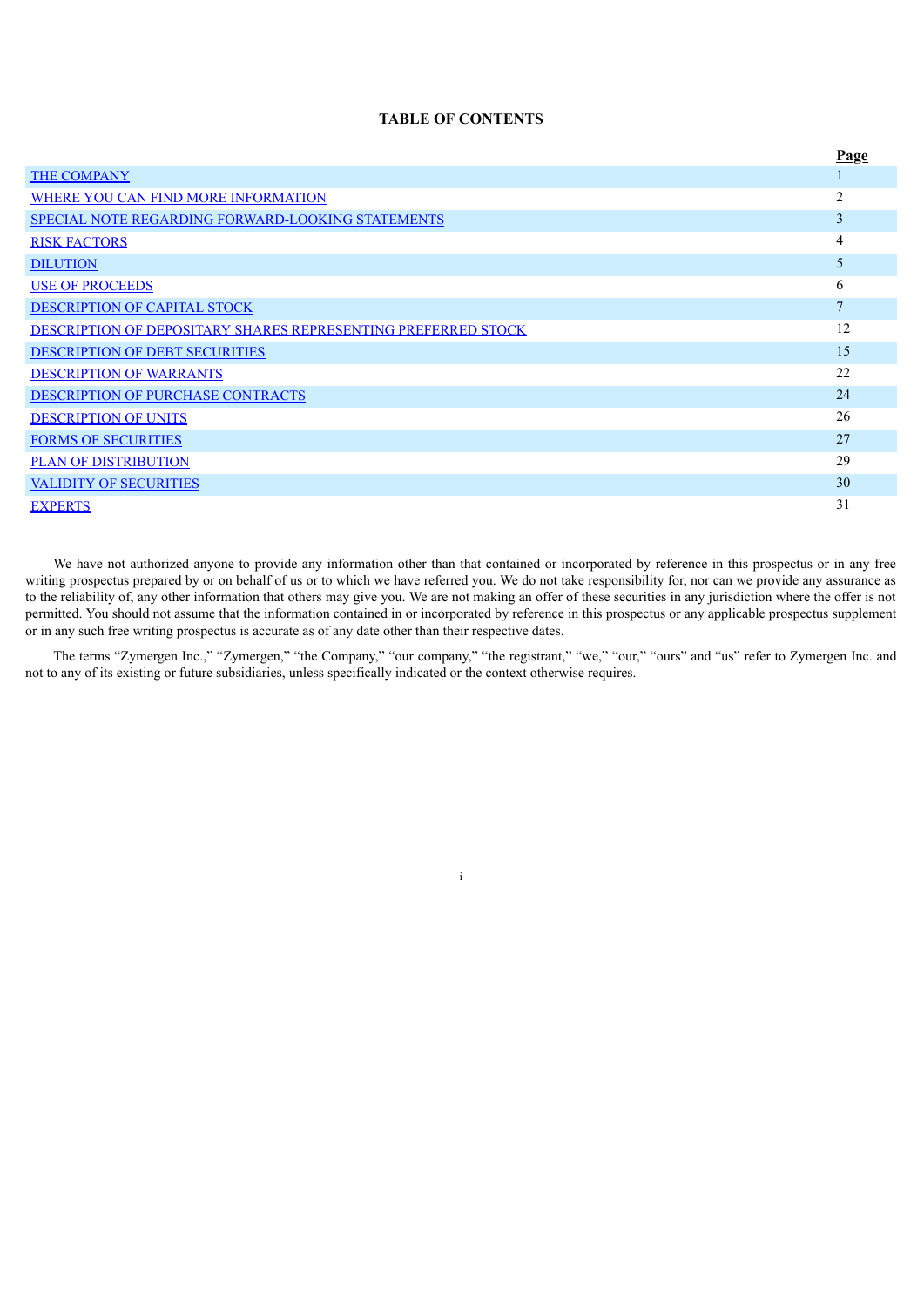#### **THE COMPANY**

Zymergen partners with Nature to design, develop and commercialize microbes, molecules, and materials for diverse end markets. Our goal is to create new products with our proprietary platform that unlocks the design and manufacturing efficiency of biological processes with technology's ability to rapidly iterate and control diverse functions. We believe our process will create better products, a better way, for a better world.

Our platform revolves around three key capabilities: our collection of accessible biomolecules, our software and data science technology and our data driven microbe optimization processes. We have one of the world's largest collections of accessible biomolecules. This physical and DNA sequence database has within it the potential to create hundreds of thousands of small molecules, millions of natural products and hundreds of millions of proteins. This provides novel starting points for the creation of interesting molecules, materials, enzymes, and potential therapeutics. Our software and data science platform informs, guides, and records our experiments forming the infrastructure for the virtuous learning cycle that continually enriches our processes. Once a promising biomolecule is selected, using our strain engineering capabilities we can work across organisms and employ numerous strategies to optimize performance, cost, and scalability to meet an unmet market need. Throughout our work, we power and scale the science with high-throughput automation.

We were incorporated in Delaware in 2013. Our principal executive offices are located at 5980 Horton Street, Suite 105, Emeryville, CA 94608, and our telephone number is (415) 801-8073. Our corporate website address is www.zymergen.com. We do not incorporate the information contained on, or accessible through, our corporate website into this prospectus or any prospectus supplement that we file, and you should not consider it part of this prospectus or any prospectus supplement that we file. We have included our website address only as an inactive textual reference and do not intend it to be an active link to our website.

"Zymergen," our logo and our other registered or common law trademarks, service marks, or trade names appearing in this prospectus are the property of Zymergen Inc. Other trademarks and trade names referred to in this prospectus are the property of their respective owners.

#### **About this Prospectus**

This prospectus is part of a registration statement that we filed with the Securities and Exchange Commission ("SEC"), utilizing a "shelf" registration process. Under this shelf process, we may sell, at any time and from time to time, any combination of the securities described in this prospectus in one or more offerings up to a maximum aggregate offering price of \$200,000,000. This prospectus provides you with a general description of the securities that may be offered. Each time we sell securities, we will provide a prospectus supplement that will contain specific information about the securities being offered and the terms of that offering. Any prospectus supplement may also add, update or change information contained in this prospectus. You should read both this prospectus and any applicable prospectus supplement together with additional information described under the heading "Where You Can Find More Information"

We have not authorized anyone to provide any information other than that contained or incorporated by reference in this prospectus or in any applicable prospectus supplement or free writing prospectus prepared by or on behalf of us or to which we have referred you. We take no responsibility for, and can provide no assurance as to the reliability of, any other information that others may give you. We are not making an offer of these securities in any jurisdiction where the offer is not permitted. You should not assume that the information contained in or incorporated by reference in this prospectus or a prospectus supplement is accurate as of any date other than their respective dates.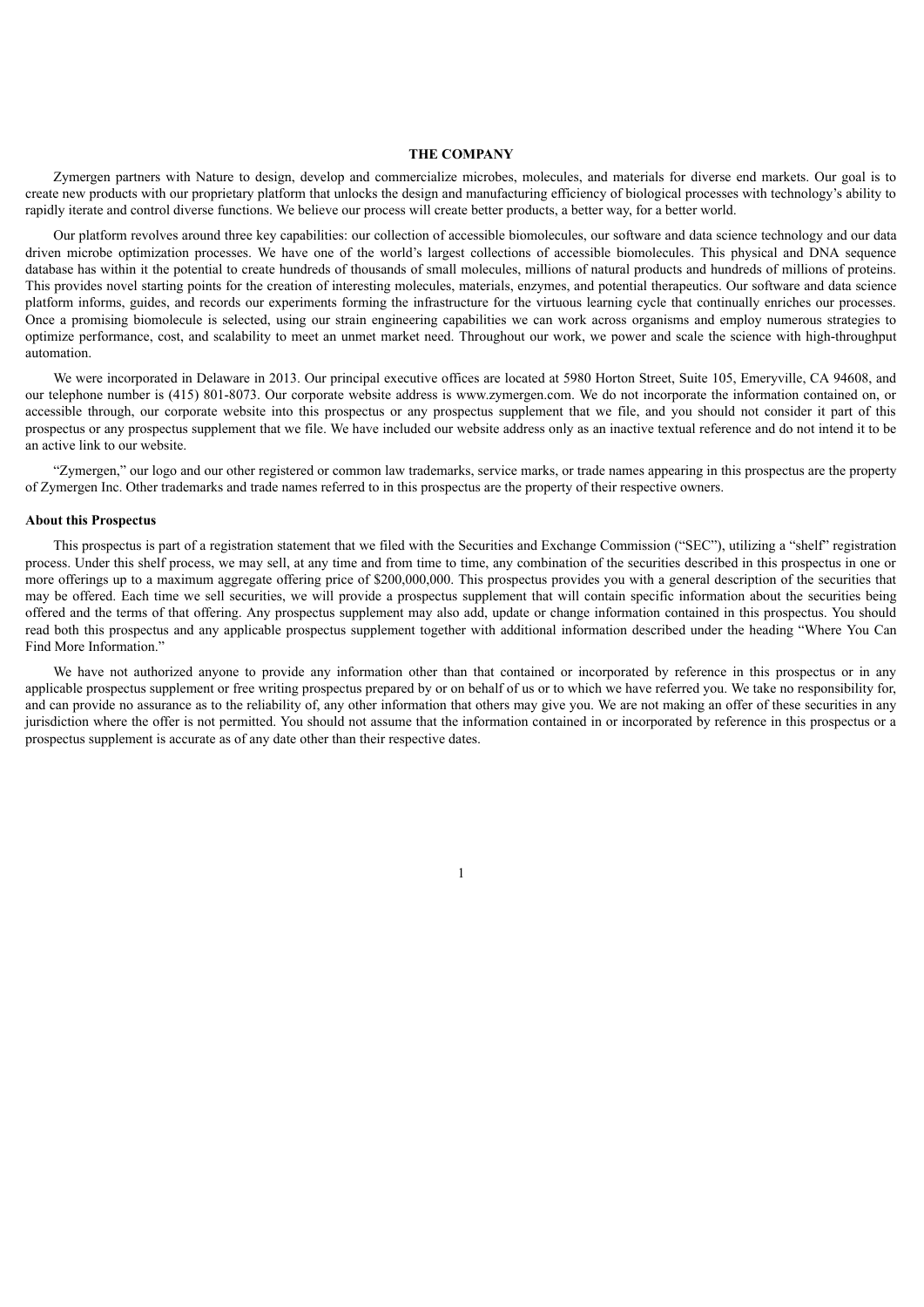#### **WHERE YOU CAN FIND MORE INFORMATION**

<span id="page-4-0"></span>We file annual, quarterly and current reports, proxy statements and other information with the SEC. These filings, including the registration statement of which this prospectus forms a part and the exhibits and schedules thereto, are available to the public in electronic form at the website maintained by the SEC at www.sec.gov.

The SEC allows us to "incorporate by reference" the information we file with them, which means that we can disclose important information to you by referring you to those documents. The information incorporated by reference is an important part of this prospectus, and information that we file later with the SEC will automatically update and supersede this information. We incorporate by reference the documents listed below and all documents we file pursuant to Section 13(a), 13(c), 14 or 15(d) of the Securities Exchange Act of 1934, as amended (the "Exchange Act"), on or after the date of this prospectus and prior to the termination of the offering under this prospectus and any prospectus supplement (other than, in each case, documents or information deemed to have been furnished and not filed in accordance with SEC rules):

- (i) our Annual Report on Form 10-K for the year ended December 31, 2021, filed with the SEC on [March](https://www.sec.gov/ix?doc=/Archives/edgar/data/1645842/000164584222000046/zy-20211231.htm) 30, 2022, including portions incorporated by reference therein from our Definitive Proxy Statement for our 2022 annual meeting of stockholders, filed with the SEC on [April](https://www.sec.gov/Archives/edgar/data/1645842/000164584222000058/zym-2022xdef14a.htm) 20, 2022;
- (ii) our Quarterly Report on Form 10-Q for the quarterly period ended March 31, 2022, filed with the SEC on May 12, [2022](https://www.sec.gov/ix?doc=/Archives/edgar/data/0001645842/000164584222000074/zy-20220331.htm);
- (iii) our Current Reports on Form 8-K filed with the SEC on [January](https://www.sec.gov/ix?doc=/Archives/edgar/data/1645842/000164584222000004/zy-20220110.htm) 10, 2022, [March](https://www.sec.gov/ix?doc=/Archives/edgar/data/1645842/000164584222000026/zy-20220301.htm) 3, 2022, and [March](https://www.sec.gov/ix?doc=/Archives/edgar/data/1645842/000110465922031290/tm228625d1_8k.htm) 8, 2022; and
- (iv) the description of our common stock contained in our registration statement on Form 8-A filed with the SEC on [April](https://www.sec.gov/Archives/edgar/data/1645842/000114036121013297/nt100187776x11_8a12b.htm) 19, 2021 under Section 12 of the Exchange Act, as updated by [Exhibit](https://www.sec.gov/Archives/edgar/data/1645842/000164584222000046/exhibit432021q4.htm) 4.3 of our Annual Report on Form 10-K for the fiscal year ended December 31, 2021.

You may request a copy of these filings at no cost, by emailing or telephoning investor relations at investors@zymergen.com or (415) 801-8073. Information about us, including copies of our Annual Reports on Form 10-K, Quarterly Reports on Form 10-Q and Current Reports on Form 8-K filed with the SEC, is also available at our website at www.zymergen.com. However, the information on our website is not a part of, or incorporated by reference in, this prospectus or any prospectus supplement that we file and should not be relied upon in determining whether to make an investment in our securities.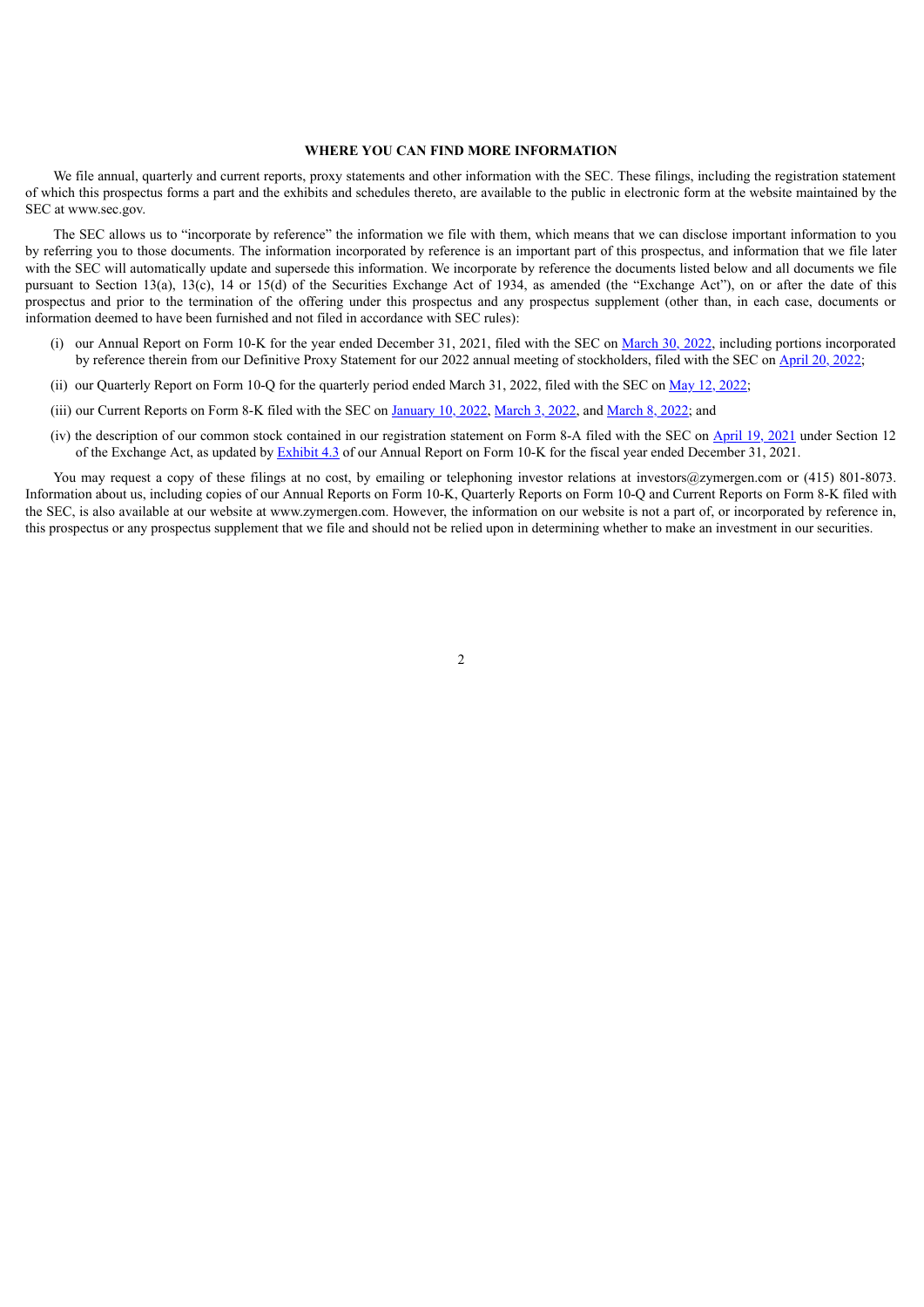## **SPECIAL NOTE REGARDING FORWARD-LOOKING STATEMENTS**

<span id="page-5-0"></span>This prospectus contains or incorporates statements that are not historical in nature, are predictive in nature, or that depend upon or refer to future events or conditions or otherwise contain forward-looking statements within the meaning of Section 21 of the Securities Exchange Act of 1934, as amended, and the Private Securities Litigation Reform Act of 1995. Forward-looking statements are often identified by the use of words such as, but not limited to, "anticipate," "believe," "can," "continue," "could," "estimate," "expect," "intend," "may," "plan," "project," "seek," "should," "strategy," "target," "will," "would" and similar expressions or variations intended to identify forward-looking statements.

Forward-looking statements are not guarantees of future performance, but are based on management's expectations as of the date such statements are made and assumptions that are inherently subject to uncertainties, risks and changes in circumstances that are difficult to predict. Forward-looking statements involve known and unknown risks, uncertainties and other factors that may cause actual results, performance or achievements to be materially different from our current expectations and any past results, performance or achievements. Important factors that could cause actual results to differ materially from those expressed or implied by these forward-looking statements, include, but are not limited to, those discussed in our annual report on Form 10-K for the year ended December 31, 2021 and our quarterly report on Form 10-Q for the quarter ended March 31, 2022 and any other documents we file with the SEC from time to time. The information contained or incorporated by reference in this prospectus is based upon the facts and circumstances known at this time, and any forward-looking statements speak only as of the date on which they are made. We undertake no duty to update this information except as required by law.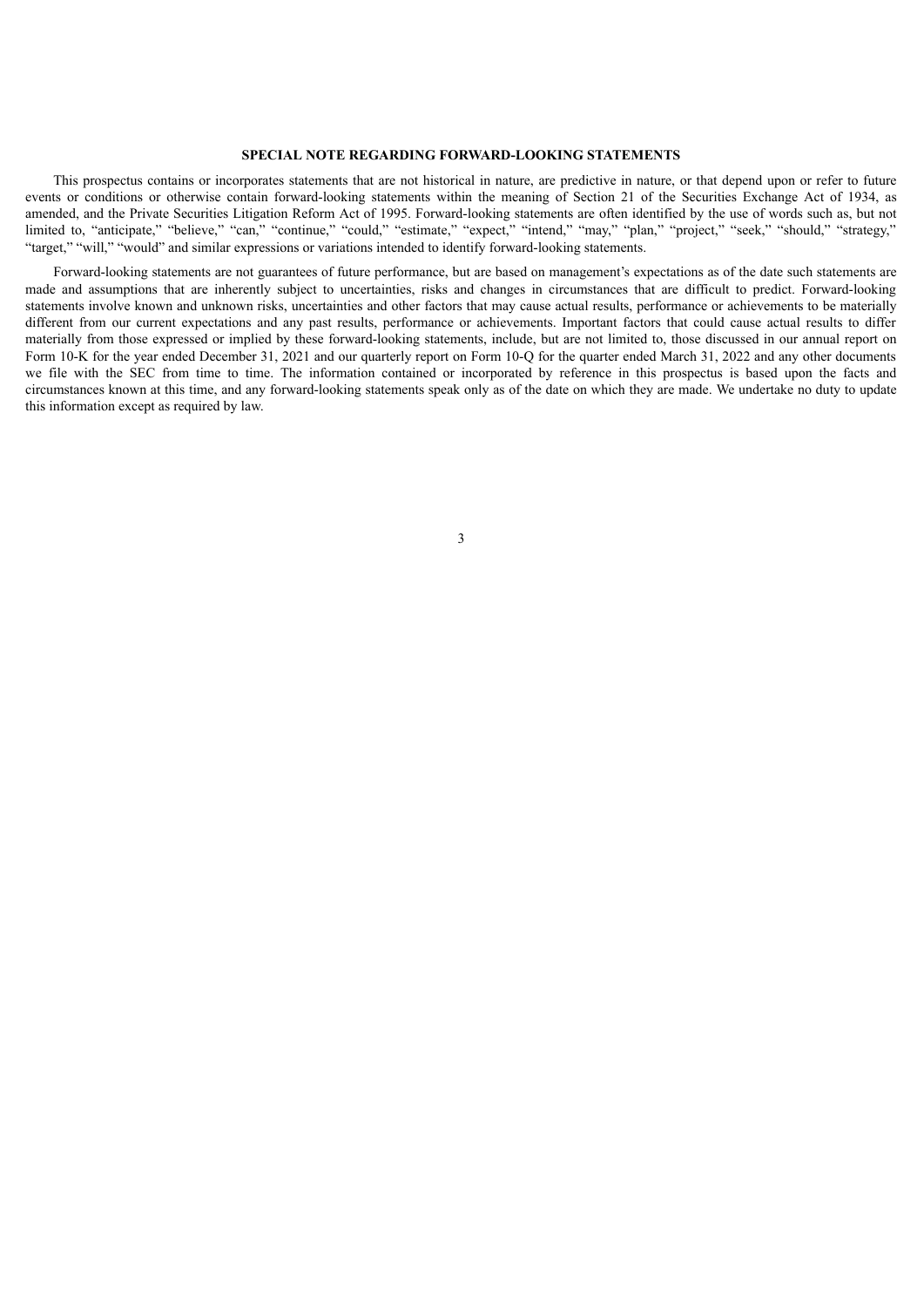## **RISK FACTORS**

<span id="page-6-0"></span>Investment in any securities offered pursuant to this prospectus and any applicable prospectus supplement involves risks. Before deciding whether to acquire any such securities, you should consider carefully the risks and uncertainties described under the heading "Risk Factors" discussed under the section entitled "Risk Factors" contained in our most recent annual report on Form 10-K and in our most recent quarterly report on Form 10-Q, as well as any amendments thereto reflected in subsequent filings with the SEC, together with other information contained or incorporated by reference in this prospectus and any applicable prospectus supplement. The risks described in these documents are not the only ones we face. There may be other unknown or unpredictable economic, business, competitive, regulatory or other factors, or factors that we currently deem immaterial, that could have material adverse effects on our future results. Past financial performance may not be a reliable indicator of future performance, and historical trends should not be used to anticipate results or trends in future periods. If any of the risks we face actually occur, our business, financial condition, results of operations or cash flow could be seriously harmed. This could cause the trading price of our securities to decline, resulting in a loss of all or part of your investment. Please also read carefully the section above titled "Special Note Regarding Forward-Looking Statements."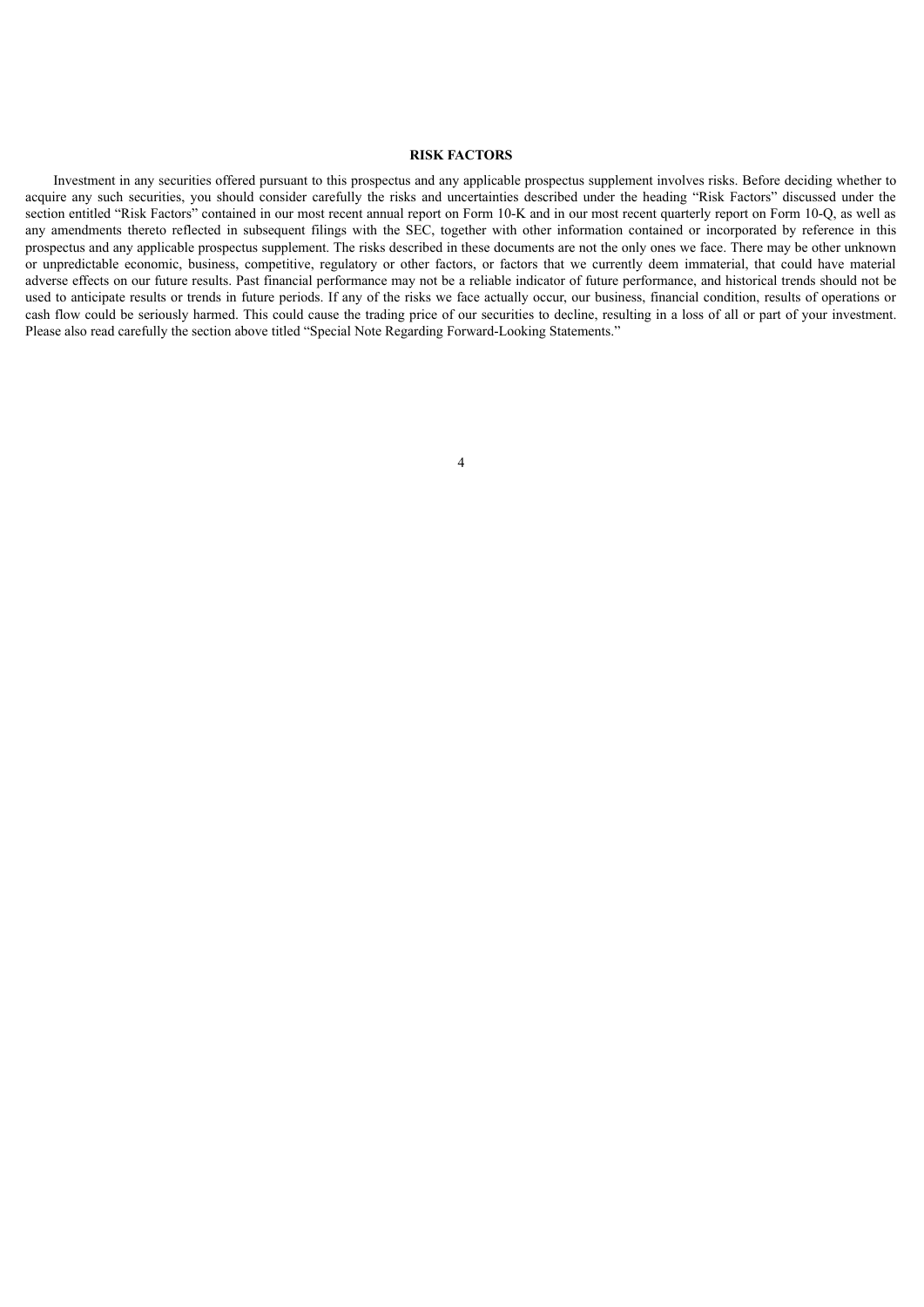## **DILUTION**

<span id="page-7-0"></span>We will set forth in a prospectus supplement the following information, as required, regarding any dilution of the equity interests of investors purchasing securities in an offering under this prospectus:

- the net tangible book value per share of our equity securities before and after such offering;
- the amount of the change in such net tangible book value per share attributable to the cash payments made by purchasers in such offering; and
- the amount of the immediate dilution from the public offering price that will be absorbed by such purchasers.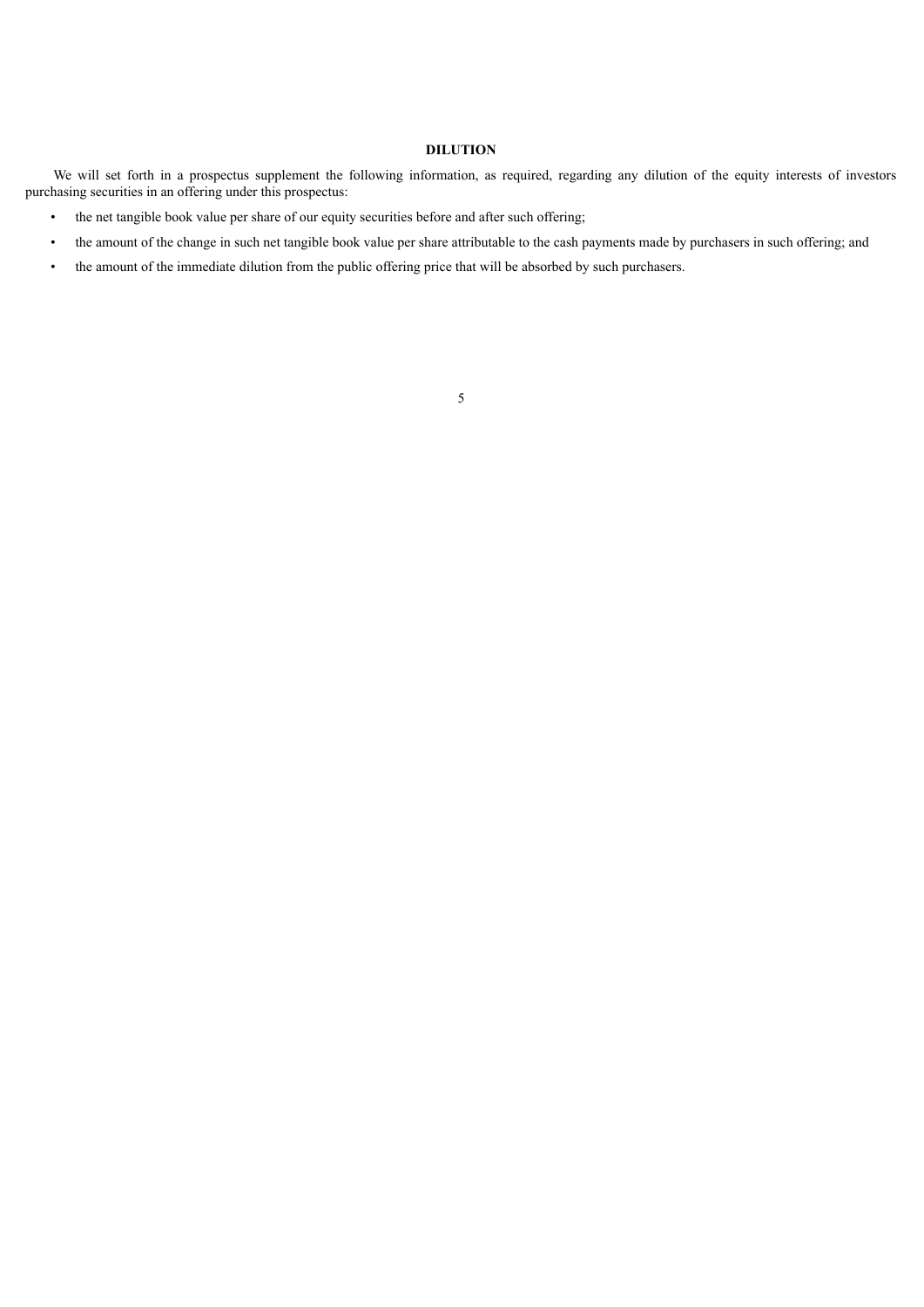## **USE OF PROCEEDS**

<span id="page-8-0"></span>Unless otherwise indicated in a prospectus supplement, the net proceeds from the sale of the securities by us will be used for general corporate purposes and will be invested prior to use. General corporate purposes may include repayment of debt, acquisitions, additions to working capital, capital expenditures and investments in our subsidiaries.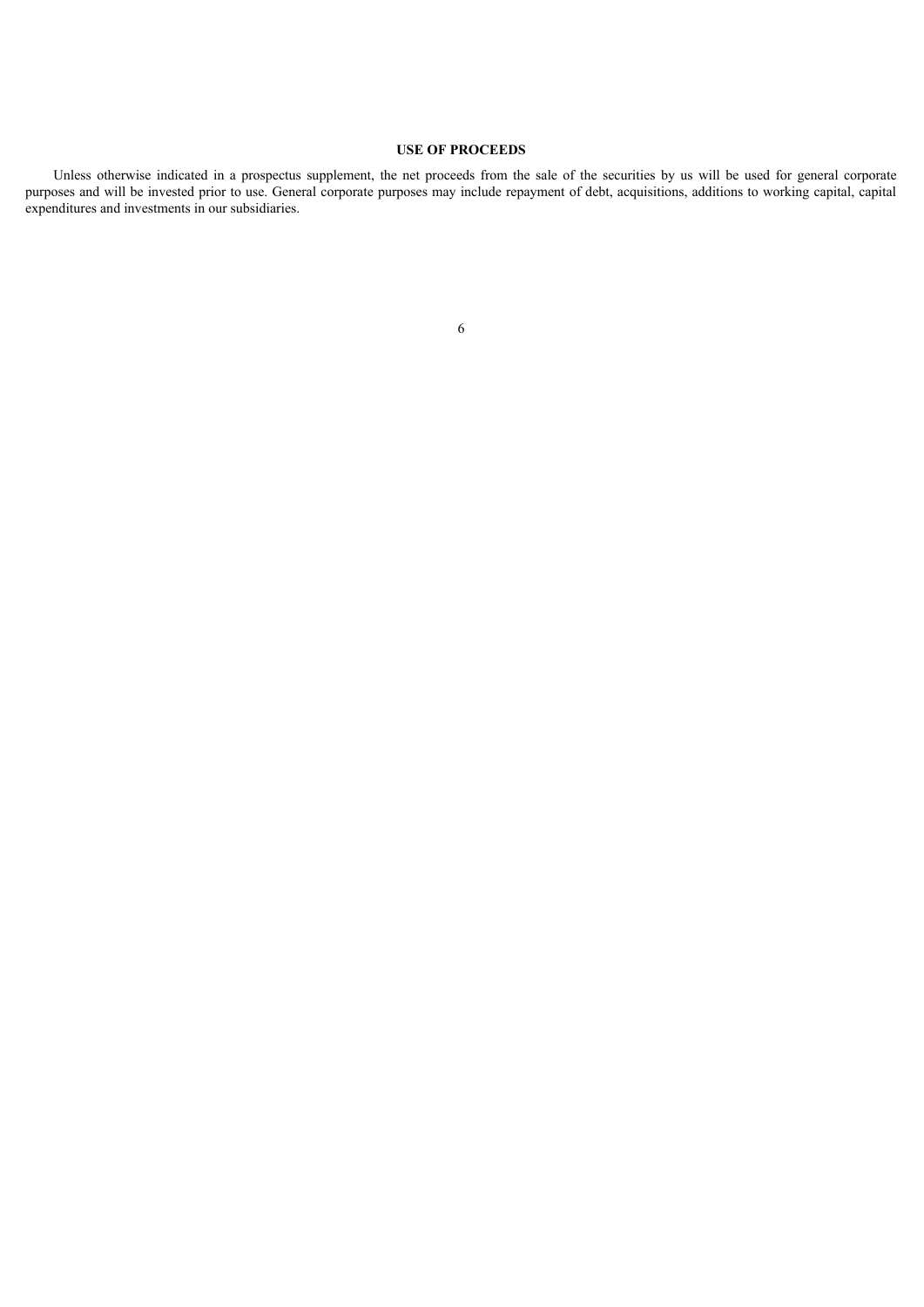#### **DESCRIPTION OF CAPITAL STOCK**

#### <span id="page-9-0"></span>**General**

This section describes our capital stock, which we may offer under this prospectus. The following summary description of our capital stock is based on the provisions of our amended and restated certificate of incorporation, our amended and restated bylaws, the applicable provisions of the Delaware General Corporation Law and the agreements described below. This information may not be complete in all respects and is qualified entirely by reference to the provisions of our amended and restated certificate of incorporation, our amended and restated bylaws, the Delaware General Corporation Law and such agreements. For information on how to obtain copies of our amended and restated certificate of incorporation, our amended and restated bylaws and such agreements, which are exhibits to the registration statement of which this prospectus forms a part, see the section titled "Where You Can Find More Information."

Our authorized capital stock consists of 1,670,000,000 shares of capital stock, \$0.001 par value, of which 1,500,000,000 shares are designated as common stock and 170,000,000 shares are designated as preferred stock.

Our common stock is listed on the Nasdaq Global Select Market under the trading symbol "ZY" and began trading on April 22, 2021. Prior to that date, there was no public trading market for our common stock.

There is no preferred stock outstanding.

#### **Common Stock**

The rights of the holders of the common stock are as described below:

*Voting Rights*. Each share of common stock is entitled to one vote upon any matter submitted to a vote of our stockholders, including the election of directors. Holders of the common stock will vote as a single class on all matters submitted to a stockholder vote, subject to any voting rights granted to holders of any preferred stock. Holders of the common stock are not entitled to any cumulative voting rights.

*Dividend Rights*. Subject to preferences that may be applicable to any outstanding preferred stock, the holders of common stock are entitled to receive ratably such dividends, if any, as may be declared from time to time by the board of directors out of funds legally available therefor.

*Rights upon Liquidation*. In the event of our liquidation, dissolution or winding up, the holders of common stock and any participating preferred stock outstanding at that time are entitled to share ratably in all assets remaining after payment of outstanding debt and liabilities, subject to prior distribution rights of preferred stock, if any, then outstanding.

*Other Rights*. The holders of our common stock have no preemptive rights or other subscription rights. There are no conversion, redemption or sinking fund provisions applicable to the common stock.

#### **Preferred Stock**

Our board of directors has the authority to issue the preferred stock in one or more series and to fix the rights, preferences, privileges and restrictions thereof, including dividend rights, dividend rates, conversion rights, voting rights, terms of redemption or repurchase, redemption or repurchase prices, liquidation preferences, restrictions and the number of shares constituting any series or the designation of such series, without further vote or action by the stockholders.

The issuance of preferred stock may have the effect of delaying, deterring or preventing a change in control of our company without further action by the stockholders and may adversely affect the voting and other rights of the holders of common stock.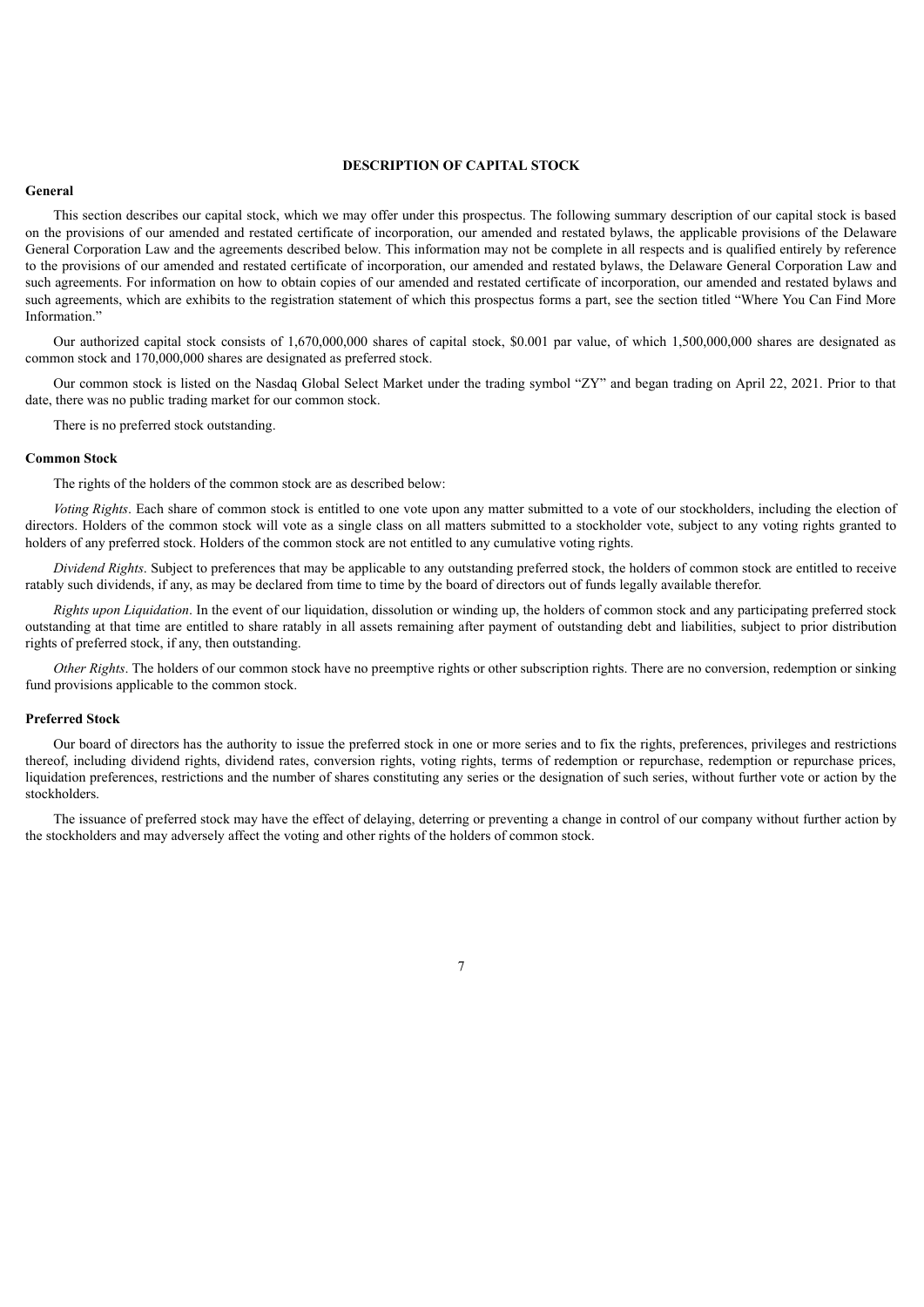#### **Election and Removal of Directors; Vacancies**

Our amended and restated certificate of incorporation provides that our board of directors will consist of between five and 16 directors. The exact number of directors will be fixed from time to time by resolution of the board. Directors will be elected by a plurality of the votes of the shares of our capital stock present in person or represented by proxy at the meeting and entitled to vote on the election of directors, subject to rights of holders of any class or series of outstanding preferred stock to elect additional directors.

No director may be removed except for cause, and directors may be removed for cause only by an affirmative vote of shares representing not less than a majority of the shares then entitled to vote at an election of directors, subject to the rights that may be applicable to any outstanding preferred stock.

Any vacancy occurring on the board of directors and any newly created directorship may be filled only by a majority of the remaining directors then in office, subject to the rights that may be applicable to any outstanding preferred stock. These provisions would prevent a stockholder from increasing the size of our board of directors and then gaining control of our board of directors by filling the resulting vacancies with its own nominees. This could make it more difficult to change the composition of our board of directors and will promote continuity of management.

#### **Staggered Board**

Our directors is divided into three classes serving staggered three-year terms. Class I, Class II and Class III directors will serve until our annual meetings of stockholders in 2022, 2023 and 2024, respectively. At each annual meeting of stockholders, directors will be elected to succeed the class of directors whose terms have expired. This classification of our board of directors could have the effect of increasing the length of time necessary to change the composition of a majority of the board of directors.

#### **Limitation on Action by Written Consent**

Our amended and restated certificate of incorporation provides that holders of our common stock will not be able to act by written consent without a meeting. This provision might delay the ability of our stockholders to force consideration of a proposal or for stockholders controlling a majority of our capital stock to take any action, including the removal of directors.

#### **Stockholder Meetings**

Our amended and restated certificate of incorporation and our amended and restated bylaws provide that special meetings of our stockholders may be called only by a majority of the directors. Our amended and restated certificate of incorporation and our amended and restated bylaws specifically deny any power of any other person to call a special meeting. This provision might delay the ability of our stockholders to force consideration of a proposal or for stockholders controlling a majority of our capital stock to take any action, including the removal of directors.

#### **Amendment of Charter and Bylaws Provisions**

Any amendment of certain articles of our amended and restated certificate of incorporation and our amended and restated bylaws, including the above provisions, would require approval by holders of at least 66∞3% of the voting power of our then outstanding capital stock entitled to vote generally in the election of directors, voting as a single class.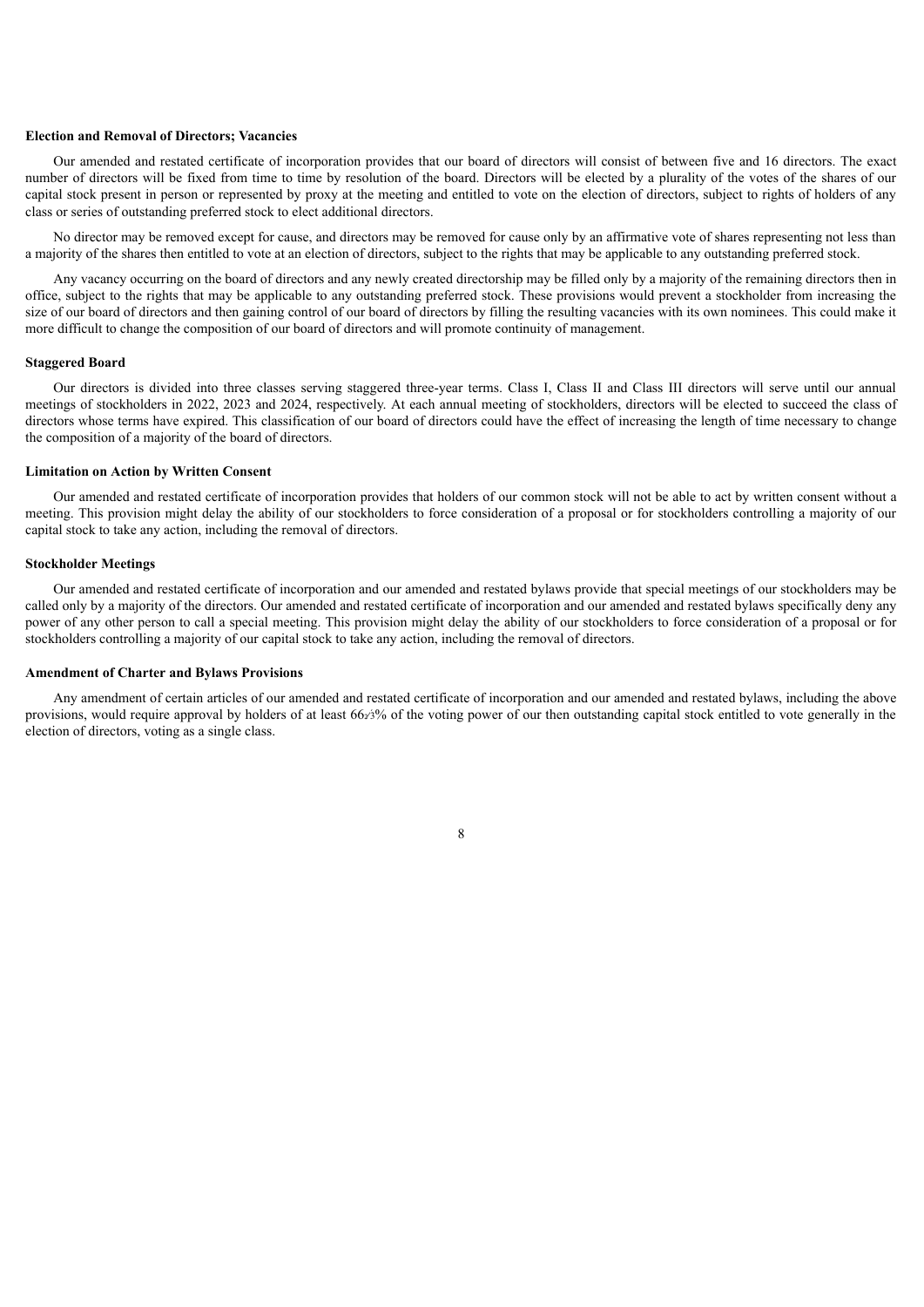These provisions could discourage potential acquisition proposals and could delay or prevent a change in control. These provisions are intended to enhance the likelihood of continuity and stability in the composition of the board of directors and in the policies formulated by the board of directors and to discourage certain types of transactions that may involve an actual or threatened change of control. These provisions are designed to reduce our vulnerability to an unsolicited acquisition proposal. The provisions also are intended to discourage certain tactics that may be used in proxy fights. However, such provisions could have the effect of discouraging others from making tender offers for our shares and, as a consequence, they also may inhibit fluctuations in the market price of our shares of common stock that could result from actual or rumored takeover attempts. Such provisions also may have the effect of preventing changes in our management or delaying or preventing a transaction that might benefit minority stockholders.

#### **Advance Notice Requirements for Stockholder Proposals and Director Nominations**

Our amended and restated bylaws provide for advance notice procedures for stockholders seeking to bring business before our annual meeting of stockholders or to nominate candidates for election as directors at our annual meeting of stockholders. Our amended and restated bylaws also specify certain requirements regarding the form and content of a stockholder's notice. These provisions might preclude our stockholders from bringing matters before our annual meeting of stockholders or from making nominations for directors at our annual meeting of stockholders if the proper procedures are not followed. We expect that these provisions may also discourage or deter a potential acquirer from conducting a solicitation of proxies to elect the acquirer's own slate of directors or otherwise attempting to obtain control of our company.

#### **Limitation of Liability of Directors and Officers**

Our amended and restated certificate of incorporation provides that no director will be personally liable to us or our stockholders for monetary damages for breach of fiduciary duty as a director, except as required by applicable law, as in effect from time to time. Section 102(b)(7) of the DGCL permits a corporation to provide in its certificate of incorporation that a director of the corporation shall not be personally liable to the corporation or its stockholders for monetary damages for breach of fiduciary duty as a director, except for liability for:

- any breach of the director's duty of loyalty to our company or our stockholders;
- any act or omission not in good faith or which involved intentional misconduct or a knowing violation of law;
- unlawful payments of dividends or unlawful stock repurchases or redemptions as provided in Section 174 of the DGCL; and
- any transaction from which the director derived an improper personal benefit.

As a result, neither we nor our stockholders have the right, through stockholders' derivative suits on our behalf, to recover monetary damages against a director for breach of fiduciary duty as a director, including breaches resulting from grossly negligent behavior, except in the situations described above.

Our amended and restated certificate of incorporation also provides that, to the fullest extent permitted by law, we will indemnify any officer or director of our company against all damages, claims and liabilities arising out of the fact that the person is or was our director or officer, or served any other enterprise at our request as a director or officer. Amending this provision will not reduce our indemnification obligations relating to actions taken before an amendment.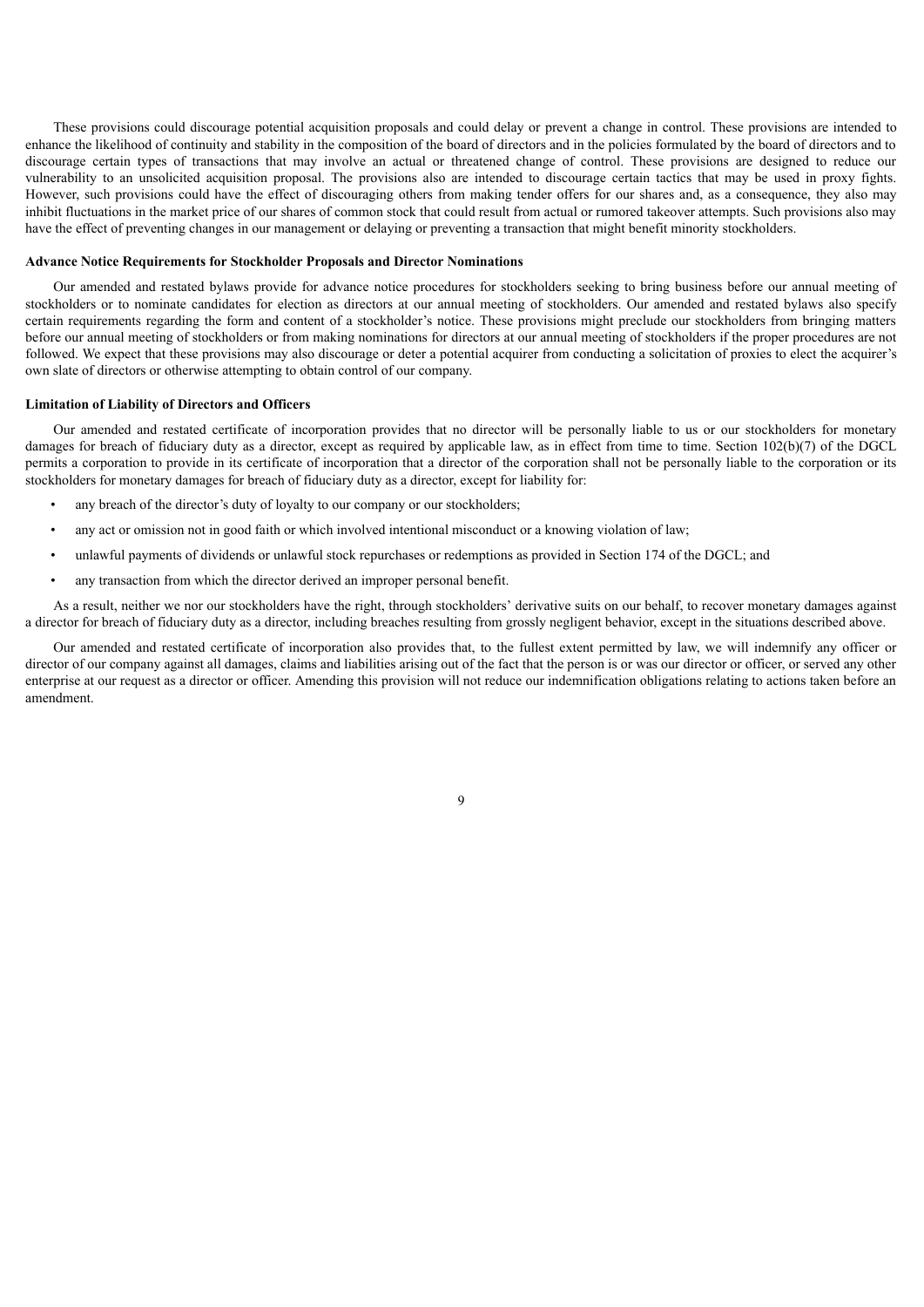#### **Forum Selection**

Our amended and restated certificate of incorporation provides that the Court of Chancery of the State of Delaware will be the sole and exclusive forum for the following types of actions or proceedings under Delaware statutory or common law unless we otherwise consent in writing to an alternative forum: (i) any derivative action or proceeding brought on behalf of us; (ii) any action asserting a claim of breach of fiduciary duty owed by, or otherwise wrongdoing by, any director, stockholder, officer or other employee of our company to us or our stockholders; (iii) any action asserting a claim arising pursuant to any provision of the DGCL or our amended and restated certificate of incorporation or bylaws (as each may be amended from time to time); (iv) any action to interpret, apply, enforce or determine the validity of the amended and restated certificate of incorporation or the bylaws (as each may be amended from time to time); or (v) any action asserting an internal corporate claim (as defined in Section 115 of the DGCL) or a claim otherwise implicating our internal affairs, except as to each of (i) through (v) above, any claim as to which the Court of Chancery determines that it does not have subject matter jurisdiction or there is an indispensable party not subject to the personal jurisdiction of the Court of Chancery (and the indispensable party does not consent to the personal jurisdiction of the Court of Chancery within ten (10) days following such determination), or which is statutorily vested in the exclusive jurisdiction of a court other than the Court of Chancery. For the avoidance of doubt, this provision would not apply to any direct action brought to enforce a duty or liability created by the Securities Act of 1933, as amended (the "Securities Act") or any successor thereto or the Exchange Act. Furthermore, our amended and restated certificate of incorporation also provides that unless we consent in writing to the selection of an alternative forum, the federal district courts of the United States shall be the exclusive forum for the resolution of any complaint asserting a cause of action arising under the Securities Act. Any person or entity purchasing or otherwise acquiring any interest in our shares of capital stock shall be deemed to have notice of and consented to the foregoing forum selection provisions.

Our exclusive forum provision does not relieve us of our duties to comply with the federal securities laws and the rules and regulations thereunder, and our stockholders will not be deemed to have waived our compliance with these laws, rules and regulations.

This choice of forum provision may limit a Company stockholder's ability to bring a claim in a judicial forum that stockholder finds favorable for disputes with the Company or any of our directors, officers, other employees or stockholders, which may discourage lawsuits with respect to such claims, although Company stockholders will not be deemed to have waived our compliance with federal securities laws and the rules and regulations thereunder. Alternatively, the enforceability of similar federal court choice of forum provisions in other companies' certificates of incorporation has been challenged in legal proceedings, and it is possible that a court could find this type of provision to be inapplicable or unenforceable.

#### **Delaware Takeover Statute**

We are subject to Section 203 of the DGCL, an anti-takeover statute. In general, Section 203 prohibits a publicly held Delaware corporation from engaging in a "business combination" with an "interested stockholder" for a period of three years following the time the person became an interested stockholder, unless (with certain exceptions) the business combination or the transaction in which the person became an interested stockholder is approved in a prescribed manner. Generally, a "business combination" includes a merger, asset or stock sale or other transaction resulting in a financial benefit to the interested stockholder. Generally, an "interested stockholder" is a person who, together with affiliates and associates, owns (or within three years prior to the determination of interested stockholder status, did own) 15% or more of a corporation's voting stock. The existence of this provision would be expected to have an anti-takeover effect with respect to transactions not approved in advance by the board of directors, including discouraging attempts that might result in a premium over the market price for the shares of common stock held by stockholders.

Stockholders owning individually or collectively, as of the date of instituting a derivative suit, at least 2% of the outstanding shares may maintain a derivative lawsuit to enforce the requirements that the board of directors will manage or direct our business and affairs in a manner that balances the pecuniary interests of the stockholders, the best interests of those materially affected by our conduct and the specific public benefits identified in our amended and restated certificate of incorporation.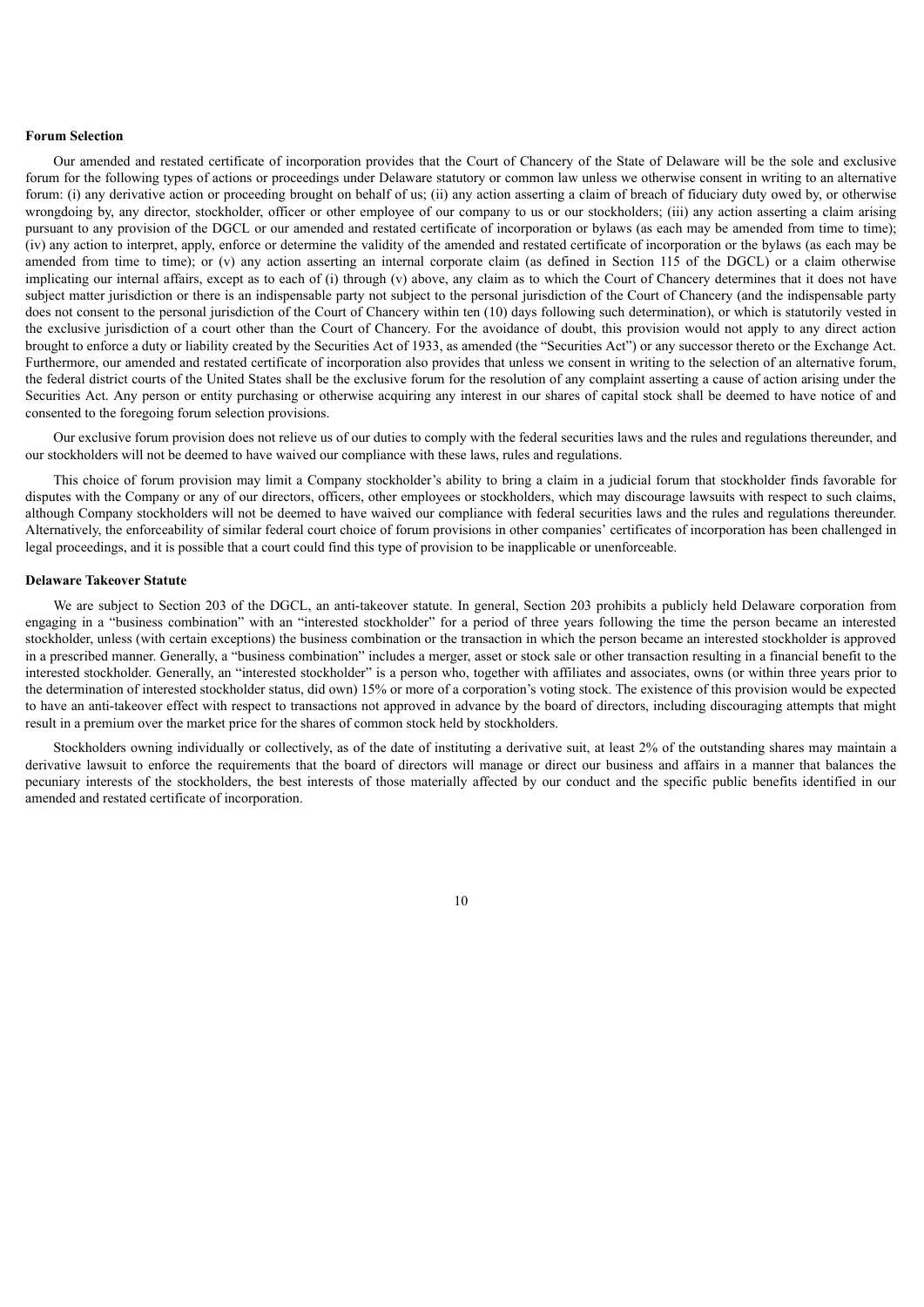#### Provisions of Our Certificate of Incorporation and Bylaws to be Adopted and Delaware Law That May Have an Anti-Takeover Effect

Provisions of the DGCL and our amended and restated certificate of incorporation and amended and restated bylaws could make it more difficult to acquire our company by means of a tender offer, a proxy contest or otherwise or to remove incumbent officers and directors. These provisions, summarized above, are intended to discourage coercive takeover practices and inadequate takeover bids and to encourage persons seeking to acquire control of us to first negotiate with our board of directors. We believe that the benefits of these provisions outweigh the disadvantages of discouraging certain takeover or acquisition proposals because, among other things, negotiation of these proposals could result in an improvement of their terms and enhance the ability of our board of directors to maximize stockholder value. However, these provisions may delay, deter or prevent a merger or acquisition of us that a stockholder might consider is in its best interest, including those attempts that might result in a premium over the prevailing market price of our common stock.

#### **Public Benefit Corporation Status**

In connection with our initial public offering, we converted to a public benefit corporation incorporated in Delaware as a demonstration of our longterm commitment to our mission to displace the petrochemicals that pollute the Planet by designing, developing, and commercializing bio-based materials that deliver better performance than existing products, at attractive costs. We make products with broad applications and global reach that are safer for the people who manufacture them, healthier for the people who use them and better for the environment.

Public benefit corporations are intended to produce a public benefit and to operate in a responsible and sustainable manner. Under the DGCL, public benefit corporations are required to identify in their certificate of incorporation the public benefit or benefits they will promote. As provided in our amended and restated certificate of incorporation, our public benefit is: to displace the petrochemicals that pollute the Planet by designing, developing, and commercializing bio-based materials that deliver better performance than existing products, at attractive costs. We make products with broad applications and global reach that are safer for the people who manufacture them, healthier for the people who use them and better for the environment. Public benefit corporation directors have a duty to manage the affairs of the corporation in a manner that balances the pecuniary interests of the stockholders, the best interests of those materially affected by the corporation's conduct and the specific public benefit or public benefits identified in the public benefit corporation's certificate of incorporation. Public benefit corporations organized in Delaware are also required to publicly disclose at least biennially a report that assesses their benefit performance. In connection with this report, our board of directors is required to set objectives and standards to assess our benefit performance and to assess our performance based on those standards. While a Delaware public benefit corporation may provide in its certificate of incorporation that it will measure the corporation's benefit performance against an objective third-party standard, our certificate of incorporation does not contain that requirement.

Holders of our common stock have voting, dividend and other economic rights that are the same as the rights of stockholders of a corporation that is not designated as a public benefit corporation.

Subject to the amendment provisions in our amended and restated certificate of incorporation, stockholders representing a majority of the voting power of our then outstanding capital stock entitled to vote generally in the election of directors, voting as a single class, must vote to amend our amended and restated certificate of incorporation to delete or amend the requirements of our public benefit purpose.

#### **Transfer Agent and Registrar**

The transfer agent and registrar for our common stock is American Stock Transfer & Trust Company, LLC. Its address is 6201 15th Avenue, Brooklyn, New York 11219.

#### **Listing on The Nasdaq Global Select Market**

Our common stock is listed on The Nasdaq Global Select Market under the symbol "ZY".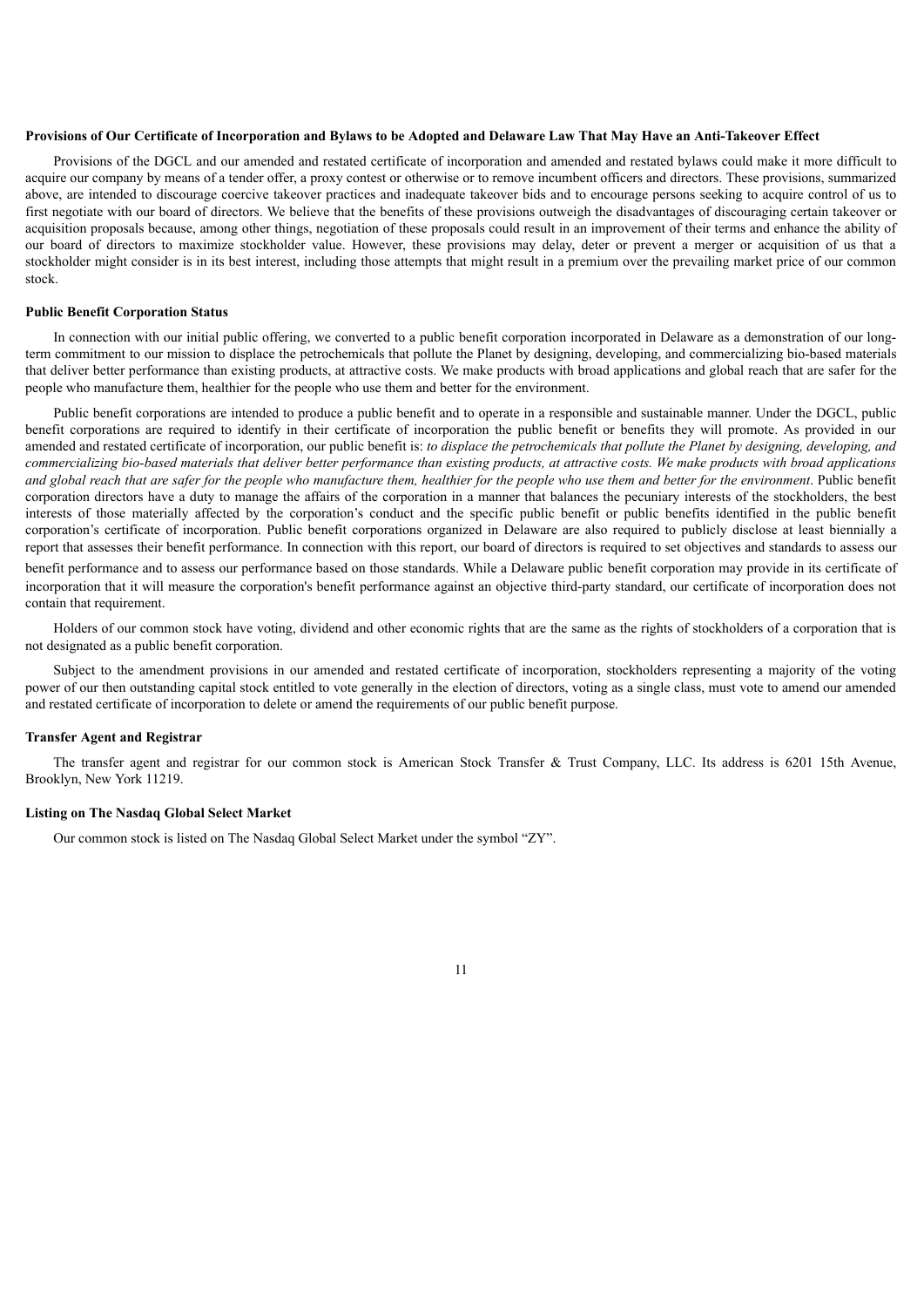## **DESCRIPTION OF DEPOSITARY SHARES REPRESENTING PREFERRED STOCK**

<span id="page-14-0"></span>The applicable prospectus supplement will include further description of the material terms of any depositary shares representing preferred stock offered hereby.

#### **General**

We may, at our option, elect to offer fractional shares of preferred stock, or depositary shares, rather than full shares of preferred stock. If we do, we will issue to the public receipts, called depositary receipts, for depositary shares, each of which will represent a fraction, to be described in the applicable prospectus supplement, of a share of a particular series of preferred stock. Unless otherwise provided in the prospectus supplement, each owner of a depositary share will be entitled, in proportion to the applicable fractional interest in a share of preferred stock represented by the depositary share, to all the rights and preferences of the preferred stock represented by the depositary share. Those rights include dividend, voting, redemption, conversion and liquidation rights.

The shares of preferred stock underlying the depositary shares will be deposited with a bank or trust company selected by us to act as depositary under a deposit agreement between us, the depositary and the holders of the depositary receipts. The depositary will be the transfer agent, registrar and dividend disbursing agent for the depositary shares.

The depositary shares will be evidenced by depositary receipts issued pursuant to the depositary agreement. Holders of depositary receipts agree to be bound by the deposit agreement, which requires holders to take certain actions such as filing proof of residence and paying certain charges.

The summary of terms of the depositary shares contained in this prospectus is not complete. You should refer to the form of the deposit agreement, our amended and restated certificate of incorporation and the certificate of designation for the applicable series of preferred stock that are, or will be, filed with the SEC.

#### **Dividends and Other Distributions**

The depositary will distribute all cash dividends or other cash distributions, if any, received in respect of the preferred stock underlying the depositary shares to the record holders of depositary shares in proportion to the numbers of depositary shares owned by those holders on the relevant record date. The relevant record date for depositary shares will be the same date as the record date for the underlying preferred stock.

If there is a distribution other than in cash, the depositary will distribute property (including securities) received by it to the record holders of depositary shares, unless the depositary determines that it is not feasible to make the distribution. If this occurs, the depositary may, with our approval, adopt another method for the distribution, including selling the property and distributing the net proceeds from the sale to the holders.

#### **Liquidation Preference**

If a series of preferred stock underlying the depositary shares has a liquidation preference, in the event of the voluntary or involuntary liquidation, dissolution or winding up of us, holders of depositary shares will be entitled to receive the fraction of the liquidation preference accorded each share of the applicable series of preferred stock, as set forth in the applicable prospectus supplement.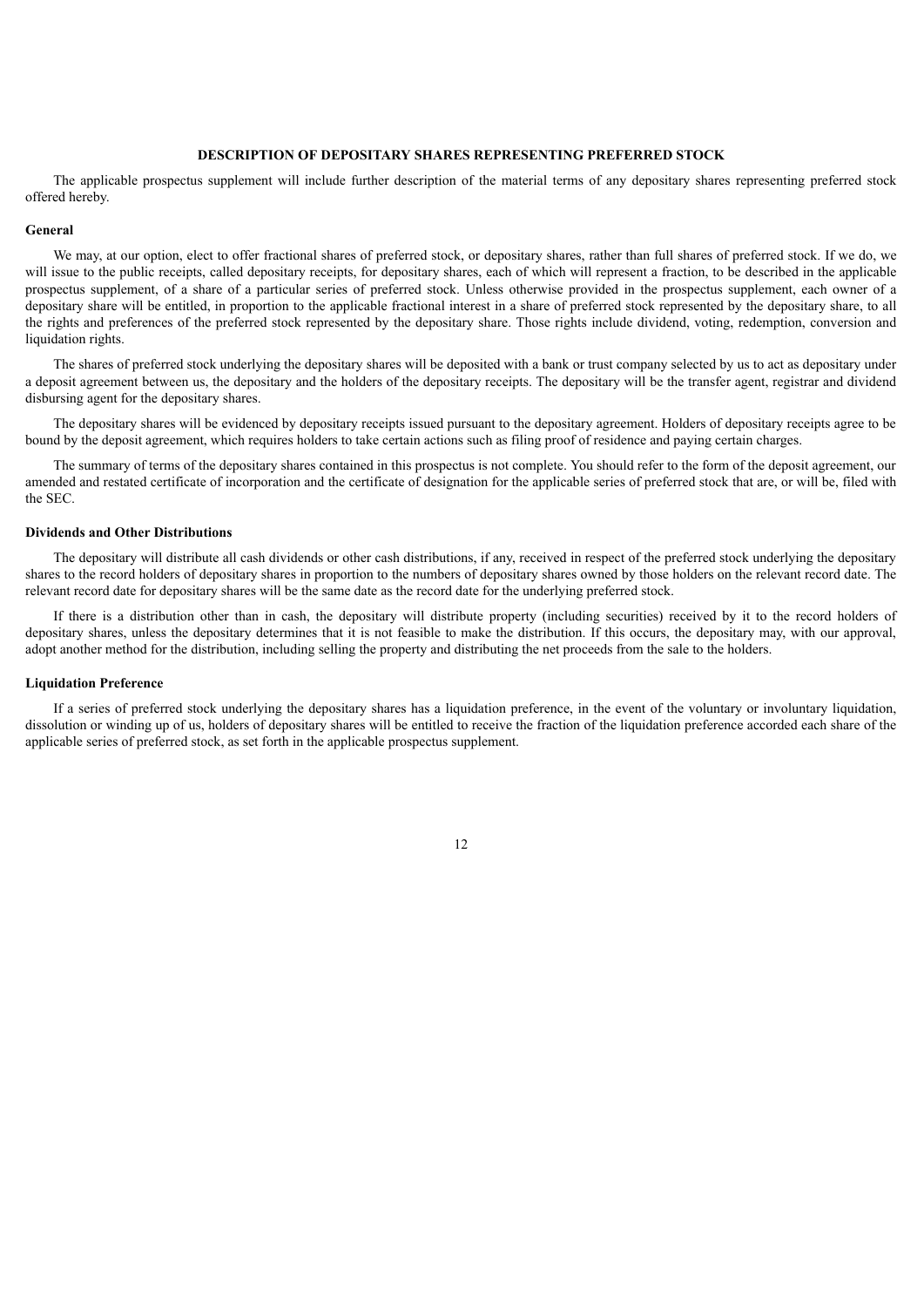#### **Withdrawal of Stock**

Unless the related depositary shares have been previously called for redemption, upon surrender of the depositary receipts at the office of the depositary, the holder of the depositary shares will be entitled to delivery, at the office of the depositary to or upon his or her order, of the number of whole shares of the preferred stock and any money or other property represented by the depositary shares. If the depositary receipts delivered by the holder evidence a number of depositary shares in excess of the number of depositary shares representing the number of whole shares of preferred stock to be withdrawn, the depositary will deliver to the holder at the same time a new depositary receipt evidencing the excess number of depositary shares. In no event will the depositary deliver fractional shares of preferred stock upon surrender of depositary receipts. Holders of preferred stock thus withdrawn may not thereafter deposit those shares under the deposit agreement or receive depositary receipts evidencing depositary shares therefor.

#### **Redemption of Depositary Shares**

Whenever we redeem shares of preferred stock held by the depositary, the depositary will redeem as of the same redemption date the number of depositary shares representing shares of the preferred stock so redeemed, so long as we have paid in full to the depositary the redemption price of the preferred stock to be redeemed plus an amount equal to any accumulated and unpaid dividends on the preferred stock to the date fixed for redemption. The redemption price per depositary share will be equal to the redemption price and any other amounts per share payable on the preferred stock multiplied by the fraction of a share of preferred stock represented by one depositary share. If less than all the depositary shares are to be redeemed, the depositary shares to be redeemed will be selected by lot or pro rata or by any other equitable method as may be determined by the depositary.

After the date fixed for redemption, depositary shares called for redemption will no longer be deemed to be outstanding and all rights of the holders of depositary shares will cease, except the right to receive the monies payable upon redemption and any money or other property to which the holders of the depositary shares were entitled upon redemption upon surrender to the depositary of the depositary receipts evidencing the depositary shares.

## **Voting the Preferred Stock**

Upon receipt of notice of any meeting at which the holders of the preferred stock are entitled to vote, the depositary will mail the information contained in the notice of meeting to the record holders of the depositary receipts relating to that preferred stock. The record date for the depositary receipts relating to the preferred stock will be the same date as the record date for the preferred stock. Each record holder of the depositary shares on the record date will be entitled to instruct the depositary as to the exercise of the voting rights pertaining to the number of shares of preferred stock represented by that holder's depositary shares. The depositary will endeavor, insofar as practicable, to vote the number of shares of preferred stock represented by the depositary shares in accordance with those instructions, and we will agree to take all action that may be deemed necessary by the depositary in order to enable the depositary to do so. The depositary will not vote any shares of preferred stock except to the extent that it receives specific instructions from the holders of depositary shares representing that number of shares of preferred stock.

#### **Charges of the Depositary**

We will pay all transfer and other taxes and governmental charges arising solely from the existence of the depositary arrangements. We will pay charges of the depositary in connection with the initial deposit of the preferred stock and any redemption of the preferred stock. Holders of depositary receipts will pay transfer, income and other taxes and governmental charges and such other charges (including those in connection with the receipt and distribution of dividends, the sale or exercise of rights, the withdrawal of the preferred stock and the transferring, splitting or grouping of depositary receipts) as are expressly provided in the deposit agreement to be for their accounts. If these charges have not been paid by the holders of depositary receipts, the depositary may refuse to transfer depositary shares, withhold dividends and distributions and sell the depositary shares evidenced by the depositary receipt.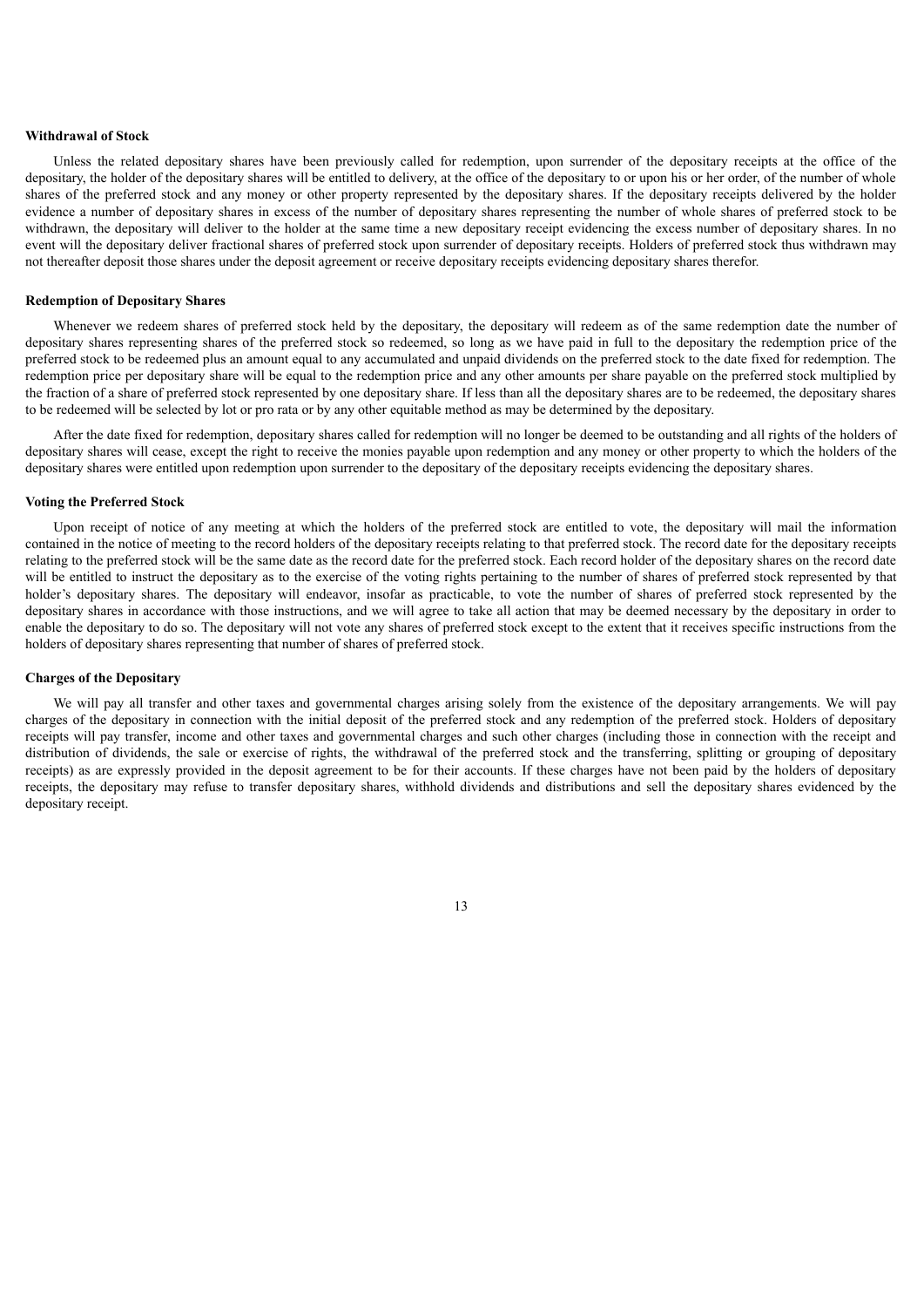#### **Amendment and Termination of the Deposit Agreement**

The form of depositary receipt evidencing the depositary shares and any provision of the deposit agreement may be amended by agreement between us and the depositary. However, any amendment that materially and adversely alters the rights of the holders of depositary shares, other than fee changes, will not be effective unless the amendment has been approved by the holders of a majority of the outstanding depositary shares. The deposit agreement may be terminated by the depositary or us only if:

- all outstanding depositary shares have been redeemed; or
- there has been a final distribution of the preferred stock in connection with our dissolution and such distribution has been made to all the holders of depositary shares.

#### **Resignation and Removal of Depositary**

The depositary may resign at any time by delivering to us notice of its election to do so, and we may remove the depositary at any time. Any resignation or removal of the depositary will take effect upon our appointment of a successor depositary and its acceptance of such appointment. The successor depositary must be appointed within 60 days after delivery of the notice of resignation or removal and must be a bank or trust company having its principal office in the United States and having the requisite combined capital and surplus as set forth in the applicable agreement.

#### **Notices**

The depositary will forward to holders of depositary receipts all notices, reports and other communications, including proxy solicitation materials received from us, that are delivered to the depositary and that we are required to furnish to the holders of the preferred stock. In addition, the depositary will make available for inspection by holders of depositary receipts at the principal office of the depositary, and at such other places as it may from time to time deem advisable, any reports and communications we deliver to the depositary as the holder of preferred stock.

#### **Limitation of Liability**

Neither we nor the depositary will be liable if either is prevented or delayed by law or any circumstance beyond its control in performing its obligations. Our obligations and those of the depositary will be limited to performance in good faith of our and its duties thereunder. We and the depositary will not be obligated to prosecute or defend any legal proceeding in respect of any depositary shares or preferred stock unless satisfactory indemnity is furnished. We and the depositary may rely upon written advice of counsel or accountants, on information provided by persons presenting preferred stock for deposit, holders of depositary receipts or other persons believed to be competent to give such information and on documents believed to be genuine and to have been signed or presented by the proper party or parties.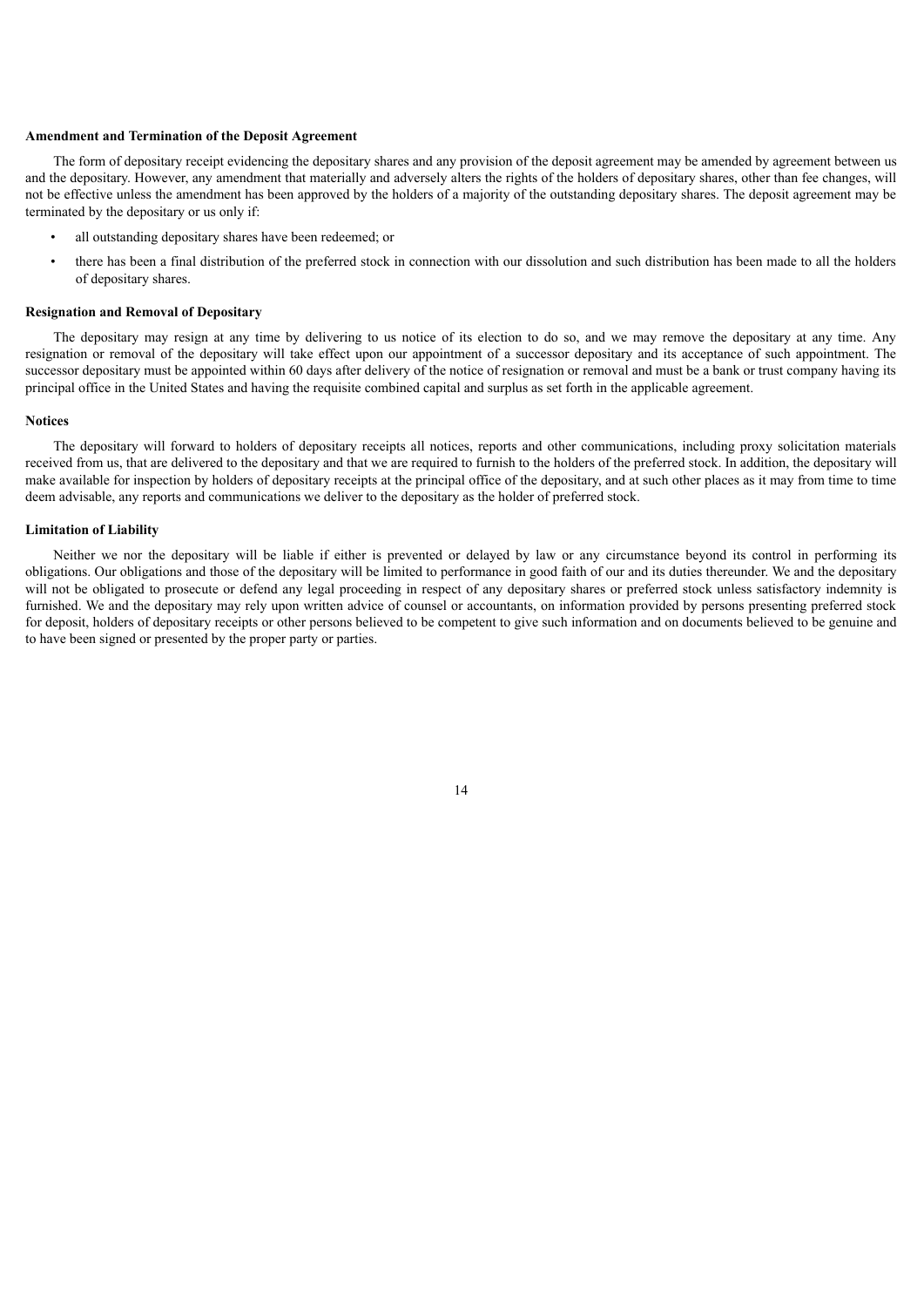## **DESCRIPTION OF DEBT SECURITIES**

<span id="page-17-0"></span>This section describes certain general terms and provisions of the debt securities that we may offer under this prospectus. The debt securities may either be senior debt securities or subordinated debt securities. The debt securities will be issued under an indenture between Zymergen Inc. and a trustee to be identified in an accompanying prospectus supplement (the "trustee"). The debt securities may be issued in one or more series established in or pursuant to a board resolution and set forth in an officers' certificate or supplemental indenture.

When we offer to sell a particular series of debt securities we will describe the specific terms for the securities in a supplement to this prospectus. The prospectus supplement will also indicate whether the general terms and provisions described in this prospectus apply to a particular series of debt securities.

We have summarized certain terms and provisions of the indenture. The summary is not complete. The form of indenture has been filed as an exhibit to the registration statement for these debt securities that we have filed with the SEC. You should read the indenture and applicable board resolution and officers' certificate or supplemental indenture (including the form of debt security) relating to the applicable series of debt securities for the provisions which may be important to you. The indenture is subject to and governed by the Trust Indenture Act of 1939, as amended (the "Trust Indenture Act").

#### **General**

The indenture will not limit the amount of debt securities that we may issue. We have the right to "reopen" a previous issue of a series of debt securities by issuing additional debt securities of such series. We may issue debt securities up to such aggregate principal amount as we may authorize from time to time. The senior debt securities will rank equally with all of our other senior unsecured and unsubordinated debt from time to time outstanding. The subordinated debt securities will be subordinate and junior in right of payment to all our senior indebtedness to the extent and in the manner described in the prospectus supplement and as set forth in the supplemental indenture, board resolution or officer's certificate relating to such offering. Our secured debt, if any, will be effectively senior to the debt securities to the extent of the value of the assets securing such debt. The debt securities will be exclusively our obligations and not of our subsidiaries and therefore the debt securities will be structurally subordinate to the debt and liabilities of any of our subsidiaries. The prospectus supplement will describe the material terms and conditions of any debt securities we may offer, including, as applicable, the following:

- the title:
- any limit upon the aggregate principal amount;
- the date or dates on which the principal is payable;
- the rate or rates at which the debt securities shall bear interest, if any, or the method by which such rate shall be determined;
- the date or dates from which interest shall accrue:
- the date or dates on which interest shall be payable;
- the record dates for the determination of holders to whom interest is payable;
- the right, if any, to extend the interest payment periods and the duration of such extension;
- the place or places where the principal of and any interest shall be payable;
- the terms, if any, pursuant to which any debt securities will be subordinate to any of our other debt;
- the price or prices at which, the period or periods within which and the terms and conditions upon which debt securities may be redeemed;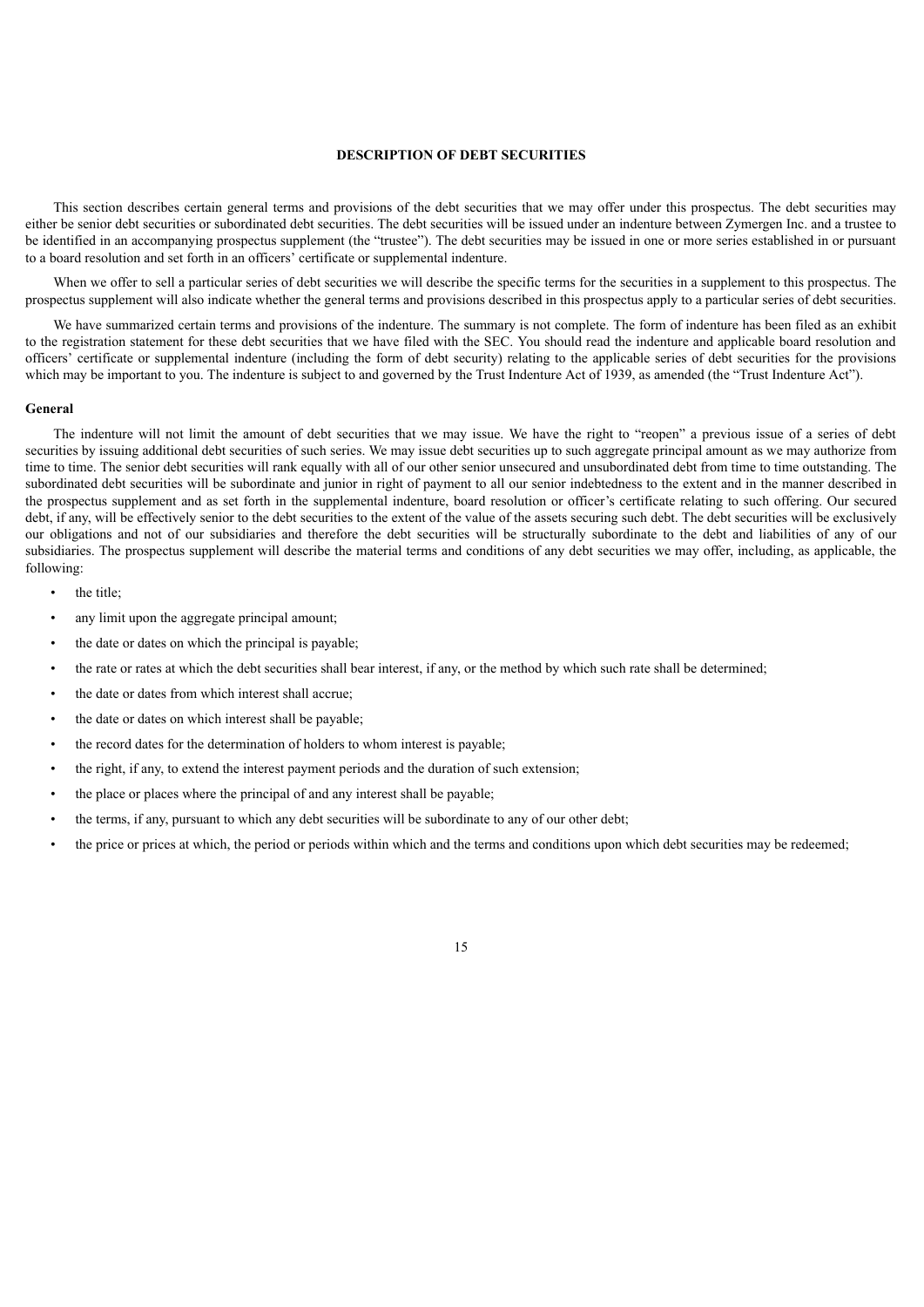- our obligation, if any, to redeem, purchase or repay the debt securities pursuant to any sinking fund or otherwise or at the option of a holder thereof;
- if applicable, the price or prices at which and the period or periods within which and the terms and conditions upon which the debt securities shall be redeemed, purchased or repaid, in whole or in part;
- if other than denominations of \$1,000 and any multiple thereof, the denominations in which the debt securities of the series shall be issuable;
- the percentage of the principal amount at which the debt securities will be issued and, if other than the principal amount thereof, the portion of such principal amount that shall be payable upon declaration of acceleration of the maturity thereof or provable in bankruptcy;
- any and all other terms of the series, including any terms that may be required by or advisable under U.S. law or regulations or advisable in connection with the marketing of the debt securities;
- whether the debt securities are issuable as global securities or definitive certificates and, in the case of global securities, the identity of the depositary;
- any deletion from, modification of or addition to the events of default or covenants;
- any provisions granting special rights to holders when a specified event occurs;
- whether and under what circumstances we will pay additional amounts on the debt securities held by a person who is not a U.S. person in respect of any tax, assessment or governmental charge withheld or deducted;
- any special tax implications of the notes;
- any trustees, authenticating or paying agents, transfer agents or registrars or any other agents with respect to the debt securities;
- any guarantors or co-issuers, including whether any of our direct or indirect subsidiaries will guarantee the debt securities;
- any special interest premium or other premium;
- whether the debt securities are convertible or exchangeable into common stock or other of our equity securities and the terms and conditions upon which such conversion or exchange shall be effected; and
- the currency in which payments shall be made, if other than U.S. dollars.

#### **Subordination**

The prospectus supplement, if any, relating to any offering of subordinated debt securities will describe the specific subordination provisions, including the extent of subordination of payments by us of the principal of, premium, if any, and interest on such subordinated debt securities.

#### **Events of Default**

When we use the term "Event of Default" in the indenture with respect to the debt securities of any series here are some examples of what we mean:

- (1) default in paying interest on the debt securities when it becomes due and the default continues for a period of 30 days or more;
- (2) default in paying principal, or premium, if any, on the debt securities when due;
- (3) failure to make sinking fund payments when due;
- (4) default in the performance, or breach, of any covenant in the indenture (other than defaults specified in clause (1) or (2) above) and the default or breach continues for a period of 90 days or more after there has been given to us a written notice from the trustee or there has been given to us and the trustee a written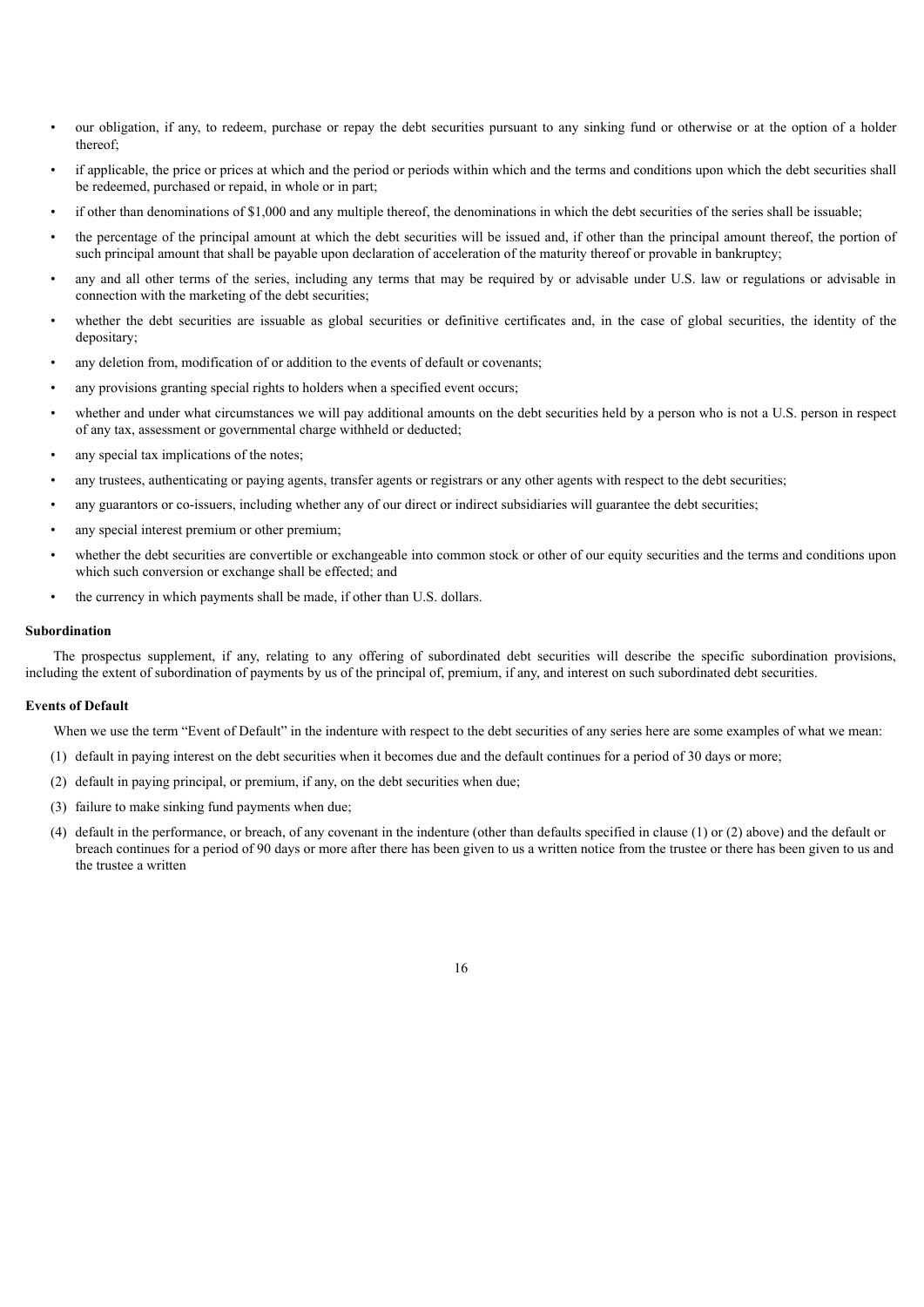notice from the holders of at least 25% in aggregate principal amount of the outstanding debt securities of the series;

- (5) certain events of bankruptcy, insolvency, reorganization, administration or similar proceedings with respect to us or any material subsidiary has occurred; or
- (6) any other Events of Default set forth in a prospectus supplement relating to such series of debt securities.

If an Event of Default under the indenture specified in clause (1) or (2) occurs and is continuing with respect to any series of debt securities, then the trustee may and, at the direction of the holders of at least 25% in principal amount of each affected series of debt securities, will by written notice, require us to repay immediately the entire principal amount of all outstanding securities of each affected series, together with all accrued and unpaid interest and premium, if any.

If an Event of Default under the indenture specified in clause (3) or (4) occurs and is continuing with respect to all series of senior debt securities or all series of subordinated debt securities, as the case may be, then the trustee may and, at the direction of the holders of at least 25% in principal amount of all of the series of senior debt securities or all series of subordinated debt securities, as the case may be, then outstanding, will by written notice, require us to repay immediately the entire principal amount of the outstanding debt securities of all of the series of senior debt securities or all of the series of subordinated debt securities, as the case may be, together with all accrued and unpaid interest and premium, if any.

However, if an Event of Default under the indenture specified in clause (3) or (4) occurs and is continuing with respect to less than all series of senior debt securities or less than all series of subordinated debt securities, as the case may be, then the trustee may and, at the direction of the holders of at least 25% in principal amount of each affected series of senior debt securities or subordinated debt securities, as the case may be, then outstanding (each such series voting as a separate class), will by written notice, require us to repay immediately the entire principal amount of all debt securities of such affected series, together with all accrued and unpaid interest and premium, if any.

If an Event of Default under the indenture specified in clause (5) with respect to us occurs and is continuing, then the entire principal amount of the outstanding debt securities will automatically become due immediately and payable without any declaration or other act on the part of the trustee or any holder.

After a declaration of acceleration or any automatic acceleration under clause (5) described above, the holders of a majority in principal amount of outstanding debt securities of any series may rescind this accelerated payment requirement if all existing Events of Default, except for nonpayment of the principal and interest on the debt securities of that series that has become due solely as a result of the accelerated payment requirement, have been cured or waived and if the rescission of acceleration would not conflict with any judgment or decree. The holders of a majority in principal amount of the outstanding debt securities of any series also have the right to waive past defaults, except a default in paying principal or interest on any outstanding debt security, or in respect of a covenant or a provision that cannot be modified or amended without the consent of all holders of the debt securities of that series.

Holders of at least 25% in principal amount of the outstanding debt securities of a series may seek to institute a proceeding only after they have made written request, and offered such indemnity as the trustee may reasonably require, to the trustee to institute a proceeding and the trustee has failed to do so within 60 days after it received this notice. In addition, within this 60-day period, the trustee must not have received directions inconsistent with this written request by holders of a majority in principal amount of the outstanding debt securities of that series. These limitations do not apply, however, to a suit instituted by a holder of a debt security for the enforcement of the payment of principal, interest or any premium on or after the due dates for such payment.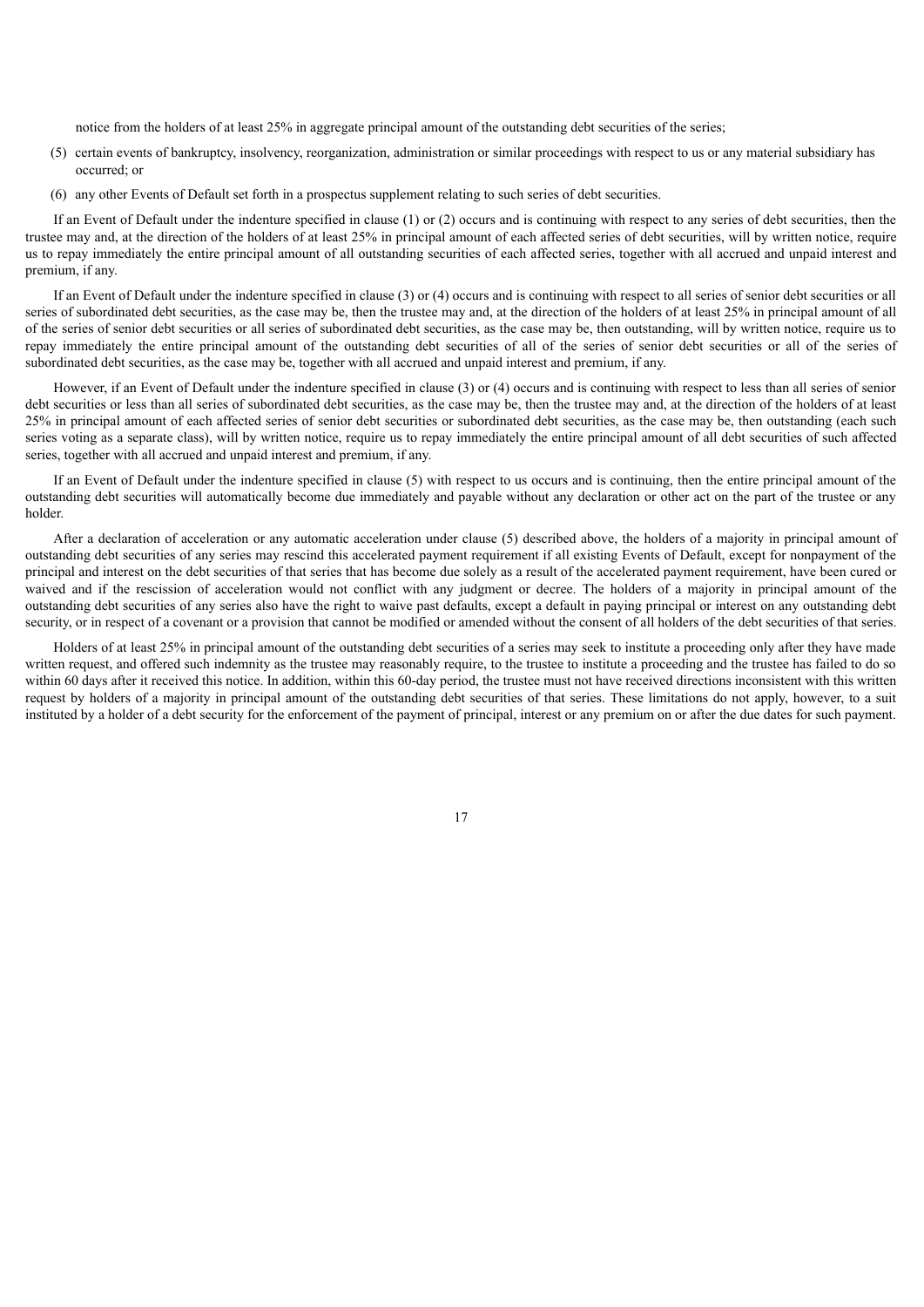During the existence of an Event of Default of which a responsible officer of the trustee has actual knowledge or has received at the corporate trust office written notice from us or any holder of the debt securities, the trustee is required to exercise the rights and powers vested in it under the indenture and use the same degree of care and skill in its exercise as a prudent person would under the circumstances in the conduct of that person's own affairs. If an Event of Default has occurred and is continuing, the trustee is not under any obligation to exercise any of its rights or powers at the request or direction of any of the holders unless the holders have offered to the trustee such security or indemnity as the trustee may reasonably require. Subject to certain provisions, the holders of a majority in principal amount of the outstanding debt securities of any series have the right to direct the time, method and place of conducting any proceeding for any remedy available to the trustee, or exercising any trust, or power conferred on the trustee.

The trustee will, within 45 days after any default occurs, give notice of the default to the holders of the debt securities of that series, unless the default was already cured or waived. Unless there is a default in paying principal, interest or any premium when due, the trustee can withhold giving notice to the holders if it determines in good faith that the withholding of notice is in the interest of the holders.

We are required to furnish to the trustee an annual statement as to compliance with all conditions and covenants under the indenture.

#### **Modification and Waiver**

We and the trustee may amend or modify the indenture or the debt securities without the consent of any holder of debt securities in order to:

- cure ambiguities, mistake defects or inconsistencies;
- provide for the assumption of our obligations in the case of a merger or consolidation and our discharge upon such assumption;
- make any change that would provide any additional rights or benefits to the holders of the debt securities of a series;
- provide for or add guarantors with respect to the debt securities of any series;
- secure the debt securities of a series;
- establish the form or forms of debt securities of any series:
- maintain the qualification of the indenture under the Trust Indenture Act;
- conform any provision in the indenture to this "Description of Debt Securities"; or
- make any change that does not adversely affect the rights of any holder in any material respect.

Other amendments and modifications of the indenture or the debt securities may be made with the consent of the holders of not less than a majority of the aggregate principal amount of the outstanding debt securities of each series affected by the amendment or modification (voting as one class), and our compliance with any provision of the indenture with respect to any series of debt securities may be waived by written notice to the trustee by the holders of a majority of the aggregate principal amount of the outstanding debt securities of each series affected by the waiver (voting as one class). However, no modification or amendment may, without the consent of the holder of each outstanding debt security affected:

- reduce the principal amount, or extend the fixed maturity, of the debt securities, or alter or waive the redemption provisions of the debt securities;
- change the currency in which principal, any premium or interest is paid;
- reduce the percentage in principal amount outstanding of debt securities of any series that must consent to an amendment, supplement or waiver or consent to take any action;
- impair the right to institute suit for the enforcement of any payment on the debt securities;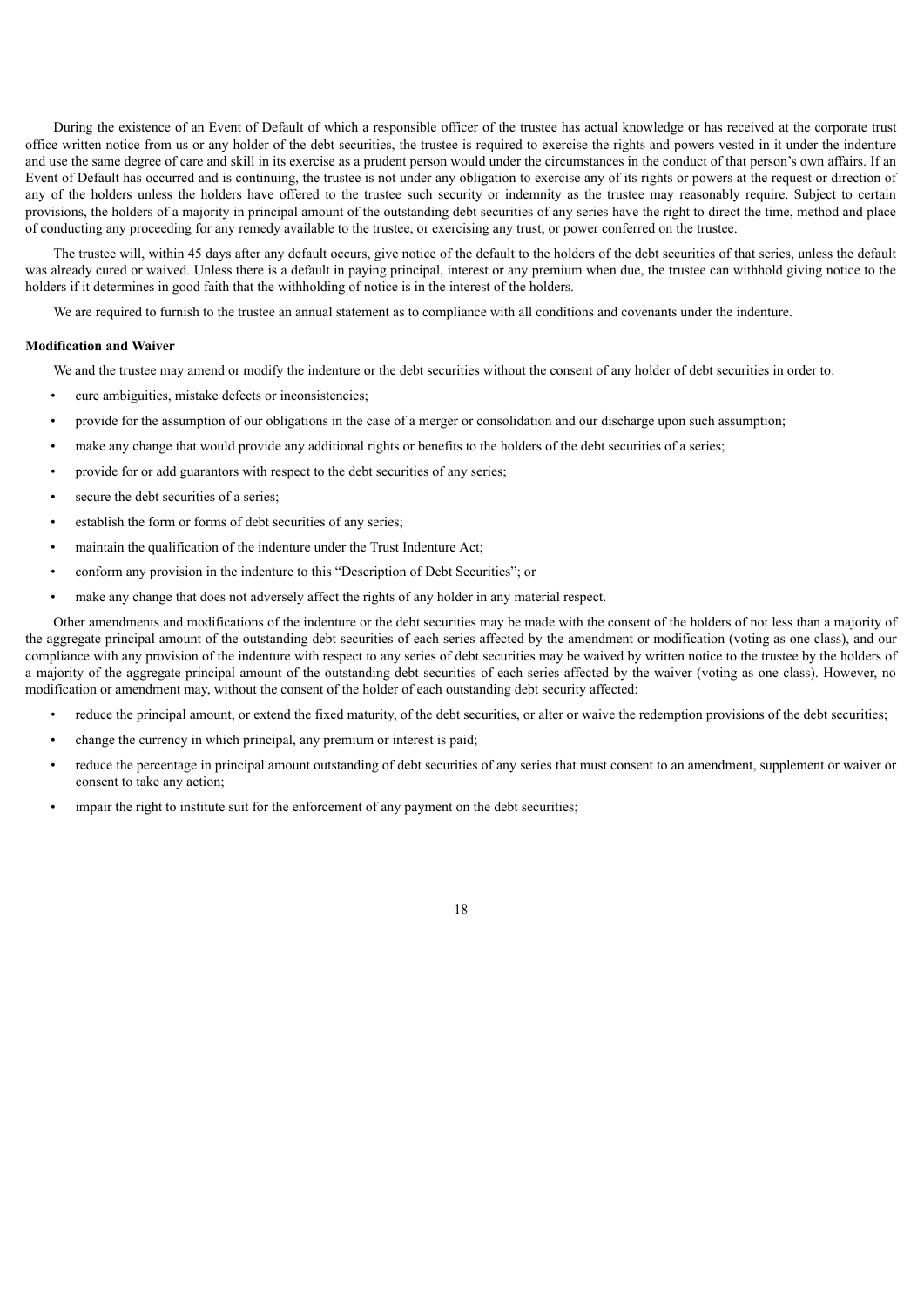- modify any of the subordination provisions or the definition of senior indebtedness applicable to any subordinated debt securities in a manner adverse to the holders of those securities;
- waive a payment default with respect to the debt securities or any guarantor;
- reduce the interest rate or extend the time for payment of interest on the debt securities; or
- adversely affect the ranking of the debt securities of any series.

## **Certain Covenants**

*Principal and Interest*

We covenant to pay the principal of and interest on the debt securities when due and in the manner provided in the indenture.

#### *Consolidation, Merger or Sale of Assets*

We will not consolidate or combine with or merge with or into or, directly or indirectly, sell, assign, convey, lease, transfer or otherwise dispose of all or substantially all of our assets to any person or persons in a single transaction or through a series of transactions, unless:

- we shall be the continuing person or, if we are not the continuing person, the resulting, surviving or transferee person (the "surviving entity") is a company organized and existing under the laws of the United States or any State or territory;
- the surviving entity will expressly assume all of our obligations under the debt securities and the indenture, and will execute a supplemental indenture in form reasonably satisfactory to the trustee;
- immediately after giving effect to such transaction or series of transactions on a pro forma basis, no default has occurred and is continuing; and
- we or the surviving entity will have delivered to the trustee an officers' certificate and opinion of counsel stating that the transaction or series of transactions and the supplemental indenture, if any, complies with this covenant and that all conditions precedent in the indenture relating to the transaction or series of transactions have been satisfied.

The restrictions in the third and fourth bullets shall not be applicable to:

- the merger or consolidation of us with an affiliate of ours if our board of directors determines in good faith that the purpose of such transaction is principally to change our state of incorporation or convert our form of organization to another form; or
- the merger of us with or into a single direct or indirect wholly-owned subsidiary of ours pursuant to Section 251(g) (or any successor provision) of the General Corporation Law of the State of Delaware.

If any consolidation or merger or any sale, assignment, conveyance, lease, transfer or other disposition of all or substantially all our assets occurs in accordance with the indenture, the surviving entity will succeed to, and be substituted for, and may exercise every right and power of ours under the indenture with the same effect as if such surviving entity had been named in our place in the indenture. We will (except in the case of a lease) be discharged from all obligations and covenants under the indenture and any debt securities issued thereunder.

## **Satisfaction, Discharge and Covenant Defeasance**

We may terminate our obligations under the indenture when:

- either of the following occur:
	- all the debt securities of any series issued that have been authenticated and delivered have been accepted by the trustee for cancellation; or
	- all the debt securities of any series issued that have not been accepted by the trustee for cancellation have become due and payable or will become due and payable within one year (a "discharge") or are to be called for redemption within one year and we have made irrevocable arrangements satisfactory to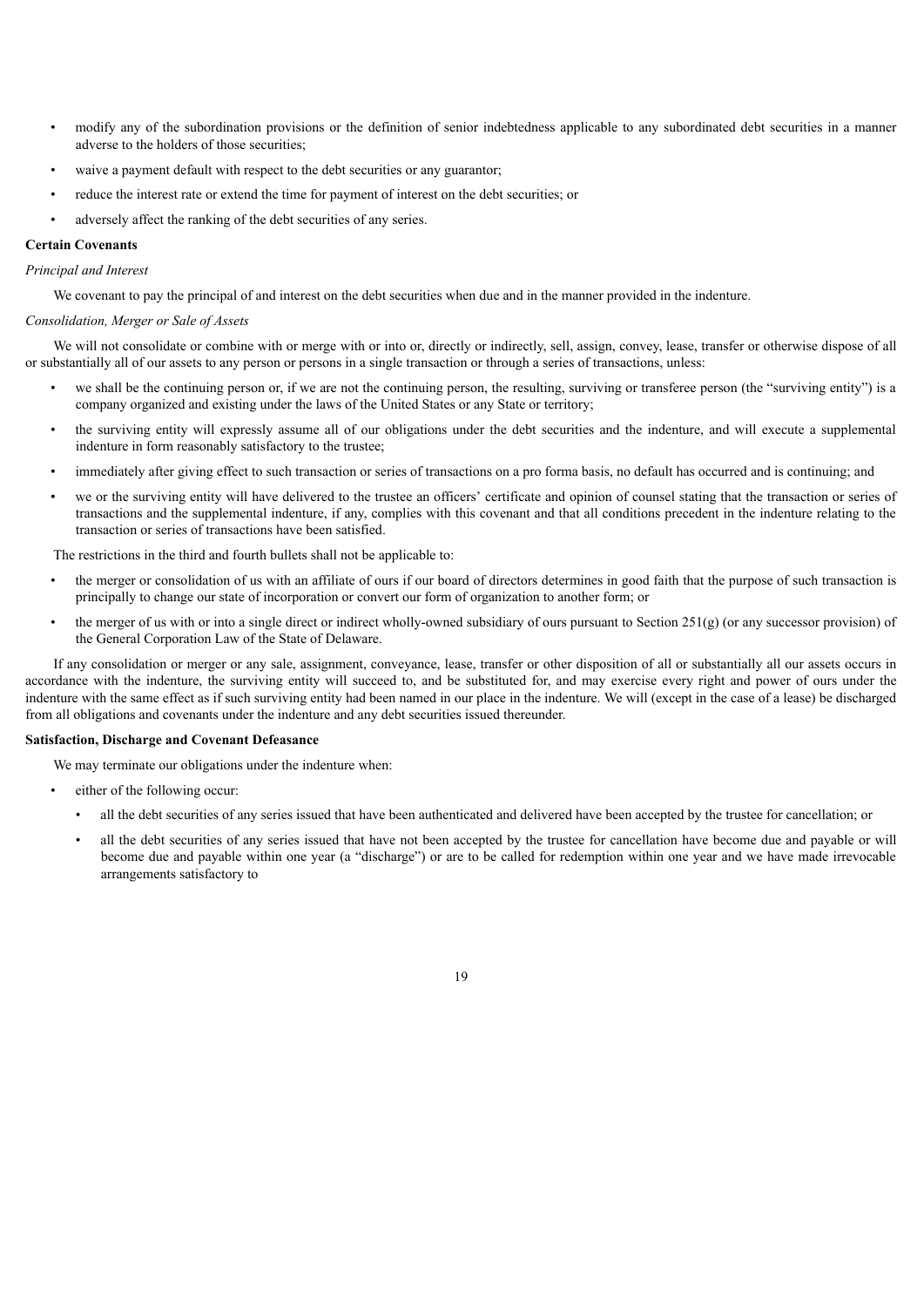the trustee for the giving of notice of redemption by such trustee in our name, and at our expense, and in all cases we have irrevocably deposited or caused to be deposited with the trustee sufficient funds to pay and discharge the entire indebtedness on the series of debt securities to pay principal, interest and any premium;

- we have paid or caused to be paid all other sums then due and payable under the indenture; and
- we have delivered to the trustee an officers' certificate and an opinion of counsel each stating that all conditions precedent under the indenture relating to the satisfaction and discharge of the indenture have been complied with.

We may elect to have our obligations under the indenture discharged with respect to the outstanding debt securities of any series (a "legal") defeasance"). Legal defeasance means that we will be deemed to have paid and discharged the entire indebtedness represented by the outstanding debt securities of such series under the indenture, except for:

- the rights of holders of the debt securities to receive principal, interest and any premium when due;
- our obligations with respect to the debt securities concerning issuing temporary debt securities, registration of transfer of debt securities, mutilated, destroyed, lost or stolen debt securities and the maintenance of an office or agency for payment for debt securities payments held in trust;
- the rights, powers, trusts, duties and immunities of the trustee; and
- the defeasance provisions of the indenture.

In addition, we may elect to have our obligations released with respect to certain covenants in the indenture (a "covenant defeasance"). Any failure to comply with these obligations will not constitute a default or an event of default with respect to the debt securities of any series. In the event covenant defeasance occurs, certain events, not including non-payment, bankruptcy and insolvency events, described under "Events of Default" will no longer constitute an event of default for that series.

In order to exercise either legal defeasance or covenant defeasance with respect to outstanding debt securities of any series:

- we must irrevocably have deposited or caused to be deposited with the trustee as trust funds for the purpose of making the following payments, specifically pledged as security for, and dedicated solely to the benefits of the holders of the debt securities of a series:
	- cash;
	- U.S. Government obligations; or
	- a combination of cash and U.S. Government obligations,
- in each case sufficient without reinvestment, in the written opinion of an internationally recognized firm of independent public accountants to pay and discharge, and which shall be applied by the trustee to pay and discharge, all of the principal, interest and any premium at due date or maturity or if we have made irrevocable arrangements satisfactory to the trustee for the giving of notice of redemption by the trustee in our name and at our expense, the redemption date;
- in the case of legal defeasance, we must have delivered to the trustee an opinion of counsel stating that, as a result of an Internal Revenue Service ruling or a change in applicable federal income tax law, the holders of the debt securities of that series will not recognize gain or loss for federal income tax purposes as a result of the deposit, defeasance and discharge to be effected and will be subject to the same federal income tax as would be the case if the deposit, defeasance and discharge did not occur;
- in the case of covenant defeasance, we must have delivered to the trustee an opinion of counsel to the effect that the holders of the debt securities of that series will not recognize gain or loss for U.S. federal income tax purposes as a result of the deposit and covenant defeasance to be effected and will be subject to the same federal income tax as would be the case if the deposit and covenant defeasance did not occur;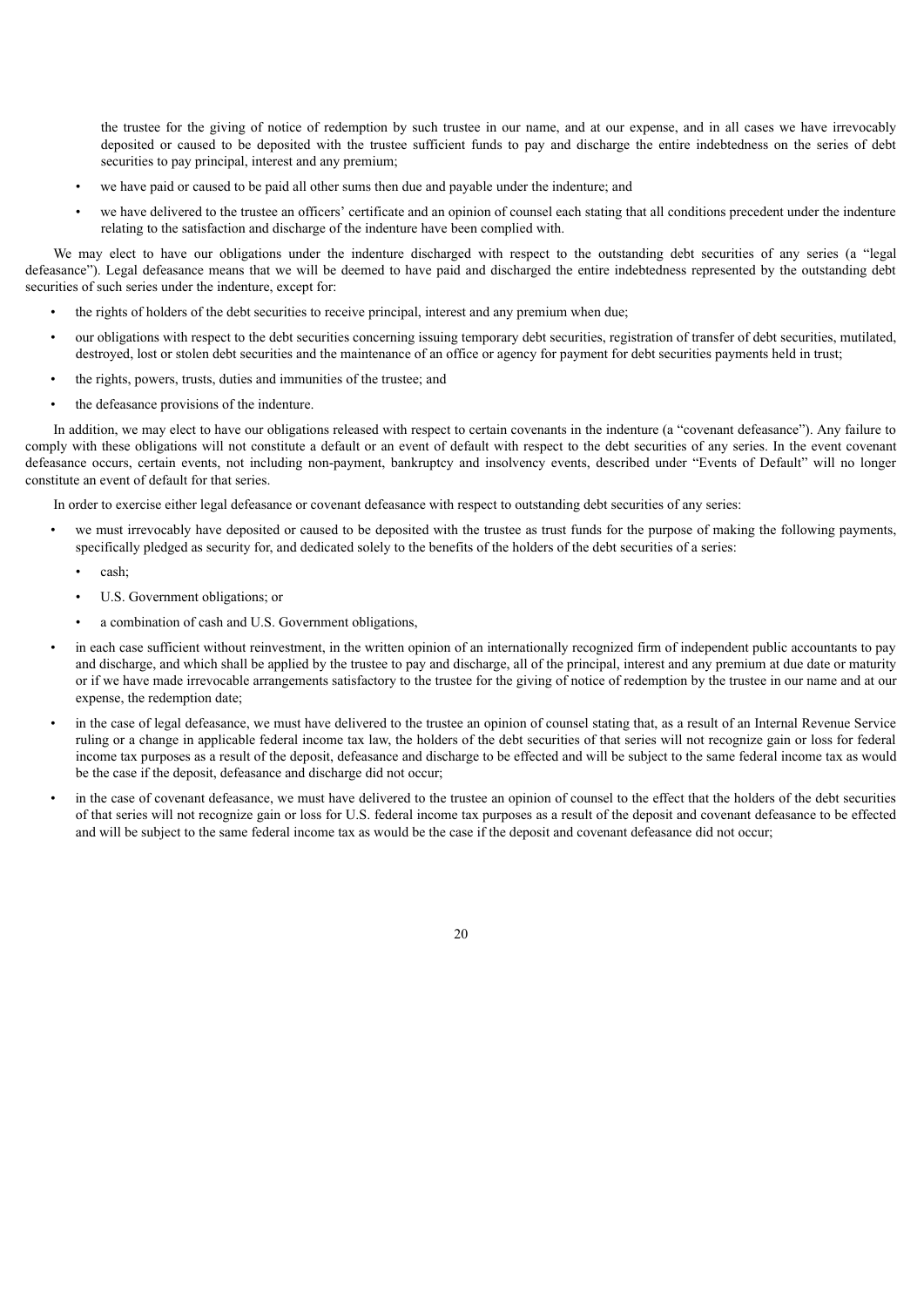- no default with respect to the outstanding debt securities of that series has occurred and is continuing at the time of such deposit after giving effect to the deposit or, in the case of legal defeasance, no default relating to bankruptcy or insolvency has occurred and is continuing at any time on or before the 91st day after the date of such deposit, it being understood that this condition is not deemed satisfied until after the 91st day;
- the legal defeasance or covenant defeasance will not cause the trustee to have a conflicting interest within the meaning of the Trust Indenture Act, assuming all debt securities of a series were in default within the meaning of the Trust Indenture Act;
- the legal defeasance or covenant defeasance will not result in a breach or violation of, or constitute a default under, any other agreement or instrument to which we are a party;
- the legal defeasance or covenant defeasance will not result in the trust arising from such deposit constituting an investment company within the meaning of the Investment Company Act of 1940, as amended (the "Investment Company Act"), unless the trust is registered under the Investment Company Act or exempt from registration; and
- we have delivered to the trustee an officers' certificate and an opinion of counsel stating that all conditions precedent with respect to the defeasance or covenant defeasance have been complied with.

#### **Unclaimed Funds**

All funds deposited with the trustee or any paying agent for the payment of principal, interest, premium or additional amounts in respect of the debt securities that remain unclaimed for two years after the maturity date of such debt securities will be repaid to us upon our request. Thereafter, any right of any noteholder to such funds shall be enforceable only against us, and the trustee and paying agents will have no liability therefor.

## **Governing Law**

The indenture and the debt securities for all purposes shall be governed by and construed in accordance with the laws of the State of New York.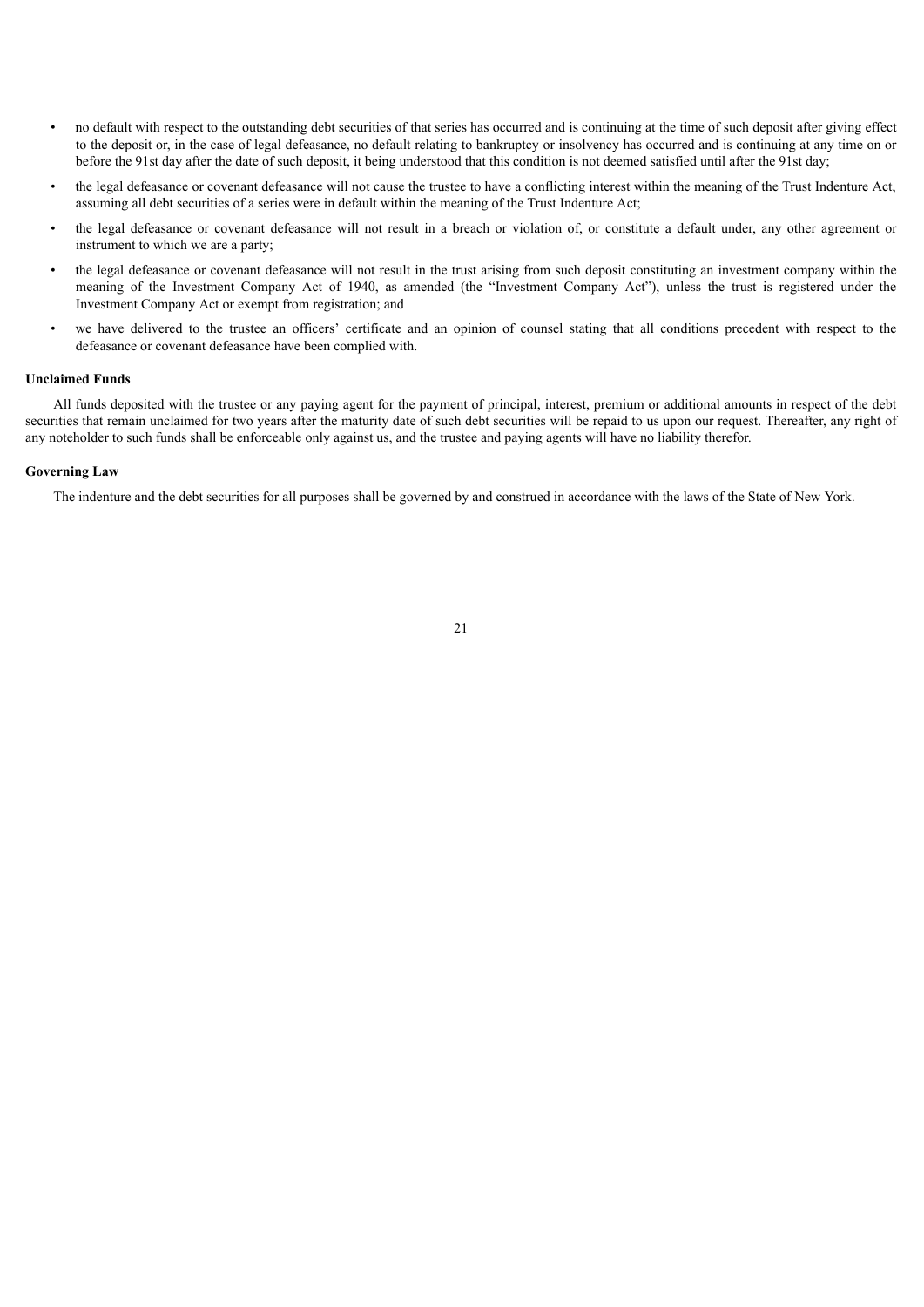## **DESCRIPTION OF WARRANTS**

<span id="page-24-0"></span>This section describes certain general terms and provisions of the warrants that we may offer under this prospectus. We may issue warrants to purchase our debt or equity securities or securities of third parties or other rights, including rights to receive payment in cash or securities based on the value, rate or price of one or more specified commodities, currencies, securities or indices, or any combination of the foregoing. Warrants may be issued independently or together with any other securities and may be attached to, or separate from, such securities. Each series of warrants will be issued under a separate warrant agreement to be entered into between us and a warrant agent. The terms of any warrants to be issued and a description of the material provisions of the applicable warrant agreement will be set forth in the applicable prospectus supplement.

The applicable prospectus supplement will describe the material terms and conditions of any warrants that we may offer, including, as applicable, the following:

- the title of such warrants;
- the aggregate number of such warrants;
- the price or prices at which such warrants will be issued;
- the currency or currencies in which the price of such warrants will be payable;
- the securities or other rights, including rights to receive payment in cash or securities based on the value, rate or price of one or more specified commodities, currencies, securities or indices, or any combination of the foregoing, purchasable upon exercise of such warrants;
- whether the warrants are to be sold separately or with other securities as parts of units;
- whether the warrants will be issued in definitive or global form or in any combination of these forms, although, in any case, the form of a warrant included in a unit will correspond to the form of the unit and of any security included in that unit;
- the price at which and the currency or currencies in which the securities or other rights purchasable upon exercise of such warrants may be purchased;
- the date on which the right to exercise such warrants shall commence and the date on which such right shall expire;
- if applicable, the minimum or maximum amount of such warrants which may be exercised at any one time;
- if applicable, the designation and terms of the securities with which such warrants are issued and the number of such warrants issued with each such security;
- if applicable, the date on and after which such warrants and the related securities will be separately transferable;
- information with respect to book-entry procedures, if any;
- the identity of the warrant agent for the warrants and of any other depositaries, execution or paying agents, transfer agents, registrars or other agents;
- the antidilution provisions, and other provisions for changes to or adjustment in the exercise price, of the warrants, if any;
- any redemption or call provisions;
- if applicable, a discussion of any material United States Federal income tax considerations; and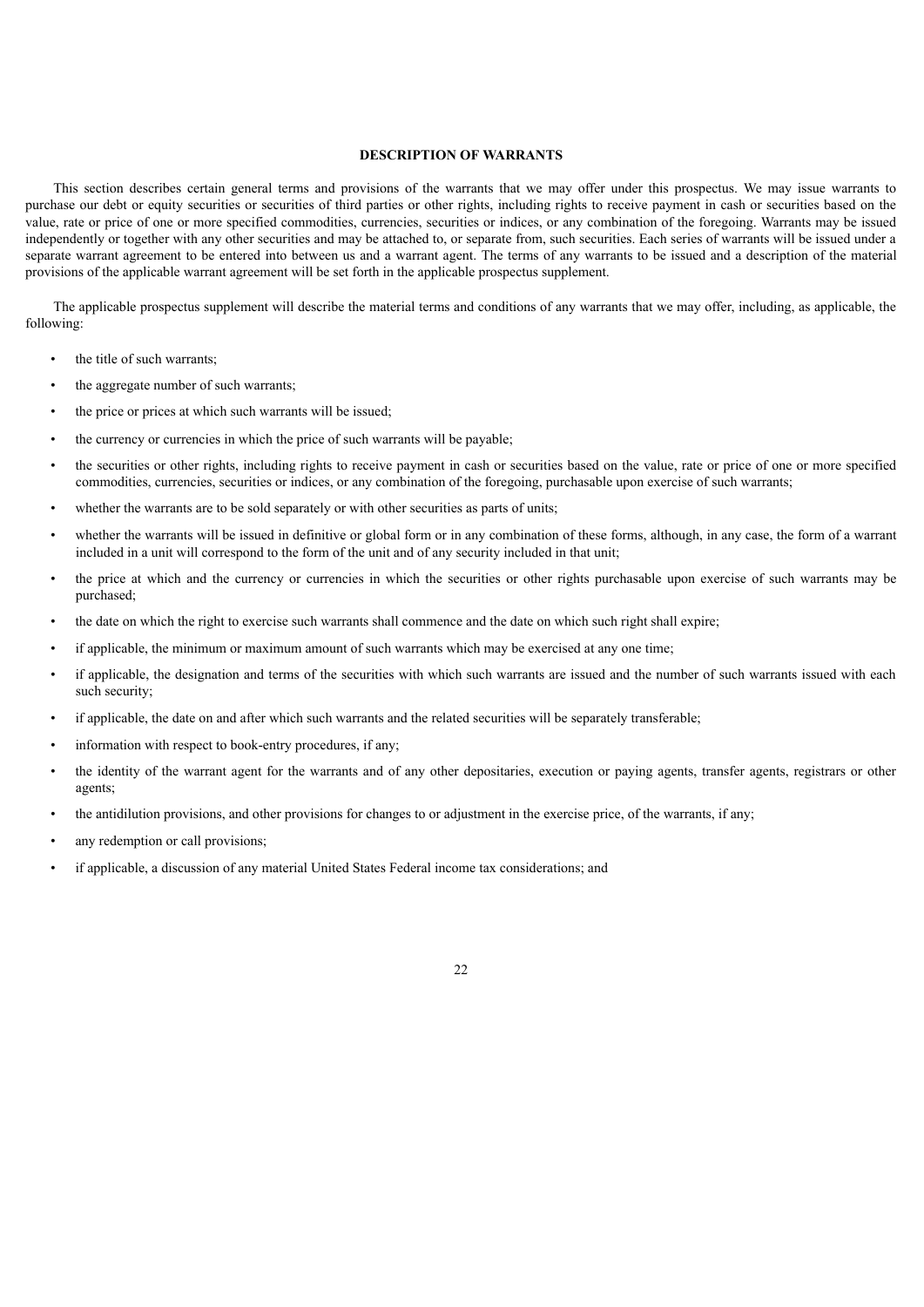• any other terms of such warrants, including terms, procedures and limitations relating to the exchange and exercise of such warrants.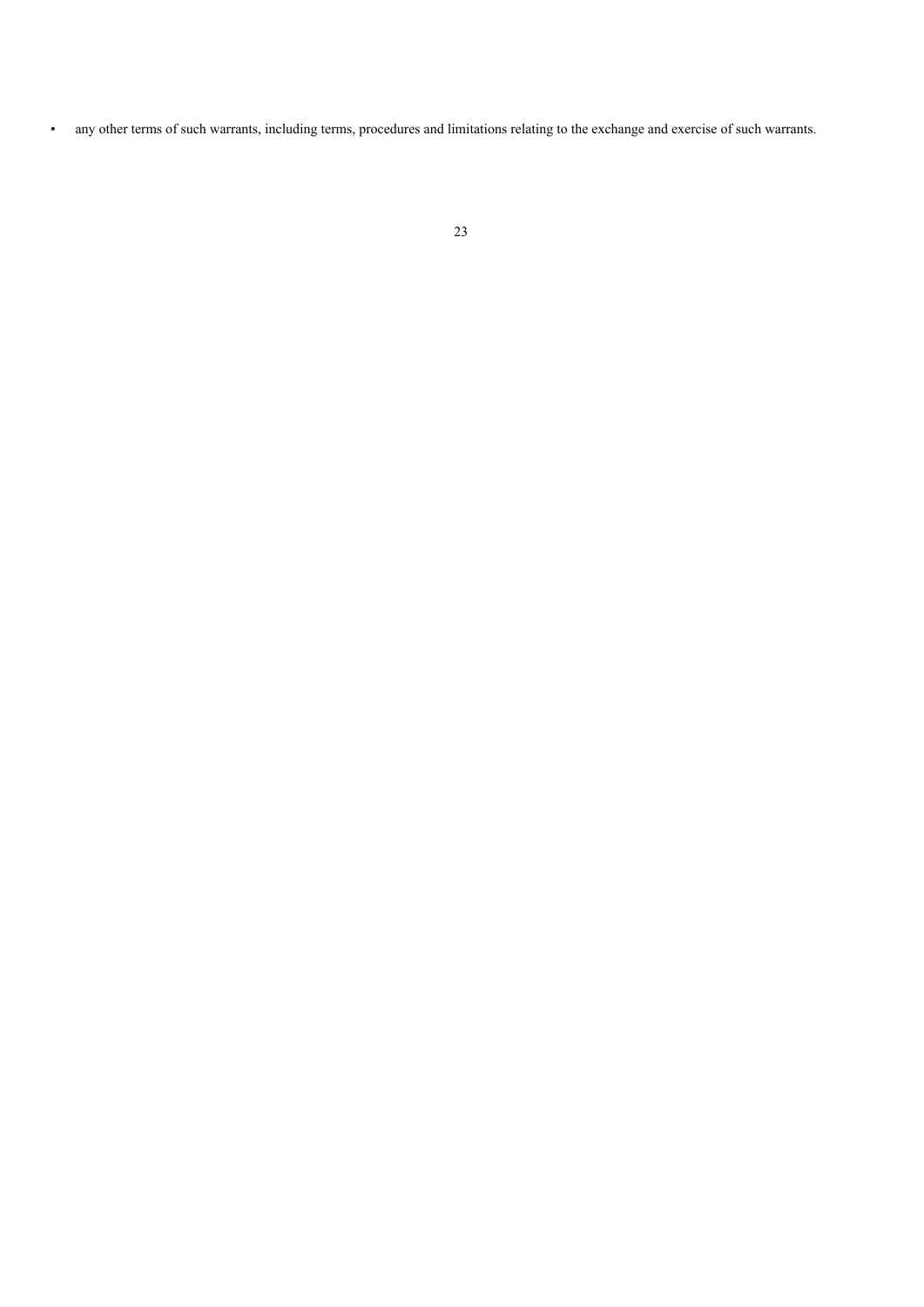## **DESCRIPTION OF PURCHASE CONTRACTS**

<span id="page-26-0"></span>This section describes certain general terms and provisions of the purchase contracts that we may offer under this prospectus. Although the features we have summarized below will generally apply to any future purchase contracts we may offer under this prospectus, we will describe the particular terms of any purchase contracts that we may offer in more detail in the applicable prospectus supplement. We may issue purchase contracts for the sale of:

- debt or equity securities issued by us or securities of third parties, a basket of such securities, an index or indices of such securities or any combination of the above as specified in the applicable prospectus supplement;
- currencies; or
- commodities.

The specific terms of any purchase contracts may differ from the description provided below as a result of negotiations with third parties in connection with the issuance of those purchase contracts, as well as for other reasons. Because the terms of any purchase contracts we offer under a prospectus supplement may differ from the terms we describe below, you should rely solely on information in the applicable prospectus supplement if that summary is different from the summary in this prospectus.

We will incorporate by reference into the registration statement of which this prospectus is a part the form of any purchase contract that we may offer under this prospectus before the sale of the related purchase contract. We urge you to read any applicable prospectus supplement related to specific purchase contracts being offered, as well as the complete instruments that contain the terms of the securities that are subject to those purchase contracts. Certain of those instruments, or forms of those instruments, have been filed as exhibits to the registration statement of which this prospectus is a part, and supplements to those instruments or forms may be incorporated by reference into the registration statement of which this prospectus is a part from reports we file with the SEC.

We may issue purchase contracts, including contracts obligating holders to purchase from us, and obligating us to sell to holders, a specific or variable number of securities or other property at a future date or dates. Alternatively, the purchase contracts may obligate us to purchase from holders, and obligate holders to sell to us, a specific or varying number of securities or other property at a future date or dates.

If we offer any purchase contracts, certain terms of such purchase contracts will be described in the applicable prospectus supplement, including, without limitation, the following:

- the price of the securities or other property subject to the purchase contracts (which may be determined by reference to a specific formula described in the purchase contracts);
- whether the purchase contracts are issued separately, or as a part of units each consisting of a purchase contract and one or more other securities, including U.S. Treasury securities, securing the holder's obligations under the purchase contract;
- any requirement for us to make periodic payments to holders or vice versa, and whether the payments are unsecured or pre-funded;
- any provisions relating to any security provided for the purchase contracts;
- whether the purchase contracts obligate the holder or us to purchase or sell, or both purchase and sell, the securities or other property subject to purchase under the purchase contract, and the nature and amount of each of those securities, or the method of determining those amounts;
- whether the purchase contracts are to be prepaid or not;
- whether the purchase contracts are to be settled by delivery, or by reference or linkage to the value, performance or level of the securities or other property subject to purchase under the purchase contract;
- any acceleration, cancellation, termination or other provisions relating to the settlement of the purchase contracts;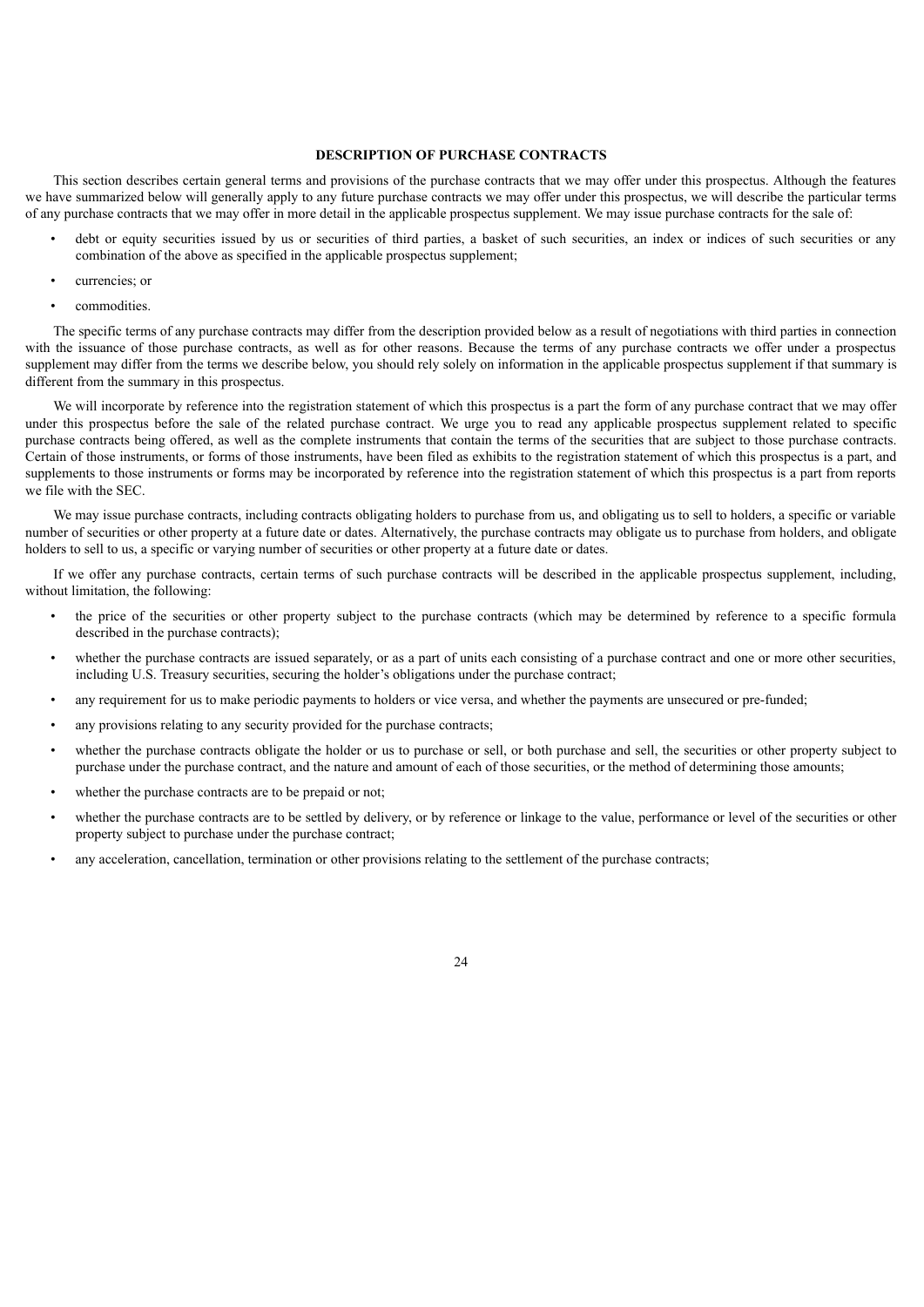- a discussion of certain U.S. federal income tax considerations applicable to the purchase contracts;
- whether the purchase contracts will be issued in fully registered or global form; and
- any other terms of the purchase contracts and any securities subject to such purchase contracts.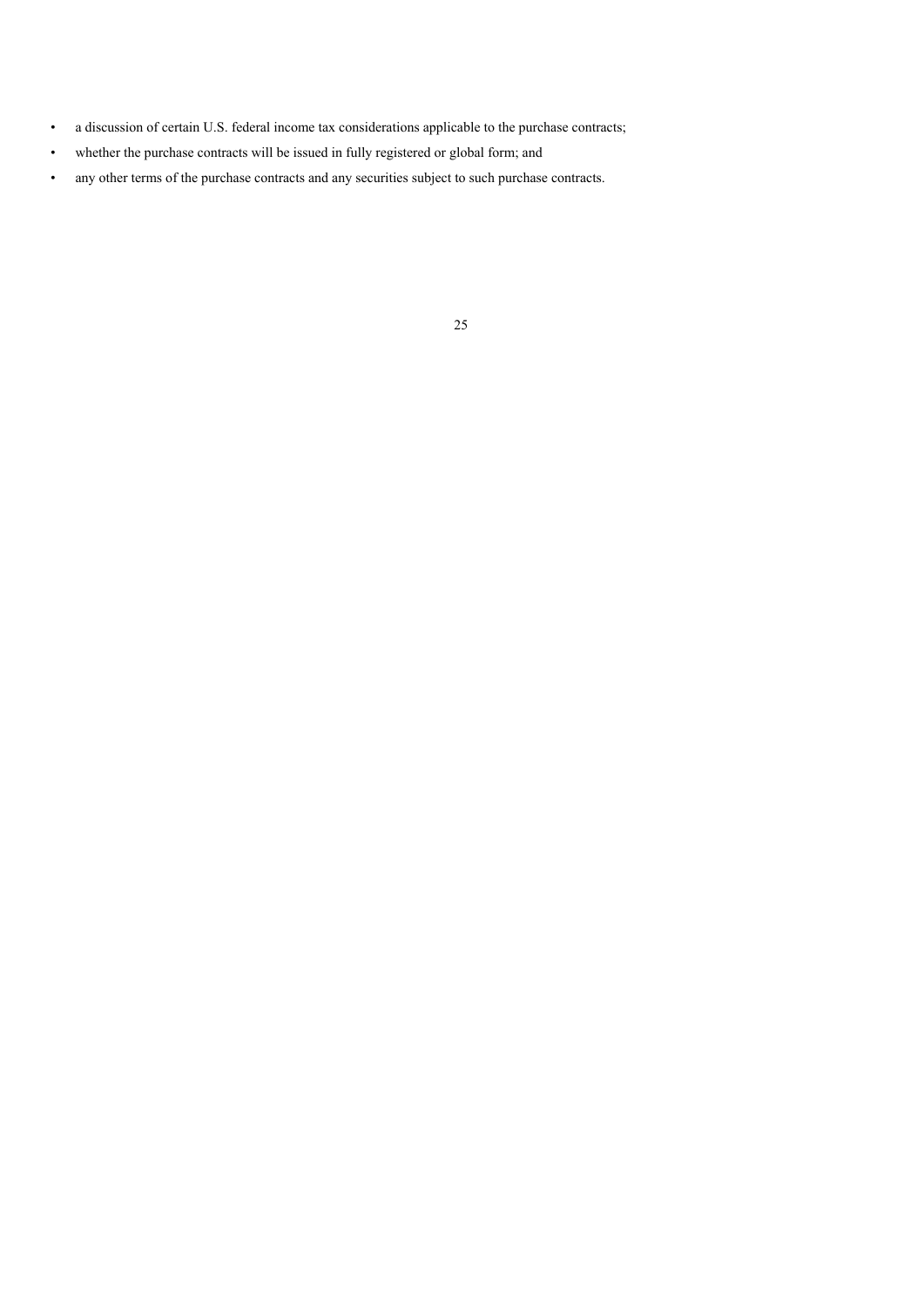## **DESCRIPTION OF UNITS**

<span id="page-28-0"></span>This section describes certain general terms and provisions of the units that we may offer under this prospectus. As specified in the applicable prospectus supplement, we may issue units consisting of one or more purchase contracts, warrants, debt securities, shares of preferred stock, shares of common stock, depositary shares or any combination of such securities. The applicable supplement will describe the material terms of the units that we may offer, including, as applicable, the following:

- the terms of the units and of the other securities comprising the units, including whether and under what circumstances the securities comprising the units may be traded separately;
- a description of the terms of any unit agreement governing the units; and
- a description of the provisions for the payment, settlement, transfer or exchange of the units.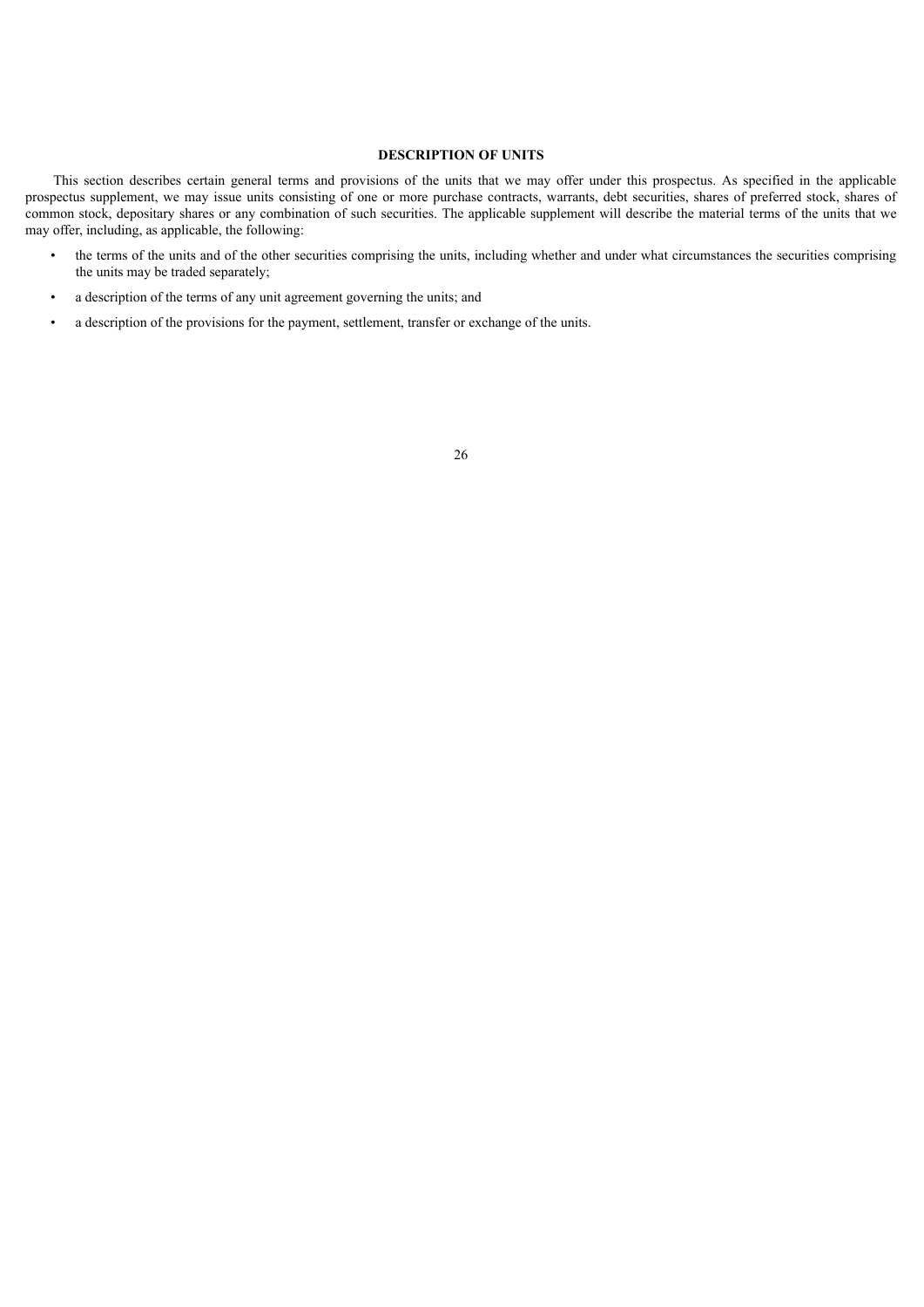## **FORMS OF SECURITIES**

<span id="page-29-0"></span>Unless we indicate differently in an applicable prospectus supplement, each debt security, warrant and unit we may issue under this prospectus will be represented either by a certificate issued in definitive form to a particular investor or by one or more global securities representing the entire issuance of securities. Certificated securities in definitive form and global securities will be issued in registered form. Definitive securities name you or your nominee as the owner of the security, and in order to transfer or exchange these securities or to receive payments other than interest or other interim payments, you or your nominee must physically deliver the securities to the trustee, registrar, paying agent or other agent, as applicable. Global securities name a depositary or its nominee as the owner of the debt securities, warrants or units represented by these global securities. The depositary maintains a computerized system that will reflect each investor's beneficial ownership of the securities through an account maintained by the investor with its broker/dealer, bank, trust company or other representative, as we explain more fully below.

#### **Global Securities**

We may issue the registered debt securities, warrants and units in the form of one or more fully registered global securities that will be deposited with a depositary or its nominee identified in the applicable prospectus supplement and registered in the name of that depositary or nominee. In those cases, one or more registered global securities will be issued in a denomination or aggregate denominations equal to the portion of the aggregate principal or face amount of the securities to be represented by registered global securities. Unless and until it is exchanged in whole for securities in definitive registered form, a registered global security may not be transferred except as a whole by and among the depositary for the registered global security, the nominees of the depositary or any successors of the depositary or those nominees.

If not described below, any specific terms of the depositary arrangement with respect to any securities to be represented by a registered global security will be described in the prospectus supplement relating to those securities. We anticipate that the following provisions will apply to all depositary arrangements.

Ownership of beneficial interests in a registered global security will be limited to persons, called participants, that have accounts with the depositary or persons that may hold interests through participants. Upon the issuance of a registered global security, the depositary will credit, on its book-entry registration and transfer system, the participants' accounts with the respective principal or face amounts of the securities beneficially owned by the participants. Any dealers, underwriters or agents participating in the distribution of the securities will designate the accounts to be credited. Ownership of beneficial interests in a registered global security will be shown on, and the transfer of ownership interests will be effected only through, records maintained by the depositary, with respect to interests of participants, and on the records of participants, with respect to interests of persons holding through participants. The laws of some states may require that some purchasers of securities take physical delivery of these securities in definitive form. These laws may impair your ability to own, transfer or pledge beneficial interests in registered global securities.

So long as the depositary, or its nominee, is the registered owner of a registered global security, that depositary or its nominee, as the case may be, will be considered the sole owner or holder of the securities represented by the registered global security for all purposes under the applicable indenture, warrant agreement or unit agreement. Except as described below, owners of beneficial interests in a registered global security will not be entitled to have the securities represented by the registered global security registered in their names, will not receive or be entitled to receive physical delivery of the securities in definitive form and will not be considered the owners or holders of the securities under the applicable indenture, warrant agreement or unit agreement. Accordingly, each person owning a beneficial interest in a registered global security must rely on the procedures of the depositary for that registered global security and, if that person is not a participant, on the procedures of the participant through which the person owns its interest, to exercise any rights of a holder under the applicable indenture, warrant agreement or unit agreement. We understand that under existing industry practices, if we request any action of holders or if an owner of a beneficial interest in a registered global security desires to give or take any action that a holder is entitled to give or take under the applicable indenture, warrant agreement or unit agreement, the depositary for the registered global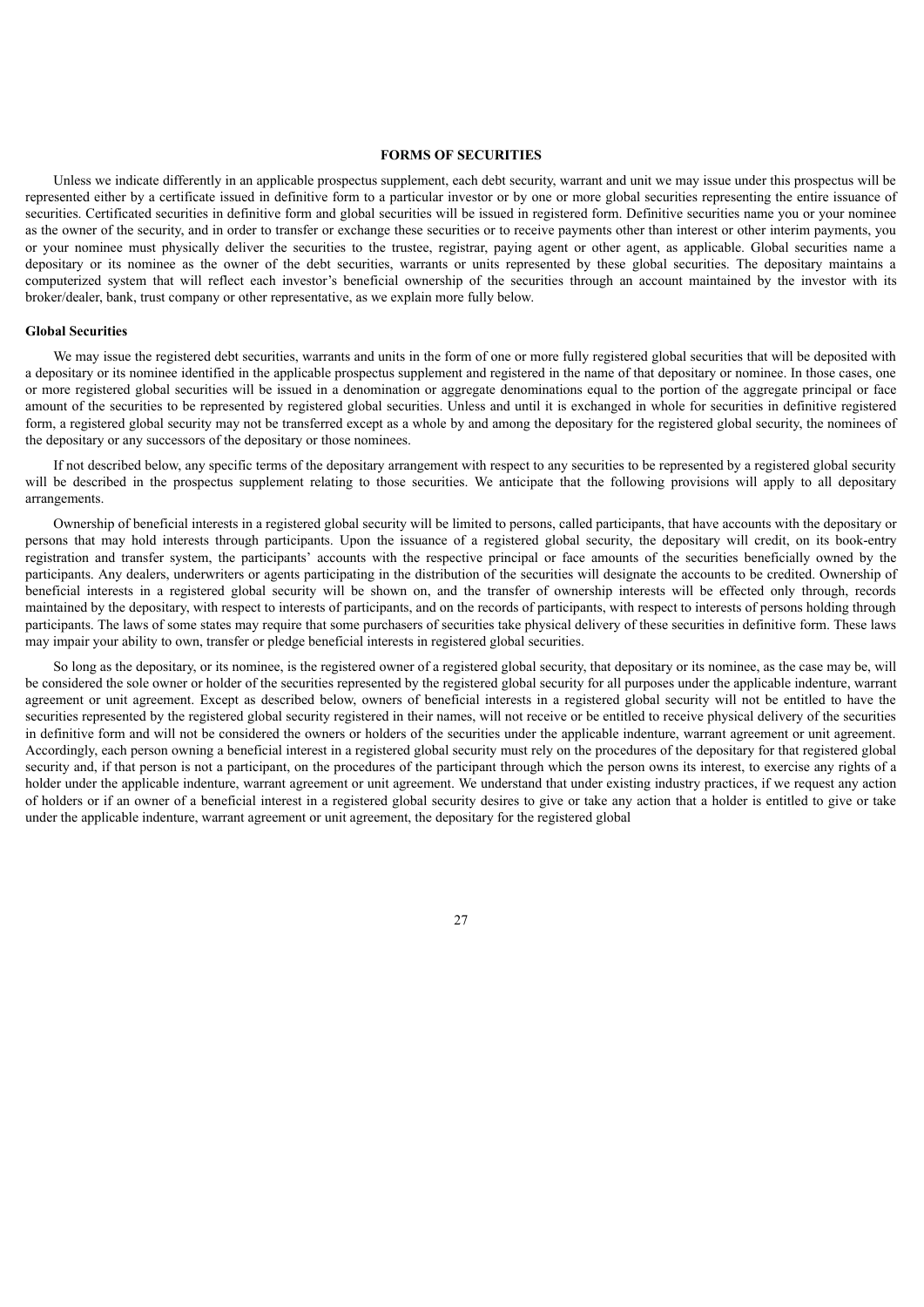security would authorize the participants holding the relevant beneficial interests to give or take that action, and the participants would authorize beneficial owners owning through them to give or take that action or would otherwise act upon the instructions of beneficial owners holding through them.

Principal, premium, if any, and interest payments on debt securities, and any payments to holders with respect to warrants or units, represented by a registered global security registered in the name of a depositary or its nominee will be made to the depositary or its nominee, as the case may be, as the registered owner of the registered global security. None of Zymergen, the trustee, any warrant agent, unit agent or any other agent of Zymergen, or any of their respective agents will have any responsibility or liability for any aspect of the records relating to payments made on account of beneficial ownership interests in the registered global security or for maintaining, supervising or reviewing any records relating to those beneficial ownership interests.

We expect that the depositary for any of the securities represented by a registered global security, upon receipt of any payment of principal, premium, interest or other distribution of underlying securities or other property to holders on that registered global security, will immediately credit participants' accounts in amounts proportionate to their respective beneficial interests in that registered global security as shown on the records of the depositary. We also expect that payments by participants to owners of beneficial interests in a registered global security held through participants will be governed by standing customer instructions and customary practices, as is now the case with the securities held for the accounts of customers in bearer form or registered in "street name," and will be the responsibility of those participants.

If the depositary for any of these securities represented by a registered global security is at any time unwilling or unable to continue as depositary or ceases to be a clearing agency registered under the Exchange Act, and a successor depositary registered as a clearing agency under the Exchange Act is not appointed by us within 90 days, we will issue securities in definitive form in exchange for the registered global security that had been held by the depositary. Any securities issued in definitive form in exchange for a registered global security will be registered in the name or names that the depositary gives to the relevant trustee, warrant agent, unit agent or other relevant agent of ours or theirs. It is expected that the depositary's instructions will be based upon directions received by the depositary from participants with respect to ownership of beneficial interests in the registered global security that had been held by the depositary. In addition, we may at any time determine that the securities of any series shall no longer be represented by a global security and will issue securities in definitive form in exchange for such global security pursuant to the procedure described above.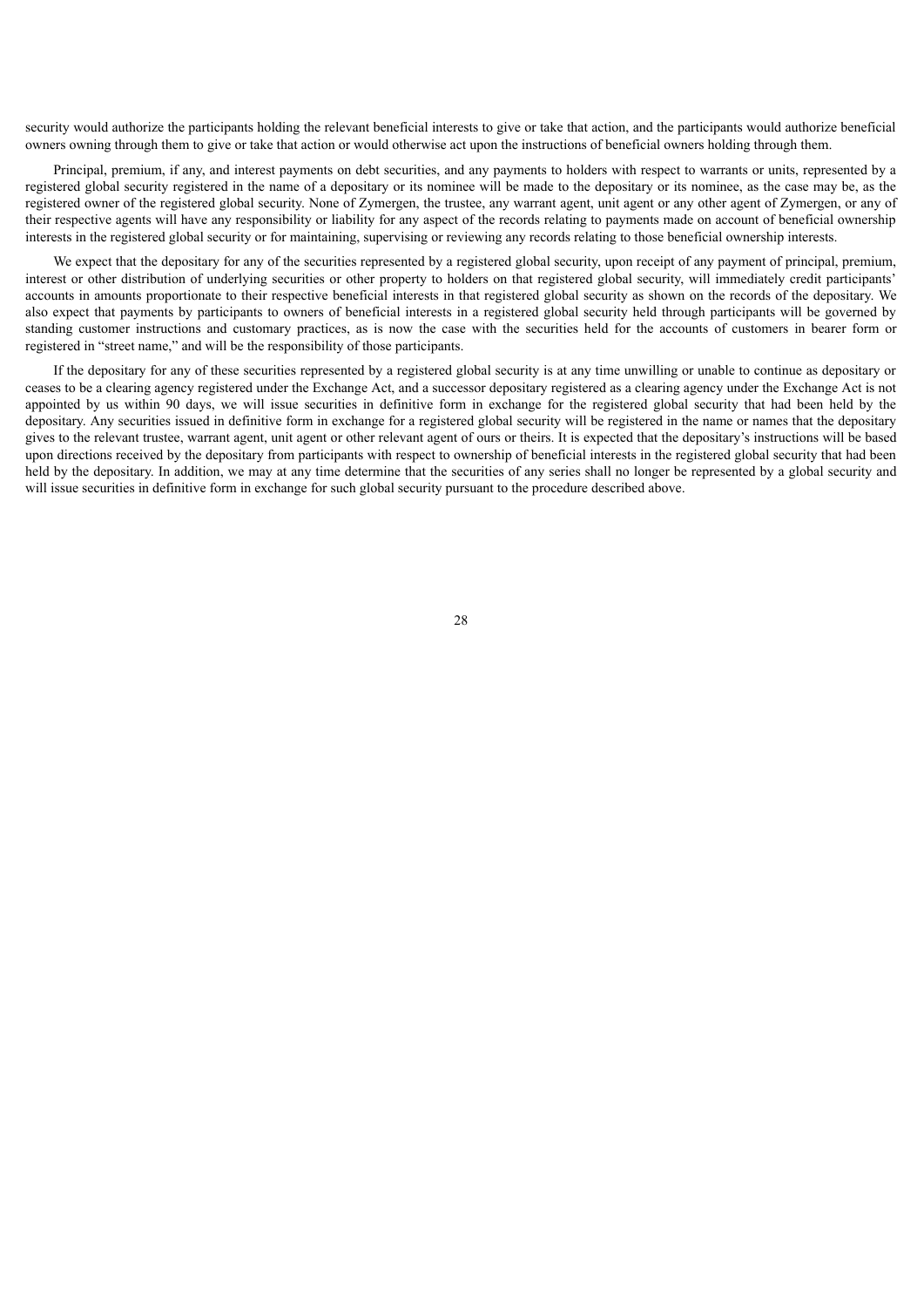## **PLAN OF DISTRIBUTION**

<span id="page-31-0"></span>We may sell any of the securities described in this prospectus in the following manner or any manner specified in a prospectus supplement:

- directly to purchasers, through a specific bidding or auction process or otherwise;
- through agents;
- to or through underwriters;
- through dealers; and
- through a combination of any of the foregoing methods of sale.

We may directly solicit offers to purchase securities, or agents may be designated to solicit such offers. We will, in the prospectus supplement relating to such offering, name any agent that could be viewed as an underwriter under the Securities Act, and describe any commissions that we must pay. Any such agent will be acting on a best efforts basis for the period of its appointment or, if indicated in the applicable prospectus supplement, on a firm commitment basis. Agents, dealers and underwriters may be customers of, engage in transactions with, or perform services for us in the ordinary course of business.

If any underwriters or agents are utilized in the sale of the securities in respect of which this prospectus is delivered, we will enter into an underwriting agreement or other agreement with them at the time of sale to them, and we will set forth in the prospectus supplement relating to such offering the names of the underwriters or agents and the terms of the related agreement with them.

If a dealer is utilized in the sale of the securities in respect of which the prospectus is delivered, we will sell such securities to the dealer, as principal. The dealer may then resell such securities to the public at varying prices to be determined by such dealer at the time of resale.

Remarketing firms, agents, underwriters and dealers may be entitled under agreements which they may enter into with us to indemnification by us against certain civil liabilities, including liabilities under the Securities Act, and may be customers of, engage in transactions with or perform services for us in the ordinary course of business.

In order to facilitate the offering of the securities, any underwriters may engage in transactions that stabilize, maintain or otherwise affect the price of the securities or any other securities the prices of which may be used to determine payments on such securities. Specifically, any underwriters may overallot in connection with the offering, creating a short position for their own accounts. In addition, to cover overallotments or to stabilize the price of the securities or of any such other securities, the underwriters may bid for, and purchase, the securities or any such other securities in the open market. Finally, in any offering of the securities through a syndicate of underwriters, the underwriting syndicate may reclaim selling concessions allowed to an underwriter or a dealer for distributing the securities in the offering if the syndicate repurchases previously distributed securities in transactions to cover syndicate short positions, in stabilization transactions or otherwise. Any of these activities may stabilize or maintain the market price of the securities above independent market levels. Any such underwriters are not required to engage in these activities and may end any of these activities at any time.

Any underwriter, agent or dealer utilized in the initial offering of securities will not confirm sales to accounts over which it exercises discretionary authority without the prior specific written approval of its customer.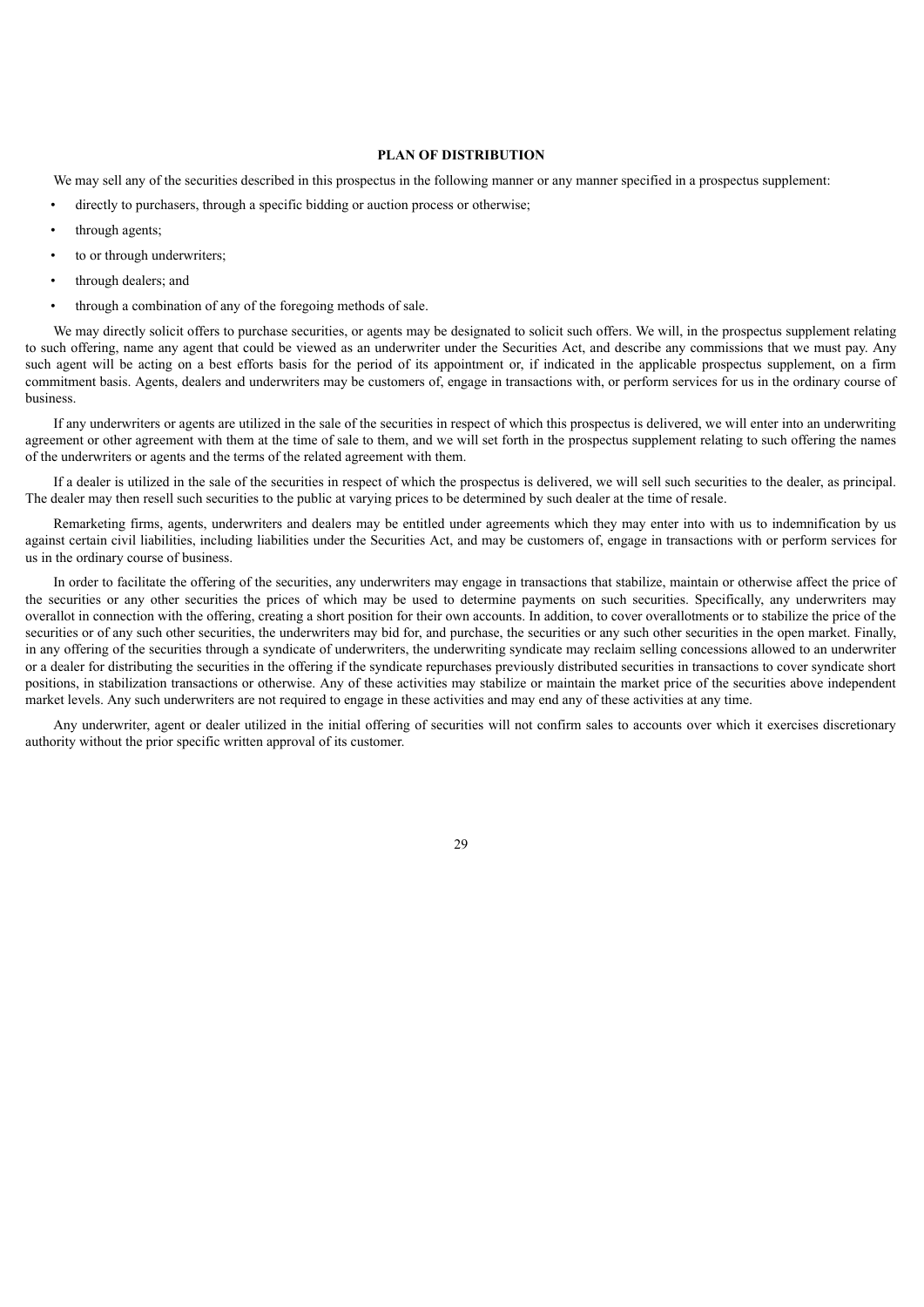## **VALIDITY OF SECURITIES**

<span id="page-32-0"></span>In connection with particular offerings of the securities in the future, and if stated in the applicable prospectus supplements, the validity of those securities will be passed on for us by Freshfields Bruckhaus Deringer US LLP. Additional legal matters may be passed on for us, or for any underwriters, dealers or agents, by counsel named in the applicable prospectus supplement.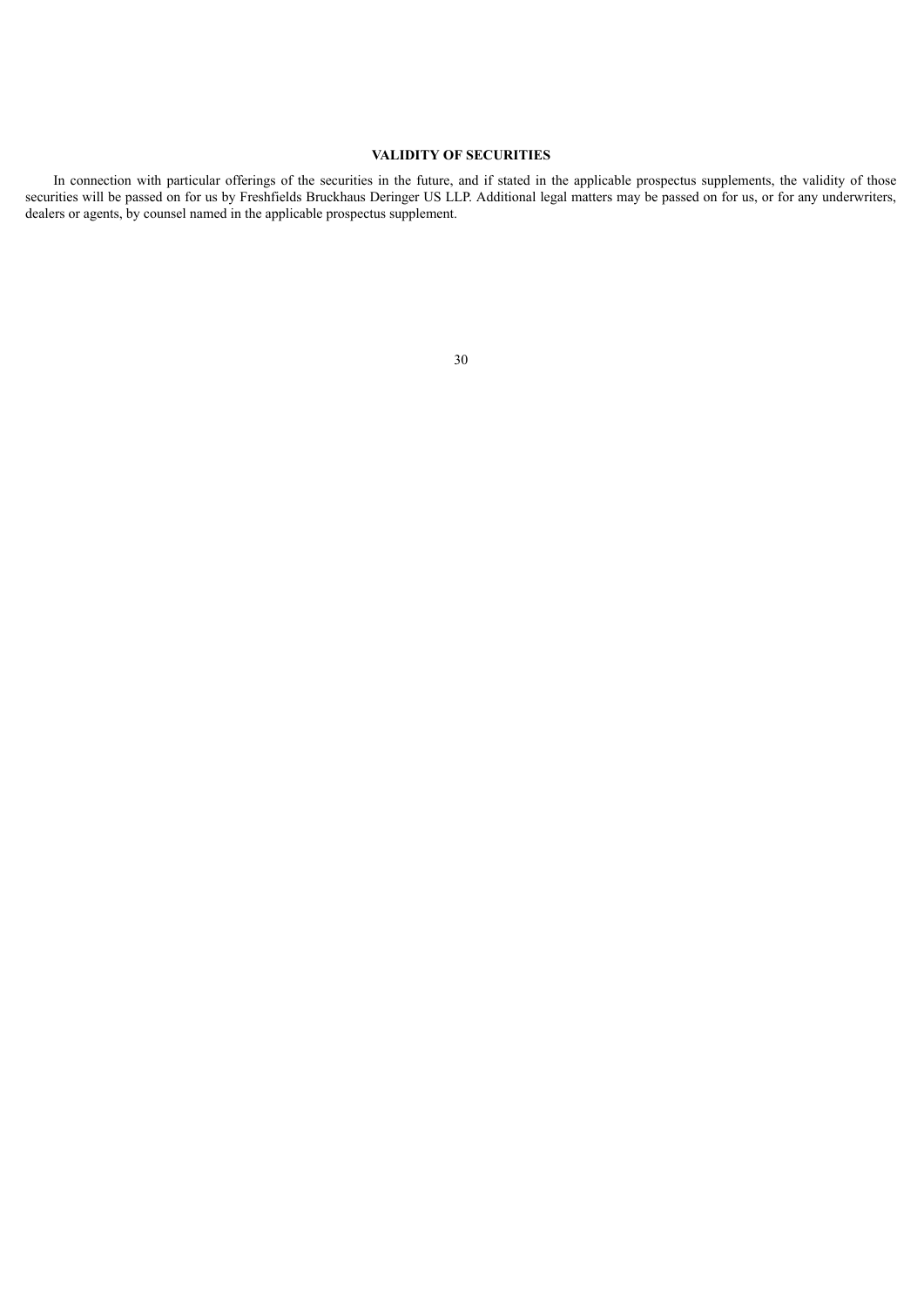## **EXPERTS**

<span id="page-33-0"></span>Ernst & Young LLP, independent registered public accounting firm, has audited our consolidated financial statements included in our Annual Report on Form 10-K for the year ended December 31, 2021, as set forth in their report, which is incorporated by reference in this prospectus and elsewhere in the registration statement. Our financial statements are incorporated by reference in reliance on Ernst & Young LLP's report, given on their authority as experts in accounting and auditing.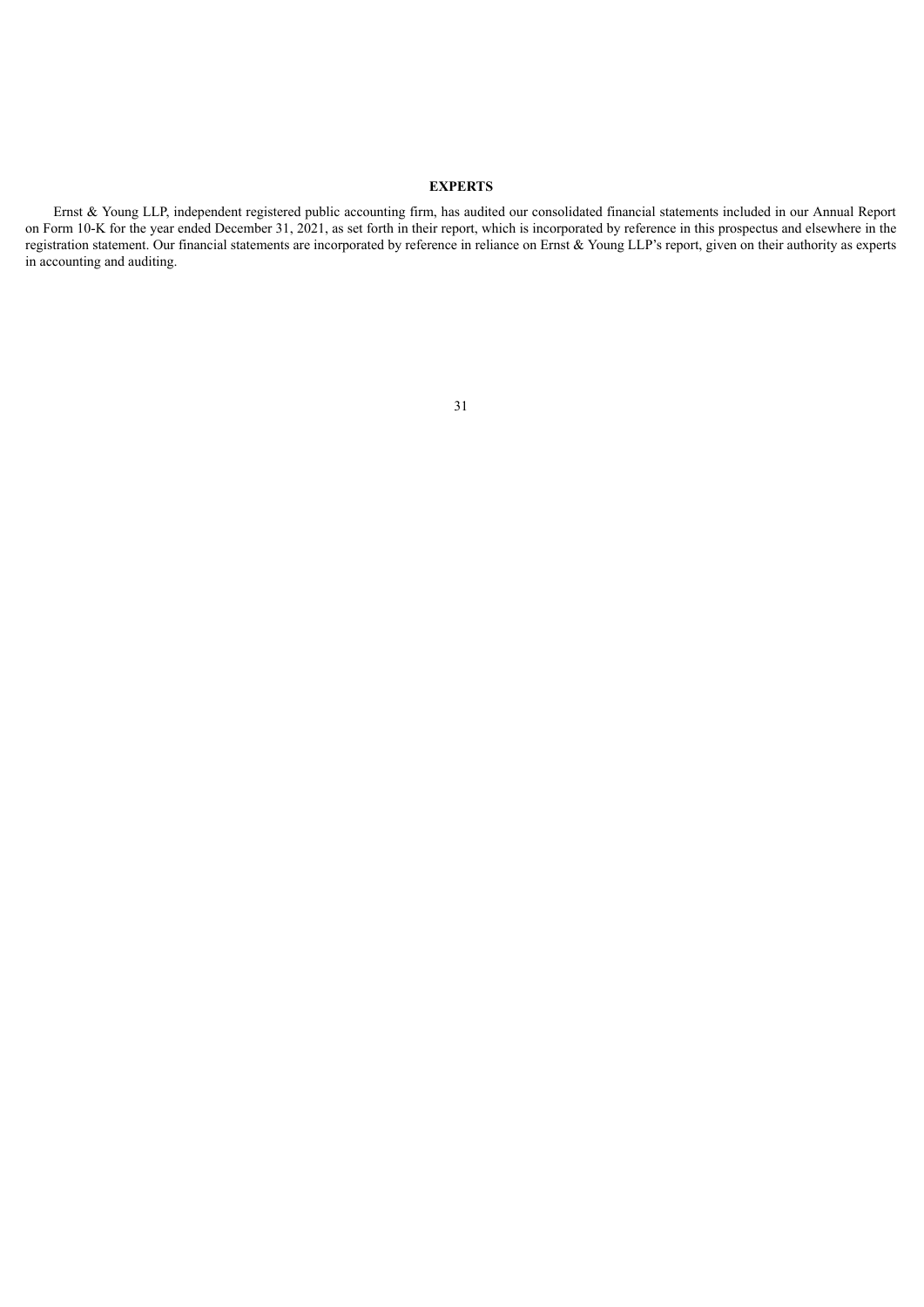

**COMMON STOCK PREFERRED STOCK DEPOSITARY SHARES DEBT SECURITIES WARRANTS PURCHASE CONTRACTS UNITS**

## **PROSPECTUS**  $\_$

**, 2022**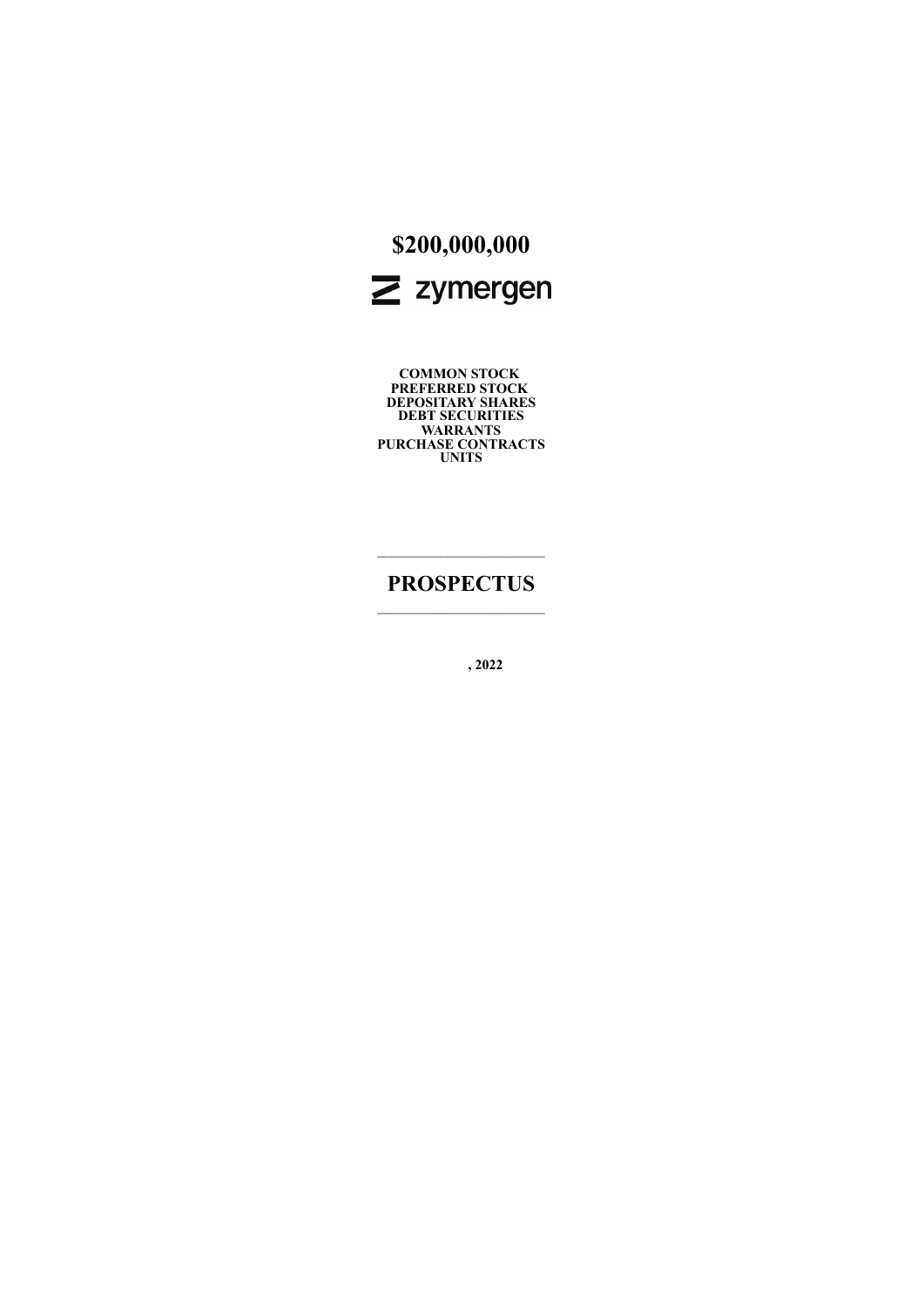#### **Part II**

## **INFORMATION NOT REQUIRED IN PROSPECTUS**

#### **Item 14.** *Other Expenses of Issuance and Distribution*

The following table sets forth the costs and expenses payable by the Registrant in connection with the sale of the securities being registered hereby.

|                                                    |  | <b>Amount to Be Paid</b> |
|----------------------------------------------------|--|--------------------------|
| Registration fee                                   |  | 18,540                   |
| Financial Industry Regulatory Authority filing fee |  | 30,500                   |
| Printing                                           |  | $\ast$                   |
| Legal fees and expenses (including Blue Sky fees)  |  | $\ast$                   |
| Trustee fees                                       |  | $\ast$                   |
| Rating Agency fees                                 |  | $\ast$                   |
| Accounting fees and expenses                       |  | $\ast$                   |
| Miscellaneous                                      |  | *                        |
| <b>TOTAL</b>                                       |  | $\ast$                   |

Omitted because these fees and expenses will depend on the securities offered and the number of issuances, and accordingly cannot be estimated at this time. The expenses of any offering will be set forth in the applicable prospectus supplement.

#### **Item 15.** *Indemnification of Directors and Of icers*

Our amended and restated certificate of incorporation provides that, to the fullest extent permitted by the Delaware General Corporation Law (the "DGCL"), no director shall be personally liable to our company or its stockholders for monetary damages for breach of fiduciary duty as a director. Our amended and restated bylaws provide that each person who was or is party or is threatened to be made a party to, or was or is otherwise involved in, any threatened, pending or completed proceeding by reason of the fact that he or she is or was a director or officer of our company or was serving at the request of our company as a director, officer, employee, agent or trustee of another entity shall be indemnified and held harmless by us to the full extent authorized by the DGCL against all expense, liability and loss actually and reasonably incurred in connection therewith, subject to certain limitations.

Section 145(a) of the DGCL authorizes a corporation to indemnify any person who was or is a party, or is threatened to be made a party, to a threatened, pending or completed action, suit or proceeding, whether civil, criminal, administrative or investigative (other than an action by or in the right of the corporation), by reason of the fact that the person is or was a director, officer, employee or agent of the corporation, or is or was serving at the request of the corporation as a director, officer, employee or agent of another corporation, partnership, joint venture, trust or other enterprise, against expenses (including attorneys' fees), judgments, fines and amounts paid in settlement actually and reasonably incurred by the person in connection with such action, suit or proceeding, if the person acted in good faith and in a manner the person reasonably believed to be in, or not opposed to, the best interests of the corporation and, with respect to any criminal action or proceeding, had no reasonable cause to believe the person's conduct was unlawful.

II-1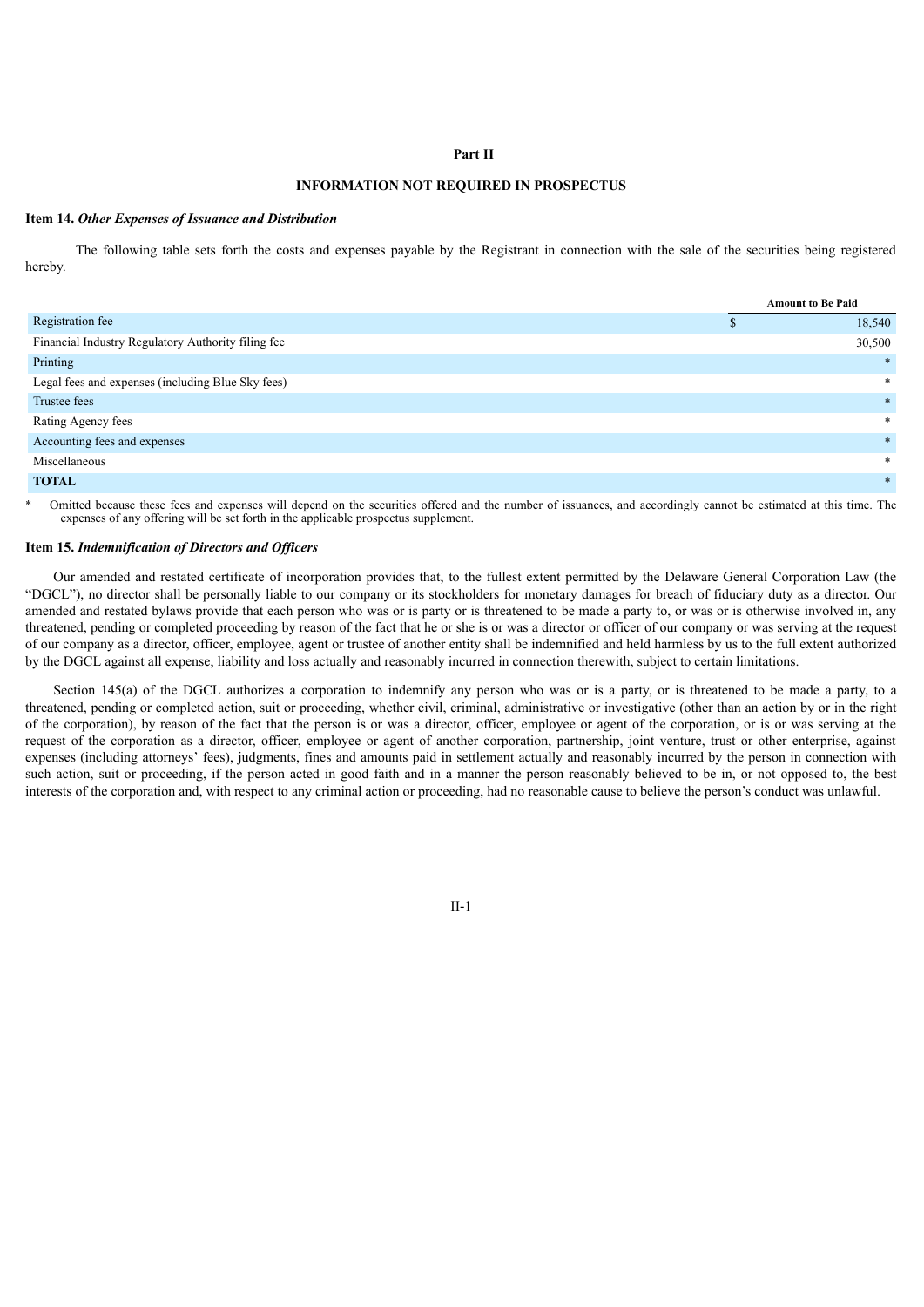Section 145(b) of the DGCL provides in relevant part that a corporation may indemnify any person who was or is a party or is threatened to be made a party to any threatened, pending or completed action or suit by or in the right of the corporation to procure a judgment in its favor by reason of the fact that the person is or was a director, officer, employee or agent of the corporation, or is or was serving at the request of the corporation as a director, officer, employee or agent of another corporation, partnership, joint venture, trust or other enterprise against expenses (including attorneys' fees) actually and reasonably incurred by the person in connection with the defense or settlement of such action or suit if the person acted in good faith and in a manner the person reasonably believed to be in or not opposed to the best interests of the corporation and except that no indemnification shall be made in respect of any claim, issue or matter as to which such person shall have been adjudged to be liable to the corporation unless and only to the extent that the Court of Chancery or the court in which such action or suit was brought shall determine upon application that, despite the adjudication of liability but in view of all the circumstances of the case, such person is fairly and reasonably entitled to indemnity for such expenses which the Court of Chancery or such other court shall deem proper.

The DGCL also provides that indemnification under Sections 145(a) and (b) can only be made upon a determination that indemnification of the present or former director, officer or employee or agent is proper in the circumstances because such person has met the applicable standard of conduct set forth in Sections 145(a) and (b). Such determination shall be made, with respect to a person who is a director or officer at the time of such determination, (1) by a majority vote of directors who are not a party to the action at issue (even though less than a quorum), (2) by a majority vote of a designated committee of these directors (even though less than a quorum), (3) if there are no such directors, or these directors authorize, by the written opinion of independent legal counsel or (4) by the stockholders.

Section 145(g) of the DGCL also empowers a corporation to purchase and maintain insurance on behalf of any person who is or was a director, officer, employee or agent of the corporation, or is or was serving at the request of the corporation as a director, officer, employee or agent of another corporation, partnership, joint venture, trust or other enterprise against any liability asserted against such person and incurred by such person in any such capacity, or arising out of such person's status as such, whether or not the corporation would have the power to indemnify such person against such liability under Section 145 of the DGCL. We maintain standard policies of insurance under which, subject to the limitations of the policies, coverage is provided (a) to our directors and officers against loss rising from claims made by reason of breach of duty or other wrongful acts as a director or officer, including claims relating to public securities matters and (b) to us with respect to payments which we may make to such officers and directors pursuant to our indemnification obligations or otherwise as a matter of law.

Section 102(b)(7) of the DGCL permits a corporation to provide for eliminating or limiting the personal liability of one of its directors for any monetary damages related to a breach of fiduciary duty as a director, as long as the corporation does not eliminate or limit the liability of a director for acts or omissions which (1) were in bad faith, (2) were the result of active and deliberate dishonesty and were material to the cause of action so adjudicated, (3) the director derived an improper personal benefit from (such as a financial profit or other advantage to which such director was not legally entitled) or (4) breached the director's duty of loyalty. We have entered into indemnification agreements with each of our executive officers and directors that provide, in general, that we will indemnify them to the fullest extent permitted by law in connection with their service to us or on our behalf. Certain of our nonemployee directors may, through their relationships with their employers, be insured and/or indemnified against certain liabilities incurred in their capacity as members of our board of directors.

Any underwriting agreement or distribution agreement that we enter into with any underwriters or agents involved in the offering or sale of any securities registered hereby may require such underwriters or dealers to indemnify us, some or all of our directors and officers and our controlling persons, if any, for specified liabilities, which may include liabilities under the Securities Act of 1933, as amended.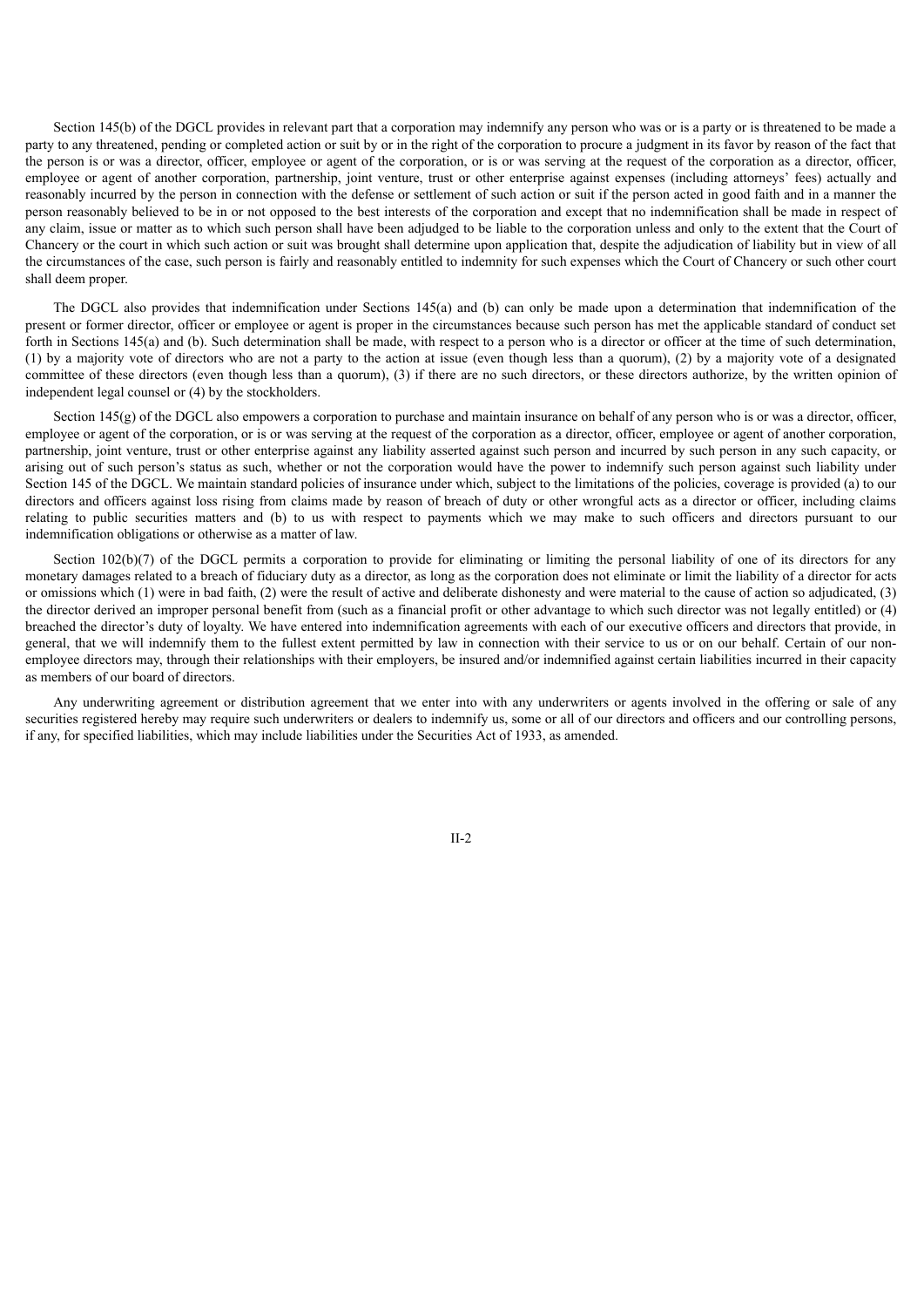## **Item 16.** *Exhibits and Financial Statement Schedules*

(a) The following exhibits are filed as part of this Registration Statement:

|                       |                                                                                                    | <b>Incorporation by Reference</b> |            |            |                    |
|-----------------------|----------------------------------------------------------------------------------------------------|-----------------------------------|------------|------------|--------------------|
| <b>Exhibit Number</b> | <b>Description</b>                                                                                 | Form                              | File No.   | Exhibit(s) | <b>Filing Date</b> |
| $1.1\dagger$          | Form of Underwriting Agreement                                                                     |                                   |            |            |                    |
| 3.1                   | Amended and Restated Certificate of Incorporation of                                               | $8-K$                             | 001-40354  | 3.1        | April 26, 2021     |
|                       | Zymergen Inc.                                                                                      |                                   |            |            |                    |
| 3.2                   | Amended and Restated Bylaws of Zymergen Inc.                                                       | $8-K$                             | 001-40354  | 3.2        | April 26, 2021     |
| 4.1                   | Amended and Restated Investors' Rights Agreement, dated                                            | $S-1$                             | 333-254612 | 4.1        | March 23, 2021     |
|                       | July 29, 2020, by and among the Company and certain<br>Investors listed therein.                   |                                   |            |            |                    |
| 4.2                   | Form of Stock Certificate for Common Stock of the                                                  | $S-1$                             | 333-254612 | 4.2        | March 23, 2021     |
|                       | Registrant.                                                                                        |                                   |            |            |                    |
| 4.3 <sup>†</sup>      | Form of Preferred Stock Certificate                                                                |                                   |            |            |                    |
| $4.4**$               | Form of Indenture                                                                                  |                                   |            |            |                    |
| $4.5\dagger$          | Form of Warrant Agreement                                                                          |                                   |            |            |                    |
| 4.6 <sup>†</sup>      | Form of Purchase Contract                                                                          |                                   |            |            |                    |
| $4.7\dagger$          | Form of Unit Agreement                                                                             |                                   |            |            |                    |
| $4.8\dagger$          | Form of Depositary Agreement                                                                       |                                   |            |            |                    |
| $5.1**$               | Opinion of Freshfields Bruckhaus Deringer US LLP                                                   |                                   |            |            |                    |
| $23.1*$               | Consent of Ernst & Young LLP                                                                       |                                   |            |            |                    |
| $23.2**$              | Consent of Freshfields Bruckhaus Deringer US LLP<br>(included in Exhibit 5.1)                      |                                   |            |            |                    |
| $24.1**$              | <u>Power of Attorney (included on the signature page of the</u><br><b>Registration Statement</b> ) |                                   |            |            |                    |
|                       |                                                                                                    |                                   |            |            |                    |
| 25.1††                | Statement of Eligibility of Trustee for Indenture on Form T-<br>1.                                 |                                   |            |            |                    |
| $107**$               | <b>Filing Fee Table</b>                                                                            |                                   |            |            |                    |

- Filed herewith.
- Previously filed.

† To be filed, if necessary, by amendment or on a Current Report on Form 8-K in connection with the issuance of the applicable securities.

†† To be filed, if necessary, pursuant to Section 305(b)(2) of the Trust Indenture Act of 1939, as amended.

## **Item 17.** *Undertakings*

- (a) The undersigned Registrant hereby undertakes:
	- (1) To file, during any period in which offers or sales are being made of securities registered hereby, a post-effective amendment to this registration statement:
		- (i) To include any prospectus required by Section  $10(a)(3)$  of the Securities Act of 1933;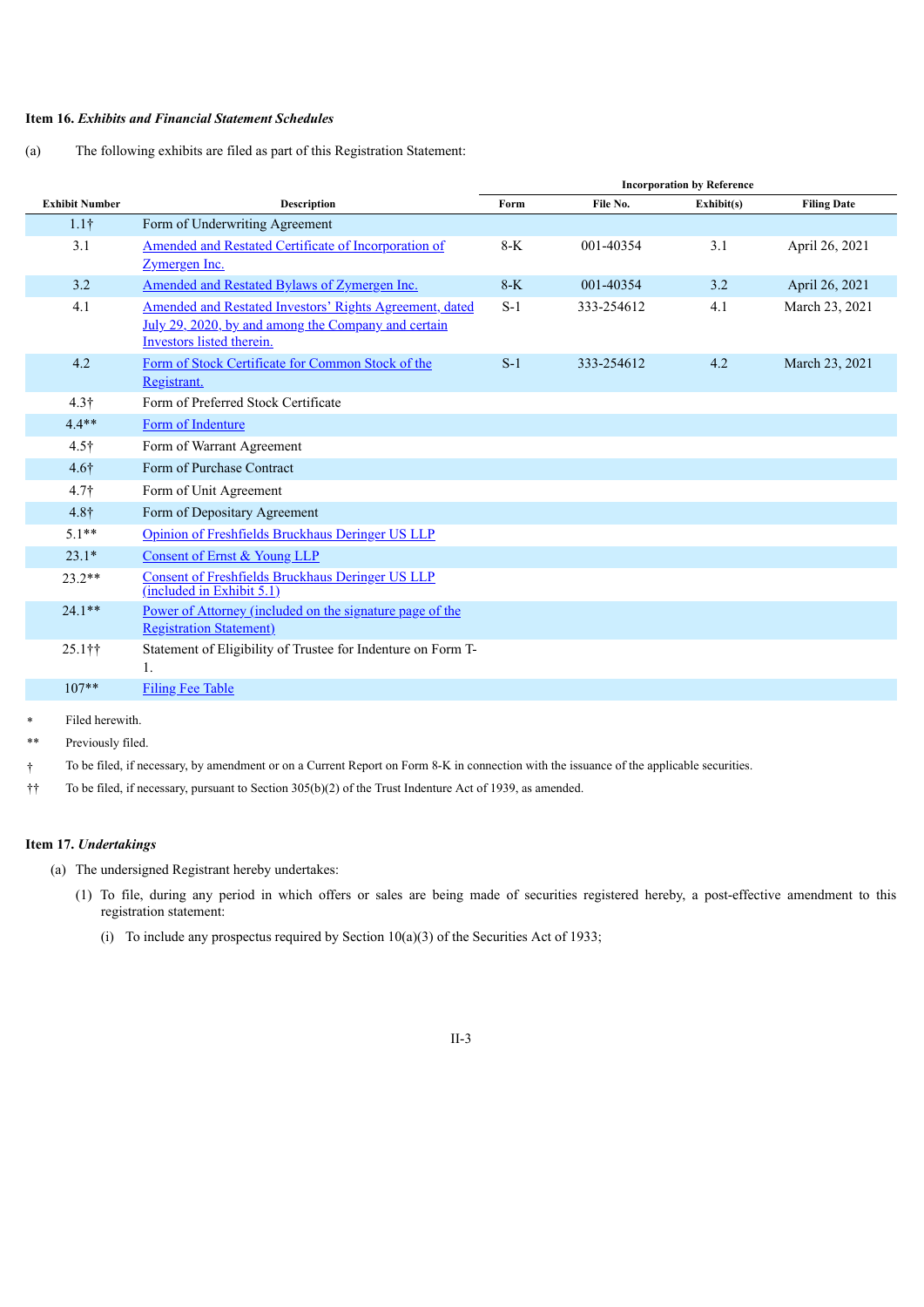- (ii) To reflect in the prospectus any facts or events arising after the effective date of the registration statement (or the most recent posteffective amendment thereof) which, individually or in the aggregate, represent a fundamental change in the information set forth in the registration statement. Notwithstanding the foregoing, any increase or decrease in volume of securities offered (if the total dollar value of securities offered would not exceed that which was registered) and any deviation from the low or high end of the estimated maximum offering range may be reflected in the form of prospectus filed with the Securities and Exchange Commission pursuant to Rule 424(b) if, in the aggregate, the changes in volume and price represent no more than a 20 percent change in the maximum aggregate offering price set forth in the "Calculation of Registration Fee" table in the effective registration statement; and
- (iii) To include any material information with respect to the plan of distribution not previously disclosed in the registration statement or any material change to such information in the registration statement;

provided, however, that paragraphs (i), (ii) and (iii) above do not apply if the information required to be included in a post-effective amendment by those paragraphs is contained in periodic reports filed with or furnished to the Securities and Exchange Commission by the Registrant pursuant to Section 13 or Section 15(d) of the Securities Exchange Act of 1934 that are incorporated by reference in this registration statement, or is contained in a form of prospectus filed pursuant to Rule 424(b) that is part of the registration statement.

- (2) That, for the purpose of determining any liability under the Securities Act of 1933, each such post-effective amendment shall be deemed to be a new registration statement relating to the securities offered herein, and the offering of such securities at that time shall be deemed to be the initial bona fide offering thereof.
- (3) To remove from registration by means of a post-effective amendment any of the securities being registered which remain unsold at the termination of the offering.
- (4) That, for the purpose of determining liability under the Securities Act of 1933 to any purchaser:
	- (A) Each prospectus filed by the Registrant pursuant to Rule 424(b)(3) shall be deemed to be part of the registration statement as of the date the filed prospectus was deemed part of and included in the registration statement; and
	- (B) Each prospectus required to be filed pursuant to Rule  $424(b)(2)$ , (b)(5) or (b)(7) as part of a registration statement in reliance on Rule 430B relating to an offering made pursuant to Rule  $415(a)(1)(i)$ , (vii) or (x) for the purpose of providing the information required by Section 10(a) of the Securities Act of 1933 shall be deemed to be part of and included in the registration statement as of the earlier of the date such form of prospectus is first used after effectiveness or the date of the first contract of sale of securities in the offering described in the prospectus. As provided in Rule 430B, for liability purposes of the issuer and any person that is at that date an underwriter, such date shall be deemed to be a new effective date of the registration statement relating to the securities in the registration statement to which that prospectus relates, and the offering of such securities at that time shall be deemed to be the initial bona fide offering thereof, provided, however, that no statement made in a registration statement or prospectus that is part of the registration statement or made in a document incorporated or deemed incorporated by reference into the registration statement or prospectus that is part of the registration statement will, as to a purchaser with a time of contract of sale prior to such effective date, supersede or modify any statement that was made in the registration statement or prospectus that was part of the registration statement or made in any such document immediately prior to such effective date.
- (5) That, for the purpose of determining liability of the Registrant under the Securities Act of 1933 to any purchaser in the initial distribution of the securities:
	- (a) The undersigned Registrant undertakes that in a primary offering of securities of the undersigned Registrant pursuant to this registration statement, regardless of the underwriting method used to sell the securities to the purchaser, if the securities are offered or sold to such purchaser by means

II-4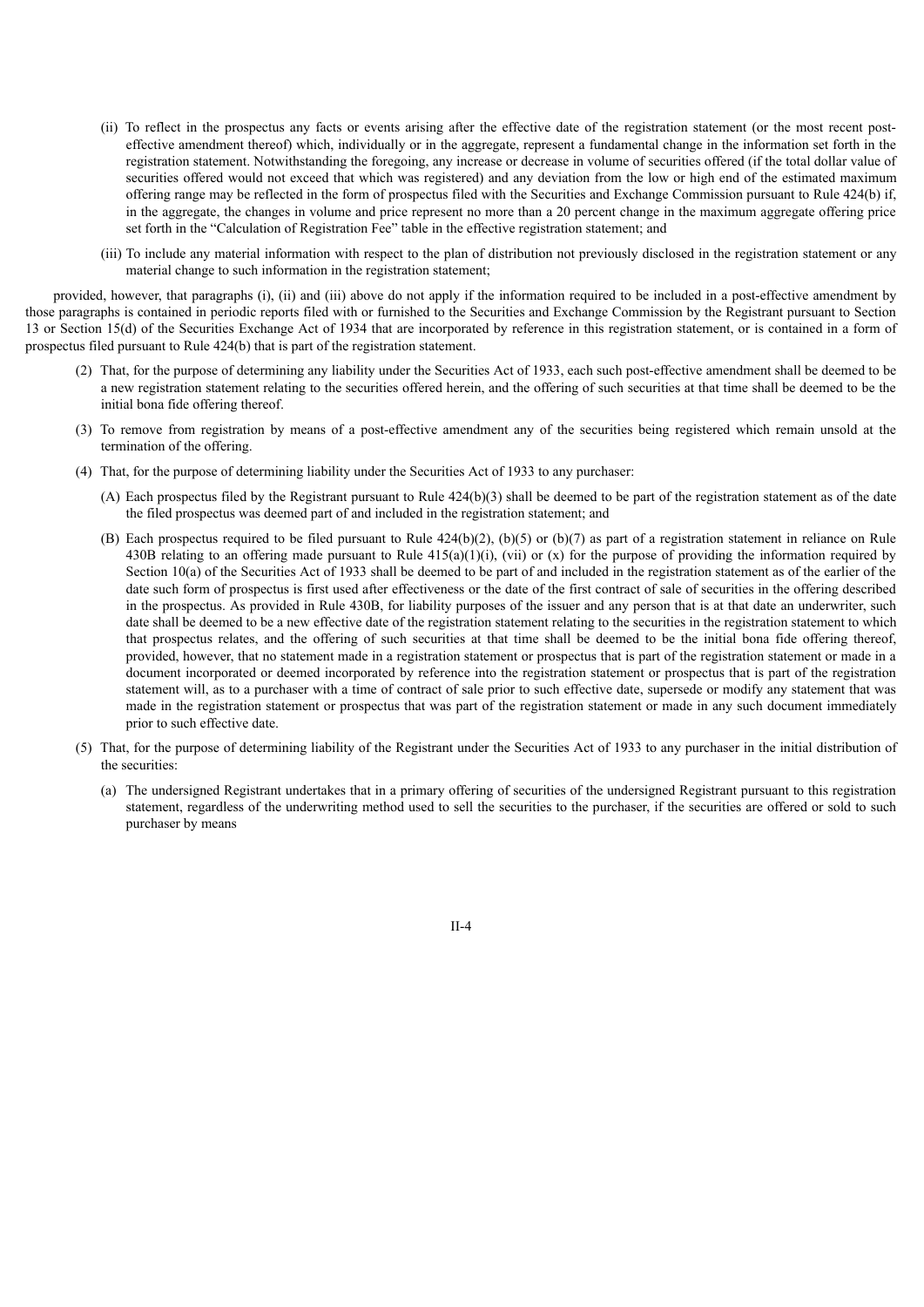of any of the following communications, the undersigned Registrant will be a seller to the purchaser and will be considered to offer or sell such securities to such purchaser:

- (i) Any preliminary prospectus or prospectus of the undersigned Registrant relating to the offering required to be filed pursuant to Rule 424;
- (ii) Any free writing prospectus relating to the offering prepared by or on behalf of the undersigned Registrant or used or referred to by the undersigned Registrant;
- (iii) The portion of any other free writing prospectus relating to the offering containing material information about the undersigned Registrant or its securities provided by or on behalf of the undersigned Registrant; and
- (iv) Any other communication that is an offer in the offering made by the undersigned Registrant to the purchaser.
- (b) The undersigned Registrant hereby undertakes to file an application for the purpose of determining the eligibility of the trustee to act under subsection (a) of Section 310 of the Trust Indenture Act in accordance with the rules and regulations prescribed by the Commission under Section 305(b)(2) of the Trust Indenture Act.
- (c) The undersigned Registrant hereby undertakes that, for purposes of determining any liability under the Securities Act of 1933, each filing of the Registrant's annual report pursuant to Section 13(a) or Section 15(d) of the Securities Exchange Act of 1934 (and, where applicable, each filing of an employee benefit plan's annual report pursuant to Section 15(d) of the Securities Exchange Act of 1934) that is incorporated by reference in the registration statement shall be deemed to be a new registration statement relating to the securities offered therein, and the offering of such securities at that time shall be deemed to be the initial bona fide offering thereof.
- (d) Insofar as indemnification for liabilities arising under the Securities Act of 1933 may be permitted to directors, officers and controlling persons of the Registrants pursuant to the foregoing provisions, or otherwise, the Registrants have been advised that in the opinion of the Securities and Exchange Commission such indemnification is against public policy as expressed in the Act and is, therefore, unenforceable. In the event that a claim for indemnification against such liabilities (other than the payment by the Registrant of expenses incurred or paid by a director, officer or controlling person of the Registrant in the successful defense of any action, suit or proceeding) is asserted by such director, officer or controlling person in connection with the securities being registered, the Registrants will, unless in the opinion of their counsel the matter has been settled by controlling precedent, submit to a court of appropriate jurisdiction the question whether such indemnification by it is against public policy as expressed in the Act and will be governed by the final adjudication of such issue.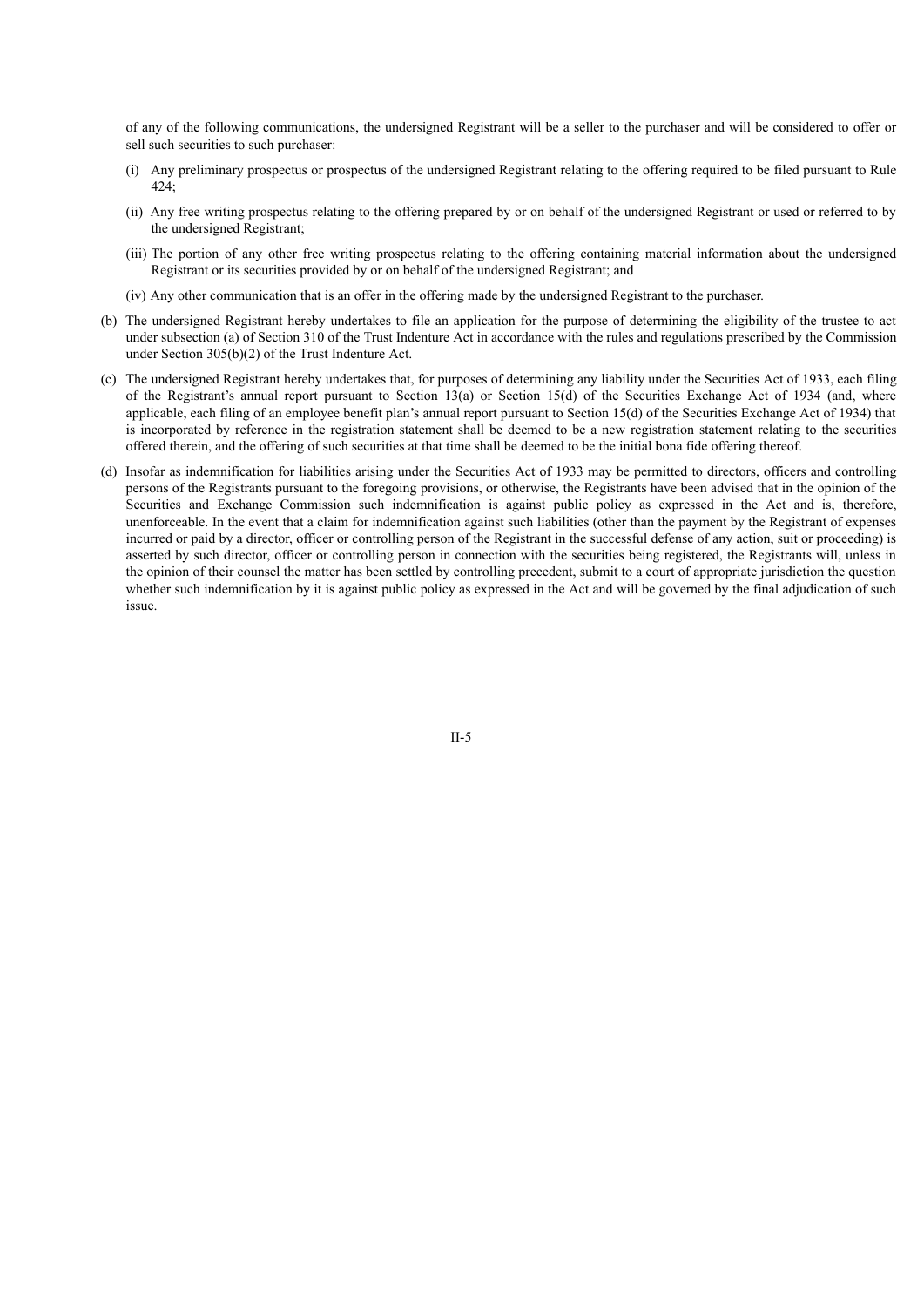## **SIGNATURES**

Pursuant to the requirements of the Securities Act of 1933, the Registrant certifies that it has reasonable grounds to believe that it meets all of the requirements for filing on Form S-3 and has duly caused this registration statement to be signed on its behalf by the undersigned, thereunto duly authorized, in the City of Emeryville, State of California, on May 27, 2022.

#### ZYMERGEN INC

By: /s/ Jay Flatley

Jay Flatley Chairman and Acting Chief Executive **Officer** 

Pursuant to the requirements of the Securities Act of 1933, as amended, this registration statement has been signed by the following persons in the capacities and on the dates indicated.

| Name                 | <b>Title</b>                                                   | Date         |
|----------------------|----------------------------------------------------------------|--------------|
| /s/ Jay Flatley      | Chairman and Acting Chief Executive Officer                    | May 27, 2022 |
| Jay Flatley          | (Principal Executive Officer)                                  |              |
| /s/ Enakshi Singh    | Chief Financial Officer                                        | May 27, 2022 |
| Enakshi Singh        | (Principal Financial Officer and Principal Accounting Officer) |              |
| $\ast$               | Lead Independent Director                                      | May 27, 2022 |
| Sandra E. Peterson   |                                                                |              |
| $\ast$               | Director                                                       | May 27, 2022 |
| Steven Chu           |                                                                |              |
| $\ast$               | Director                                                       | May 27, 2022 |
| Christine M. Gorjanc |                                                                |              |
| $\ast$               | Director                                                       | May 27, 2022 |
| Travis Murdoch       |                                                                |              |
| ¥                    | Director                                                       | May 27, 2022 |
| Matthew A. Ocko      |                                                                |              |
| $\ast$               | Director                                                       | May 27, 2022 |
| Zach Serber          |                                                                |              |
| $\ast$               | Director                                                       | May 27, 2022 |
| Rohit Sharma         |                                                                |              |
| *By: /s/ Jay Flatley |                                                                |              |

Jay Flatley Attorney-in-Fact